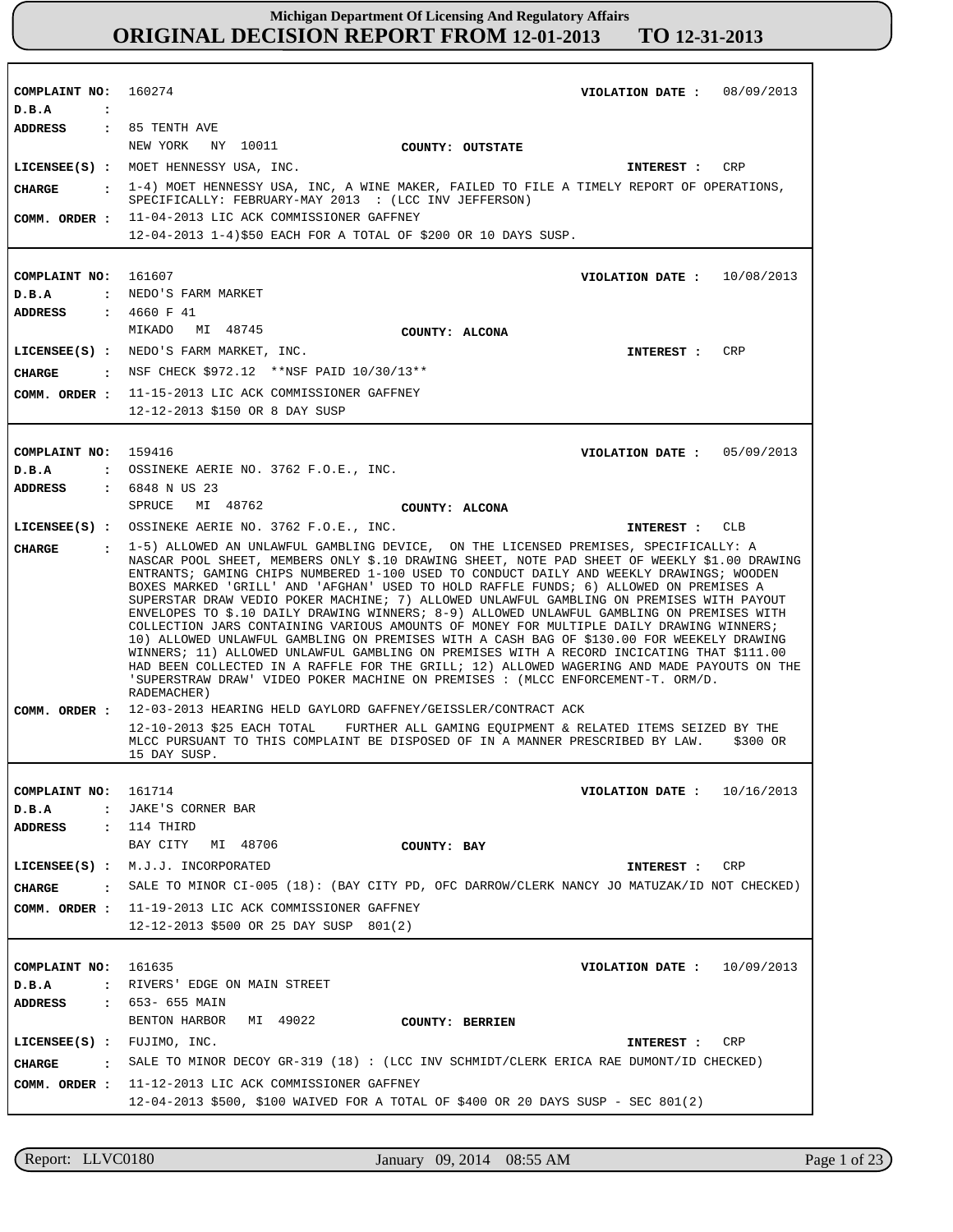| COMPLAINT NO: 157393 | VIOLATION DATE: $12/31/2012$                                                                                                                                                                                                                                                                                                          |
|----------------------|---------------------------------------------------------------------------------------------------------------------------------------------------------------------------------------------------------------------------------------------------------------------------------------------------------------------------------------|
| D.B.A                | : CASEY'S                                                                                                                                                                                                                                                                                                                             |
| <b>ADDRESS</b>       | $: 132 - 136$ N WHITTAKER                                                                                                                                                                                                                                                                                                             |
|                      | NEW BUFFALO MI 49117<br><b>COUNTY: BERRIEN</b>                                                                                                                                                                                                                                                                                        |
|                      | LICENSEE(S) : BERTUCA, L.L.C.<br><b>INTEREST :</b><br>LLC                                                                                                                                                                                                                                                                             |
| <b>CHARGE</b>        | . ALLOW ALCOHOLIC LIQUOR TO BE KEPT OR STORED OFF THE LICENSED PREMISES WITHOUT PRIOR<br>WRITTEN ORDER OF THE COMMISSION: (NEW BUFFALO PD OFCS CLUSTER AND SCHAAF)                                                                                                                                                                    |
| COMM. ORDER :        | 06-06-2013 KALAMAZOO GAFFNEY/HALL/DECELRCQ -AG MOTION TO ADJORN ON RECORD -NO TESTIMONY<br>TAKEN-GRANTED FOR THE AAG HALL TO DECIDE BEST COURSE OF ACTION. LSS<br>12-02-2013 HEARING HELD KALAMAZOO GAFFNEY/HALL/DELCERCQ RULE 15(D)                                                                                                  |
|                      | 12-10-2013 \$200 NO ALTERNATIVE. COMMISSIONER ORDERS ALL LICENSES & PERMITS REMAIN IN<br>ESCROW UNTIL ALL OUTSTANDING FINES ARE PAID OR ALTERNATIVELY LICENSES & PERMITS ARE<br>TERMINATED OR TRANSFERRED TO A PERSON APPROVED. RULE 15(D)                                                                                            |
|                      |                                                                                                                                                                                                                                                                                                                                       |
| COMPLAINT NO: 161000 | VIOLATION DATE : $08/03/2013$                                                                                                                                                                                                                                                                                                         |
| D.B.A                | $\mathsf{c}$ $\mathsf{c}$ $\mathsf{z}$ $\mathsf{a}$ $\mathsf{r}$ $\mathsf{s}$                                                                                                                                                                                                                                                         |
| <b>ADDRESS</b>       | : 505 PLEASANT                                                                                                                                                                                                                                                                                                                        |
|                      | SAINT JOSEPH<br>MI 49085<br><b>COUNTY: BERRIEN</b>                                                                                                                                                                                                                                                                                    |
|                      | LICENSEE(S) : LIVE ENTERTAINMENT, INC.<br>CRP<br>INTEREST :                                                                                                                                                                                                                                                                           |
| CIIARGE              | : 1) PERMITTED A QUANTITY OF ALCOHOL SOLD FOR ON PREMISE CONSUMPTION TO BE REMOVED FROM<br>PREMISES BY KEVIN CARTER; 2) ALLOWED OVERCROWDING ON PREMISES : (ST JOSEPH DEPT OF PUBLIC<br>SAFETY, SGT MENDUS)                                                                                                                           |
|                      | COMM. ORDER: 12-02-2013 HEARING HELD KALAMAZOO GAFFNEY/HALL/DELCERCO NEG SETTLEMENT                                                                                                                                                                                                                                                   |
|                      | 12-12-2013 1-2)\$150 FOR A TOTAL OF \$300 OR 15 DAYS SUSP. NEGOTIATED SETTLEMENT                                                                                                                                                                                                                                                      |
|                      |                                                                                                                                                                                                                                                                                                                                       |
| COMPLAINT NO: 158011 | VIOLATION DATE: $02/21/2013$                                                                                                                                                                                                                                                                                                          |
| D.B.A                | $\mathsf{c}$ $\mathsf{c}$ $\mathsf{z}$ $\mathsf{a}$ $\mathsf{r}$ $\mathsf{s}$                                                                                                                                                                                                                                                         |
|                      |                                                                                                                                                                                                                                                                                                                                       |
| <b>ADDRESS</b>       | : 505 PLEASANT                                                                                                                                                                                                                                                                                                                        |
|                      | SAINT JOSEPH<br>MI 49085<br><b>COUNTY: BERRIEN</b>                                                                                                                                                                                                                                                                                    |
|                      | LICENSEE(S) : LIVE ENTERTAINMENT, INC.<br>CRP<br>INTEREST :                                                                                                                                                                                                                                                                           |
| <b>CHARGE</b>        | : 1-3) SOLD OR FURNISHED ALCOHOL WITHOUT COMPLYING WITH THE PROVISIONS OF THE ACT,<br>SPECIFICALLY: PROVIDED ALCOHOL WHILE LICENSE WAS NOT IN ACTIVE OPERATION ON FEBRUARY 21,<br>2013, FEBRUARY 22, 2013 AND FEBRUARY 23, 2013 : (MLCC ENFORCEMENT-T. SCHMIDT)                                                                       |
| COMM. ORDER :        | 08-26-2013 KALAMAZOO GAFFNEY/HALL/DECLERCQ HEARING ADJORNED AG MOTION TO ADJORN GRANTED.<br>NOT TRANSCRIPT IS NEEDED PLEASE DO NOT RESCH THIS CASE UNTIL NOTIFIED BY THE AG'S OFFICE<br>LSS                                                                                                                                           |
|                      | 12-02-2013 HEARING HELD KALAMAZOO GAFFNEY/HALL/DECLECO ADVISEMENT                                                                                                                                                                                                                                                                     |
|                      | 12-10-2013 COMMISSIONER WARNS THE LIC'E TO PAY CLOSER ATTENTION TO DEPT OF TREASURY<br>NEGOTIATIONS & TO BE AWARE THE TREASURY CAN PUT A LIOUOR LICENSE IN ESCROW WITHOUT NOTICE.<br>THE LIC'E NOW HAS NOTICE OF THE STEALTH ESCROW POWER OF TREASURY. FUTURE VIOLATIONS OF<br>THIS NATURE WILL BE DEALT WITH IN A MORE SEVERE MANNER |
|                      |                                                                                                                                                                                                                                                                                                                                       |
| COMPLAINT NO:        | 158009<br>VIOLATION DATE: $02/23/2013$                                                                                                                                                                                                                                                                                                |
| D.B.A                | : PUMP HOUSE                                                                                                                                                                                                                                                                                                                          |
| ADDRESS              | $: 214$ STATE                                                                                                                                                                                                                                                                                                                         |
|                      | SAINT JOSEPH<br>MI 49085<br><b>COUNTY: BERRIEN</b>                                                                                                                                                                                                                                                                                    |
|                      | LICENSEE(S) : PUMP HOUSE PROPERTIES, INC.<br>CRP<br>INTEREST :                                                                                                                                                                                                                                                                        |
| <b>CHARGE</b>        | : 1-2) SOLD R FURNISHED ALCOHOL WITHOUTH COMPLYING WITH PROVISIONS OF THE ACT, SPECIFICALLY:<br>PROVIDED ALCOHOL WHILE LICENSE WAS NOT IN ACTIVE OPERATION ON 2/23/13 AND 2/24/13 : (INV<br>SCHMIDT)                                                                                                                                  |
| COMM. ORDER :        | 08-26-2013 KALAMAZOO GAFFNEY/HALL/DELCERCO HEARING ADJORNED AG MOTION TO ADJORN GRANTED.<br>THE HEARING SHOULD NOT BE RESCHEDULED UNITL NOTIFIED BY THE AG. NO TRANSCRIPT IS NEEDED.<br>LSS                                                                                                                                           |
|                      | 12-02-2013 HEARING HELD KALAMAZOO GAFFNEY/HALL/DECLERCQ ADVISEMENT                                                                                                                                                                                                                                                                    |
|                      | 12-10-2013 COMMISSIONER WARNS THE LIC'E TO PAY CLOSER ATTENTION TO DEPT OF TREASURY<br>NEGOTIATIONS & TO BE AWARE THE TREASURY CAN PUT A LIQUOR LICENSE IN ESCROW WITHOUT NOTICE.<br>THE LIC'E NOW HAS NOTICE OF THE STEALTH ESCROW POWER OF TREASURY. FUTURE VIOLATIONS OF<br>THIS NATURE WILL BE DEALT WITH IN A MORE SEVERE MANNER |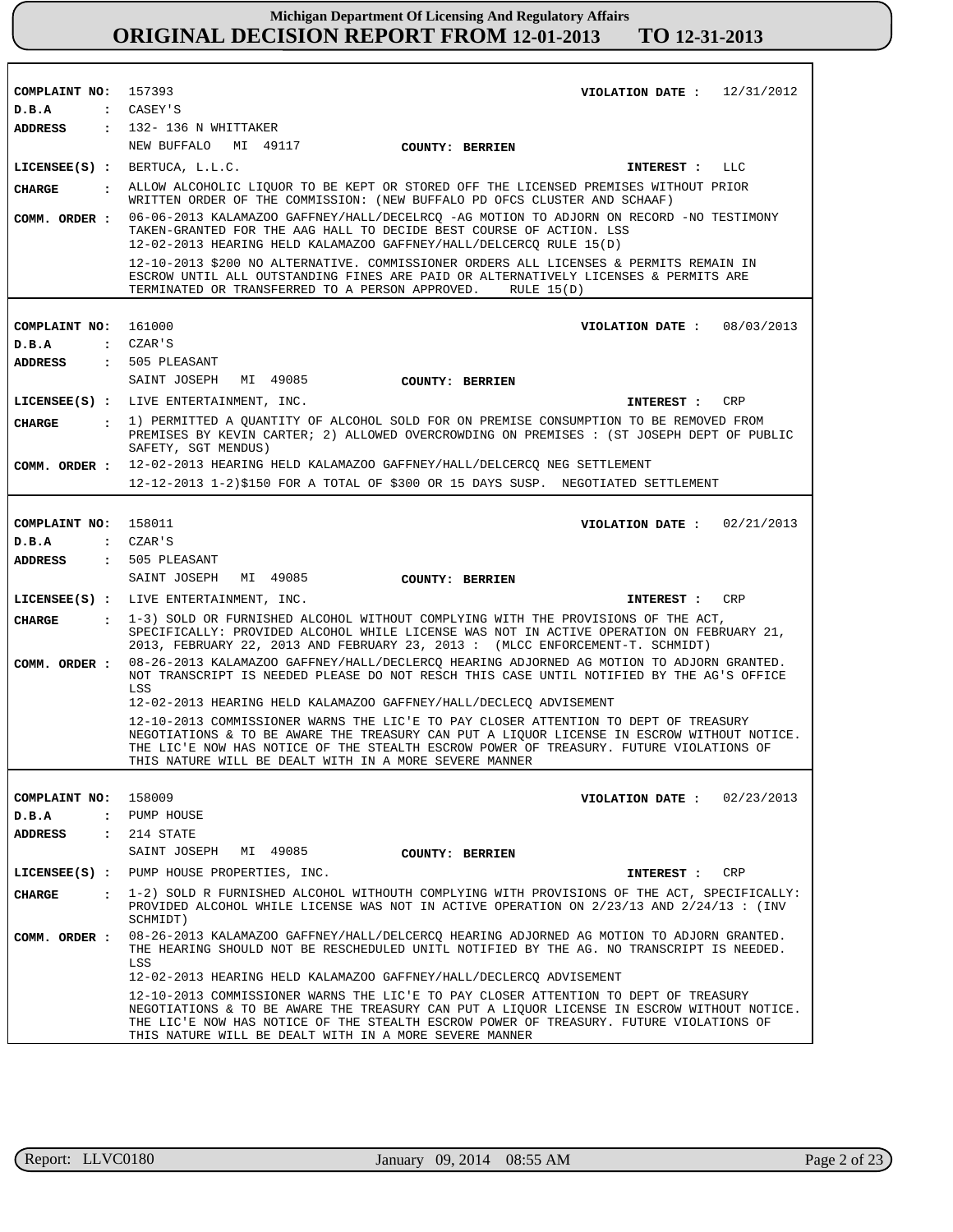| COMPLAINT NO: 158895                   | VIOLATION DATE: $05/21/2013$                                                                                                                                                                                                                                                                                                                                                                                                                                                                                                                                                                                                                                                                                                                                                                                                |
|----------------------------------------|-----------------------------------------------------------------------------------------------------------------------------------------------------------------------------------------------------------------------------------------------------------------------------------------------------------------------------------------------------------------------------------------------------------------------------------------------------------------------------------------------------------------------------------------------------------------------------------------------------------------------------------------------------------------------------------------------------------------------------------------------------------------------------------------------------------------------------|
| D.B.A<br>$\ddot{\cdot}$                |                                                                                                                                                                                                                                                                                                                                                                                                                                                                                                                                                                                                                                                                                                                                                                                                                             |
| ADDRESS : 700 EMELINE                  |                                                                                                                                                                                                                                                                                                                                                                                                                                                                                                                                                                                                                                                                                                                                                                                                                             |
|                                        | SAULT SAINTE MARIE MI 49783 COUNTY: CHIPPEWA                                                                                                                                                                                                                                                                                                                                                                                                                                                                                                                                                                                                                                                                                                                                                                                |
|                                        | LICENSEE(S) : MARCHETTI DISTRIBUTING COMPANY, INC.<br>CRP<br><b>INTEREST :</b>                                                                                                                                                                                                                                                                                                                                                                                                                                                                                                                                                                                                                                                                                                                                              |
| CHARGE                                 | : SOLD OR FURNISHED ALCOHOL TO NORTH SHORE MARKET, WHO HAD FAILED TO OBTAIN A CURRENT<br>LICENSE AT THE TIME OF TRANSACTION: (LCC INV ORM)                                                                                                                                                                                                                                                                                                                                                                                                                                                                                                                                                                                                                                                                                  |
|                                        | COMM. ORDER : 11-07-2013 LIC ACK COMMISSIONER GAFFNEY                                                                                                                                                                                                                                                                                                                                                                                                                                                                                                                                                                                                                                                                                                                                                                       |
|                                        | 12-04-2013 \$200 OR 10 DAYS SUSP.                                                                                                                                                                                                                                                                                                                                                                                                                                                                                                                                                                                                                                                                                                                                                                                           |
|                                        |                                                                                                                                                                                                                                                                                                                                                                                                                                                                                                                                                                                                                                                                                                                                                                                                                             |
|                                        |                                                                                                                                                                                                                                                                                                                                                                                                                                                                                                                                                                                                                                                                                                                                                                                                                             |
| COMPLAINT NO: 162199                   | VIOLATION DATE : $11/08/2013$                                                                                                                                                                                                                                                                                                                                                                                                                                                                                                                                                                                                                                                                                                                                                                                               |
| D.B.A                                  | : THE VILLAGE MARKETT                                                                                                                                                                                                                                                                                                                                                                                                                                                                                                                                                                                                                                                                                                                                                                                                       |
| ADDRESS                                | $: 16800$ S CHANDLER SUITE $106$                                                                                                                                                                                                                                                                                                                                                                                                                                                                                                                                                                                                                                                                                                                                                                                            |
|                                        | EAST LANSING MI 48823<br>COUNTY: CLINTON                                                                                                                                                                                                                                                                                                                                                                                                                                                                                                                                                                                                                                                                                                                                                                                    |
|                                        | LICENSEE $(S)$ : CM II, L.L.C.<br>INTEREST : LLC                                                                                                                                                                                                                                                                                                                                                                                                                                                                                                                                                                                                                                                                                                                                                                            |
| <b>CHARGE</b>                          | : NSF CHECK \$5170.88 ***NSF OUTSTANDING***                                                                                                                                                                                                                                                                                                                                                                                                                                                                                                                                                                                                                                                                                                                                                                                 |
| COMM. ORDER :                          | 12-03-2013 LIC ACK COMMISSIONER GAFFNEY                                                                                                                                                                                                                                                                                                                                                                                                                                                                                                                                                                                                                                                                                                                                                                                     |
|                                        | 12-20-2013 COMBINED W/160776 300.00 FOR EACH CHARGE OR 30 DAY SUSP FINE TO BE PAID WITHIN                                                                                                                                                                                                                                                                                                                                                                                                                                                                                                                                                                                                                                                                                                                                   |
|                                        | 45 DAYS FROM THE MAILING DATE OF THIS ORDER. FURTHER, COMMISSIONER ORDERS THAT ALL<br>LICENSES AND PERMITS ISSUED BY THE MLCC TO THIS LICENSEE AT THE ABOVE NAMED LOCATION BE<br>SUSPENDED IF THE ABOVE DISHONORED CHECK, SERVICE CHARGE AND TOTAL FINE, PREVIUSLY AND<br>CURRENTLY DUE, ARE NOT PAID WITIN 45 DAYS FROM THE MAILING DATE OF THIS ORDER. THIS<br>SUSPENSION SHALL REMAIN IN EFFECT UNTIL THE LICENSEE IS IN COMPLIANCE WITH THIS ORDER OR<br>THE LICENSES AND PERMITS ARE TERMINATED.                                                                                                                                                                                                                                                                                                                       |
|                                        |                                                                                                                                                                                                                                                                                                                                                                                                                                                                                                                                                                                                                                                                                                                                                                                                                             |
| COMPLAINT NO: 160776                   | VIOLATION DATE: 08/27/2013                                                                                                                                                                                                                                                                                                                                                                                                                                                                                                                                                                                                                                                                                                                                                                                                  |
| D.B.A                                  | : THE VILLAGE MARKETT                                                                                                                                                                                                                                                                                                                                                                                                                                                                                                                                                                                                                                                                                                                                                                                                       |
| <b>ADDRESS</b>                         | : 16800 S CHANDLER SUITE 106                                                                                                                                                                                                                                                                                                                                                                                                                                                                                                                                                                                                                                                                                                                                                                                                |
|                                        | EAST LANSING MI 48823<br>COUNTY: CLINTON                                                                                                                                                                                                                                                                                                                                                                                                                                                                                                                                                                                                                                                                                                                                                                                    |
|                                        | LICENSEE $(S)$ : CM II, L.L.C.<br>INTEREST : LLC                                                                                                                                                                                                                                                                                                                                                                                                                                                                                                                                                                                                                                                                                                                                                                            |
| CHARGE                                 | : NSF CHECK \$1,200.00 ** PAID 9/17/13**                                                                                                                                                                                                                                                                                                                                                                                                                                                                                                                                                                                                                                                                                                                                                                                    |
| COMM. ORDER :                          | 12-03-2013 LIC ACK COMMISSIONER GAFFNEY                                                                                                                                                                                                                                                                                                                                                                                                                                                                                                                                                                                                                                                                                                                                                                                     |
|                                        | 12-20-2013 COMBINED W/162199 300.00 FOR EACH CHARGE OR 30 DAY SUSP FINE TO BE PAID WITHIN<br>45 DAYS FROM THE MAILING DATE OF THIS ORDER. FURTHER, COMMISSIONER ORDERS THAT ALL<br>LICENSES AND PERMITS ISSUED BY THE MLCC TO THIS LICENSEE AT THE ABOVE NAMED LOCATION BE<br>SUSPENDED IF THE ABOVE DISHONORED CHECK, SERVICE CHARGE AND TOTAL FINE, PREVIUSLY AND<br>CURRENTLY DUE, ARE NOT PAID WITIN 45 DAYS FROM THE MAILING DATE OF THIS ORDER. THIS<br>SUSPENSION SHALL REMAIN IN EFFECT UNTIL THE LICENSEE IS IN COMPLIANCE WITH THIS ORDER OR<br>THE LICENSES AND PERMITS ARE TERMINATED.                                                                                                                                                                                                                          |
|                                        |                                                                                                                                                                                                                                                                                                                                                                                                                                                                                                                                                                                                                                                                                                                                                                                                                             |
| COMPLAINT NO:                          | 161809<br>VIOLATION DATE: $10/29/2013$                                                                                                                                                                                                                                                                                                                                                                                                                                                                                                                                                                                                                                                                                                                                                                                      |
| D.B.A<br>$\ddot{\cdot}$                | BUFFALO WILD WINGS GRILL AND BAR                                                                                                                                                                                                                                                                                                                                                                                                                                                                                                                                                                                                                                                                                                                                                                                            |
| <b>ADDRESS</b><br>$\ddot{\phantom{a}}$ | 718 DELTA COMMERCE                                                                                                                                                                                                                                                                                                                                                                                                                                                                                                                                                                                                                                                                                                                                                                                                          |
|                                        | LANSING<br>MI 48917<br>COUNTY: EATON                                                                                                                                                                                                                                                                                                                                                                                                                                                                                                                                                                                                                                                                                                                                                                                        |
| $LICENSEE(S)$ :                        | WINGS TWENTY TWO INC<br>INTEREST :<br>CRP                                                                                                                                                                                                                                                                                                                                                                                                                                                                                                                                                                                                                                                                                                                                                                                   |
| <b>CHARGE</b>                          | SALE TO MINOR DECOY LAN-311 (18) : (LCC INV TRIERWEILER/CLERK HOLLY SARAH WOJTWOICZ/ID<br>CHECKED)                                                                                                                                                                                                                                                                                                                                                                                                                                                                                                                                                                                                                                                                                                                          |
| COMM. ORDER :                          | 11-22-2013 LIC ACK COMMISSIONERCLEMENTE                                                                                                                                                                                                                                                                                                                                                                                                                                                                                                                                                                                                                                                                                                                                                                                     |
|                                        | 12-12-2013 500.00 FINE IS DUE WITHIN 45 DAYS FROM THE MAILING DATE OF THIS ORDER, OR THE<br>CLASS C LICENSE AND PERMITS IN WHICH THE LICENSEE IS CURRENTLY OPERATING UNDER, WILL BE<br>SUSPENDED UNTIL THE FINE IS PAID IN FULL. COMM ALSO ORDERS THE RESORT CLASS C ISSUED UNDER<br>MCL 436.1531(2), FOR THIS LICENSEE AT THE ABOVE NAMED LOCATION TO REMAIN IN ESCROW UNTIL<br>ALL OUTANDING FINES AND FEES ARE PAID IN FULL OR THE LICENSE AND PERMITS ARE TERMINATED<br>PURSUANT TO THE PROVISIONS OF ADMINISTRATIVE RULE R 436.1107. THE COMMISSIONER FUTHER<br>WARNS THE LICENSEE THAT FAILURE TO MAKE PAYEMENT WITHIN THE TIME ALLOTTED MAY RESULT IN<br>ADDITIONAL VIOLAITON UNDER ADMINISTRATIVE RULE R 436.1029, WHICH MAY SUBJECT THE LICENSEE<br>TO ADDITIONAL PENALTIES, INCLUDING REVOCATION OF THE LICENSES. |
|                                        |                                                                                                                                                                                                                                                                                                                                                                                                                                                                                                                                                                                                                                                                                                                                                                                                                             |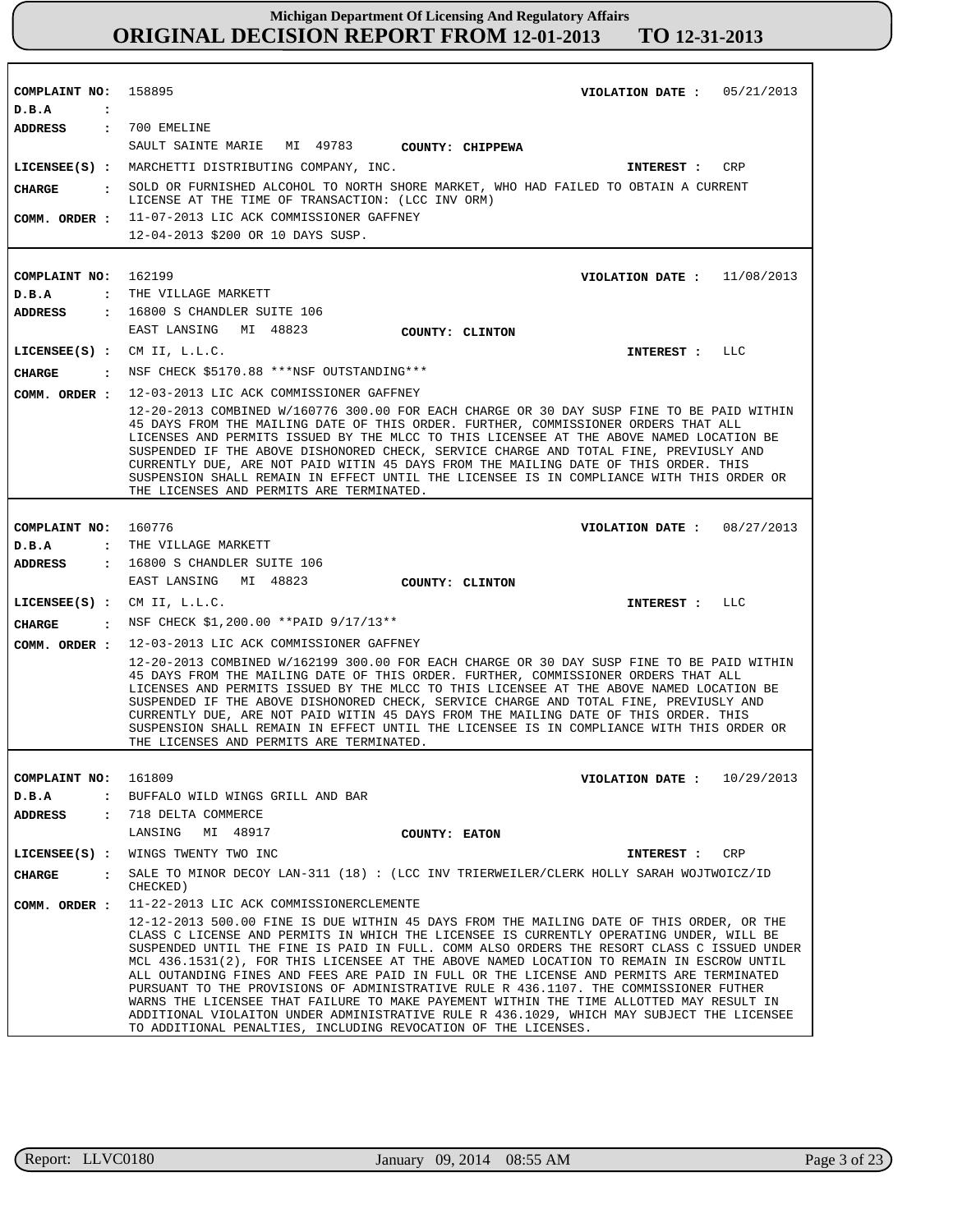| COMPLAINT NO: 161144    | VIOLATION DATE: $09/14/2013$                                                                                                                                                                                                                                                                                                                                                                                                            |
|-------------------------|-----------------------------------------------------------------------------------------------------------------------------------------------------------------------------------------------------------------------------------------------------------------------------------------------------------------------------------------------------------------------------------------------------------------------------------------|
| D.B.A<br><b>ADDRESS</b> | : ENCORE SPORTS BAR & EVENT CENTER<br>: G- 3503 BEECHER                                                                                                                                                                                                                                                                                                                                                                                 |
|                         | MI 48532<br>FLINT<br>COUNTY: GENESEE                                                                                                                                                                                                                                                                                                                                                                                                    |
|                         | LICENSEE(S) : STAFRA HOSPITALITY INC.<br>CRP                                                                                                                                                                                                                                                                                                                                                                                            |
|                         | <b>INTEREST :</b><br>: NSF CHECK \$793.56 ***NSF OUTSTANDING***                                                                                                                                                                                                                                                                                                                                                                         |
| CHARGE                  |                                                                                                                                                                                                                                                                                                                                                                                                                                         |
|                         | COMM. ORDER : 12-05-2013 HEARING HELD SWARTZ CREEK GAFFNEY/HALL/DECLERCQ ACK                                                                                                                                                                                                                                                                                                                                                            |
|                         | 12-10-2013 \$50 COMBINED WITH 3-160743, COMBINED WITH 3-161035 FOR \$50 COMBINED WITH 3-<br>161143 FOR \$50 COMBINED WITH 3-160742 FOR \$50 FOR A TOTAL OF \$250 OR 13 DAYS SUSP. AS<br>ADDITIONAL PENALTY, THE COMMISSIONER ORDERS THAT THE LICENSEE IS TO PAY FOR PURCHASES OF<br>ALCOHOLIC LIQUOR FROM THE MLCC BY CERTIFIED CHECK, CASHIER'S CHECK OR MONEY ORDER FOR A<br>PERIOD OF 18 MONTHS FROM THE MAILING DATE OF THIS ORDER. |
|                         |                                                                                                                                                                                                                                                                                                                                                                                                                                         |
| COMPLAINT NO: 160743    | VIOLATION DATE: $08/19/2013$                                                                                                                                                                                                                                                                                                                                                                                                            |
| D.B.A                   | : ENCORE SPORTS BAR & EVENT CENTER                                                                                                                                                                                                                                                                                                                                                                                                      |
| ADDRESS                 | $\cdot$ G- 3503 BEECHER<br>FLINT<br>MI 48532                                                                                                                                                                                                                                                                                                                                                                                            |
|                         | <b>COUNTY: GENESEE</b><br><b>CRP</b>                                                                                                                                                                                                                                                                                                                                                                                                    |
|                         | LICENSEE(S) : STAFRA HOSPITALITY INC.<br><b>INTEREST :</b>                                                                                                                                                                                                                                                                                                                                                                              |
| CHARGE                  | . NSF CHECK (772.43) ***NSF CHECK NOT PAID***                                                                                                                                                                                                                                                                                                                                                                                           |
|                         | COMM. ORDER : 12-05-2013 HEARING HELD SWARTZ CREEK GAFFNEY/HALL/DECLERCQ ACK                                                                                                                                                                                                                                                                                                                                                            |
|                         | 12-10-2013 \$50 COMBINED WITH 3-160742, COMBINED WITH 3-161035 FOR \$50 COMBINED WITH 3-<br>161143 FOR \$50 COMBINED WITH 3-161144 FOR \$50 FOR A TOTAL OF \$250 OR 13 DAYS SUSP. AS<br>ADDITIONAL PENALTY, THE COMMISSIONER ORDERS THAT THE LICENSEE IS TO PAY FOR PURCHASES OF<br>ALCOHOLIC LIQUOR FROM THE MLCC BY CERTIFIED CHECK, CASHIER'S CHECK OR MONEY ORDER FOR A<br>PERIOD OF 18 MONTHS FROM THE MAILING DATE OF THIS ORDER. |
|                         |                                                                                                                                                                                                                                                                                                                                                                                                                                         |
| COMPLAINT NO: 160742    | VIOLATION DATE: $08/26/2013$                                                                                                                                                                                                                                                                                                                                                                                                            |
| D.B.A                   | : ENCORE SPORTS BAR & EVENT CENTER                                                                                                                                                                                                                                                                                                                                                                                                      |
| ADDRESS                 | $G-3503$ BEECHER<br>FLINT<br>MI 48532                                                                                                                                                                                                                                                                                                                                                                                                   |
|                         | <b>COUNTY: GENESEE</b>                                                                                                                                                                                                                                                                                                                                                                                                                  |
|                         | LICENSEE(S) : STAFRA HOSPITALITY INC.<br>CRP<br><b>INTEREST :</b>                                                                                                                                                                                                                                                                                                                                                                       |
| CHARGE                  | $:$ NSF CHECK $(2,093.42)$ ***NSF CHECK NOT PAID***                                                                                                                                                                                                                                                                                                                                                                                     |
| COMM. ORDER :           | 12-05-2013 HEARING HELD SWARTZ CREEK GAFFNEY/HALL/DECLERCQ ACK                                                                                                                                                                                                                                                                                                                                                                          |
|                         | 12-10-2013 \$50 COMBINED WITH 3-160743, COMBINED WITH 3-161035 FOR \$50 COMBINED WITH 3-<br>161143 FOR \$50 COMBINED WITH 3-161144 FOR \$50 FOR A TOTAL OF \$250 OR 13 DAYS SUSP. AS<br>ADDITIONAL PENALTY, THE COMMISSIONER ORDERS THAT THE LICENSEE IS TO PAY FOR PURCHASES OF<br>ALCOHOLIC LIQUOR FROM THE MLCC BY CERTIFIED CHECK, CASHIER'S CHECK OR MONEY ORDER FOR A<br>PERIOD OF 18 MONTHS FROM THE MAILING DATE OF THIS ORDER. |
|                         |                                                                                                                                                                                                                                                                                                                                                                                                                                         |
| COMPLAINT NO:           | 161143<br>VIOLATION DATE: $09/14/2013$                                                                                                                                                                                                                                                                                                                                                                                                  |
| D.B.A                   | : ENCORE SPORTS BAR & EVENT CENTER                                                                                                                                                                                                                                                                                                                                                                                                      |
| <b>ADDRESS</b>          | $\epsilon$ G- 3503 BEECHER<br>MI 48532                                                                                                                                                                                                                                                                                                                                                                                                  |
|                         | FLINT<br>COUNTY: GENESEE                                                                                                                                                                                                                                                                                                                                                                                                                |
|                         | LICENSEE(S) : STAFRA HOSPITALITY INC.<br>INTEREST : CRP                                                                                                                                                                                                                                                                                                                                                                                 |
| CHARGE                  | : NSF CHECK $$1750.43$ ***NSF OUTSTANDING***                                                                                                                                                                                                                                                                                                                                                                                            |
| COMM. ORDER :           | 12-05-2013 HEARING HELD SWARTZ CREEK GAFFNEY/HALL/DECLERCQ ACK                                                                                                                                                                                                                                                                                                                                                                          |
|                         | 12-10-2013 \$50 COMBINED WITH 3-160743, COMBINED WITH 3-161035 FOR \$50 COMBINED WITH 3-<br>160742 FOR \$50 COMBINED WITH 3-161144 FOR \$50 FOR A TOTAL OF \$250 OR 13 DAYS SUSP. AS<br>ADDITIONAL PENALTY, THE COMMISSIONER ORDERS THAT THE LICENSEE IS TO PAY FOR PURCHASES OF<br>ALCOHOLIC LIOUOR FROM THE MLCC BY CERTIFIED CHECK, CASHIER'S CHECK OR MONEY ORDER FOR A<br>PERIOD OF 18 MONTHS FROM THE MAILING DATE OF THIS ORDER. |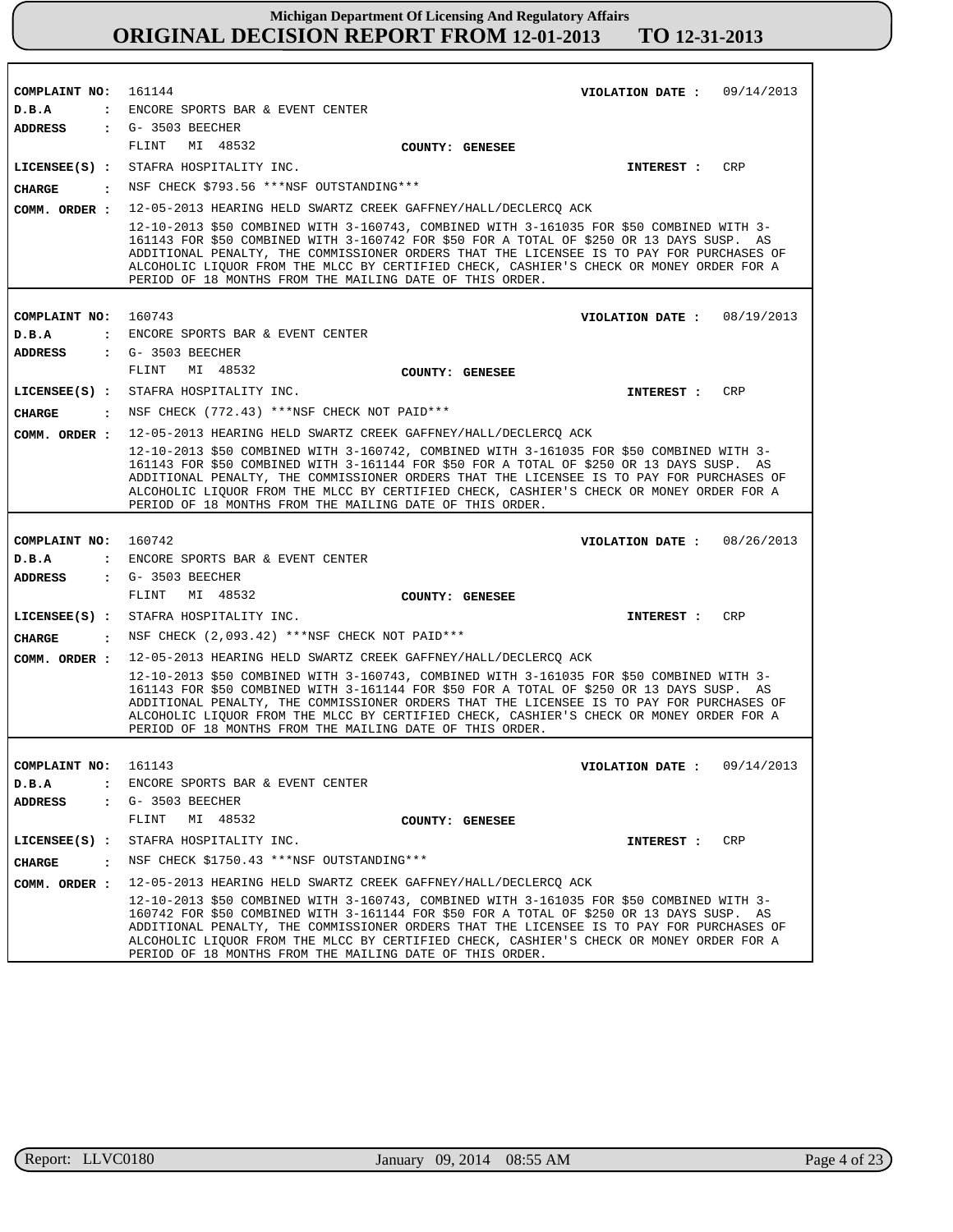| COMPLAINT NO: 160210      | VIOLATION DATE: $08/12/2013$                                                                                                                                                                                                                                                                                                                                                                                                            |
|---------------------------|-----------------------------------------------------------------------------------------------------------------------------------------------------------------------------------------------------------------------------------------------------------------------------------------------------------------------------------------------------------------------------------------------------------------------------------------|
| D.B.A                     | : KC'S MARKET                                                                                                                                                                                                                                                                                                                                                                                                                           |
| ADDRESS                   | : 1716 DUPONT                                                                                                                                                                                                                                                                                                                                                                                                                           |
|                           | FLINT MI 48504<br>COUNTY: GENESEE                                                                                                                                                                                                                                                                                                                                                                                                       |
| LICENSEE(S) : KARLA, INC. | CRP<br>INTEREST :                                                                                                                                                                                                                                                                                                                                                                                                                       |
| CHARGE                    | : KAREM ZARUR, CLERK, SERVANT, AGENT OR EMPLOYEE, ENGAGED IN ILLEGAL OCCUPATION/ACT,<br>SPECIFICALLY: SALE OF SINGLE CIGARETTE : (MSP 3RD DIST HQ SAGINAW POST, TRPS HARE AND<br>WILLIAMS)                                                                                                                                                                                                                                              |
|                           | COMM. ORDER : 12-05-2013 HEARING HELD SWARTZ CREEK GAFFNEY/HALL/DECLERCQ ADVISEMENT                                                                                                                                                                                                                                                                                                                                                     |
|                           | 12-12-2013 \$300 OR 15 DAYS SUSP.                                                                                                                                                                                                                                                                                                                                                                                                       |
|                           |                                                                                                                                                                                                                                                                                                                                                                                                                                         |
| COMPLAINT NO: 161035      | 09/07/2013<br>VIOLATION DATE :                                                                                                                                                                                                                                                                                                                                                                                                          |
| D.B.A                     | : ENCORE SPORTS BAR & EVENT CENTER                                                                                                                                                                                                                                                                                                                                                                                                      |
| <b>ADDRESS</b>            | $\cdot$ G- 3503 BEECHER                                                                                                                                                                                                                                                                                                                                                                                                                 |
|                           | FLINT<br>MI 48532<br>COUNTY: GENESEE                                                                                                                                                                                                                                                                                                                                                                                                    |
|                           | LICENSEE(S) : STAFRA HOSPITALITY INC.<br>CRP<br>INTEREST :                                                                                                                                                                                                                                                                                                                                                                              |
|                           | CHARGE: NSF CHECK \$1837.65 *** NSF OUTSTANDING***                                                                                                                                                                                                                                                                                                                                                                                      |
| COMM. ORDER :             | 12-05-2013 HEARING HELD SWARTZ CREEK GAFFNEY/HALL/DECLERCQ ACK                                                                                                                                                                                                                                                                                                                                                                          |
|                           | 12-10-2013 \$50 COMBINED WITH 3-160743, COMBINED WITH 3-160742 FOR \$50 COMBINED WITH 3-<br>161143 FOR \$50 COMBINED WITH 3-161144 FOR \$50 FOR A TOTAL OF \$250 OR 13 DAYS SUSP. AS<br>ADDITIONAL PENALTY, THE COMMISSIONER ORDERS THAT THE LICENSEE IS TO PAY FOR PURCHASES OF<br>ALCOHOLIC LIQUOR FROM THE MLCC BY CERTIFIED CHECK, CASHIER'S CHECK OR MONEY ORDER FOR A<br>PERIOD OF 18 MONTHS FROM THE MAILING DATE OF THIS ORDER. |
|                           |                                                                                                                                                                                                                                                                                                                                                                                                                                         |
| COMPLAINT NO: 161242      | VIOLATION DATE: $09/24/2013$                                                                                                                                                                                                                                                                                                                                                                                                            |
| D.B.A                     | : THE PONY KEG                                                                                                                                                                                                                                                                                                                                                                                                                          |
| <b>ADDRESS</b>            | : 9144 N DORT                                                                                                                                                                                                                                                                                                                                                                                                                           |
|                           | MOUNT MORRIS<br>MI 48458<br>COUNTY: GENESEE                                                                                                                                                                                                                                                                                                                                                                                             |
|                           | LICENSEE(S) : DARAISEH, IBRAHIM B<br>IND<br><b>INTEREST :</b>                                                                                                                                                                                                                                                                                                                                                                           |
| CHARGE<br>$\sim$ $\sim$   | IBRAHIM DARAISEH, LICENSEE, ENGAGED IN ILLEGAL OCCUPATION/ACT UPON PREMISES, SPECIFICALLY:<br>SALE OF SINGLE CIGARETTE : (MSP 3RD DIST HQ, SAGINAW, TRP HARE)                                                                                                                                                                                                                                                                           |
|                           | COMM. ORDER : 12-05-2013 HEARING HELD SWARTZ CREEK GAFFNEY/HALL/DECLERCQ ACK                                                                                                                                                                                                                                                                                                                                                            |
|                           | 12-10-2013 \$200 OR 10 DAYS SUSP.                                                                                                                                                                                                                                                                                                                                                                                                       |
|                           |                                                                                                                                                                                                                                                                                                                                                                                                                                         |
| COMPLAINT NO: 161736      | VIOLATION DATE: $10/11/2013$                                                                                                                                                                                                                                                                                                                                                                                                            |
| D.B.A                     | : THE HIDE AWAY BAR & GRILL                                                                                                                                                                                                                                                                                                                                                                                                             |
| <b>ADDRESS</b>            | : 211 E MAIN                                                                                                                                                                                                                                                                                                                                                                                                                            |
|                           | KINGSLEY MI 49649<br>COUNTY: GR TRAVERSE                                                                                                                                                                                                                                                                                                                                                                                                |
| LICENSEE(S) :             | THE HIDE AWAY BAR & GRILL, INC.<br>CRP<br><b>INTEREST :</b>                                                                                                                                                                                                                                                                                                                                                                             |
| CIIARGE<br>$\cdot$        | NSF CHECK \$172.74 ***NSF PAID 11/18/13***                                                                                                                                                                                                                                                                                                                                                                                              |
| COMM. ORDER :             | 11-15-2013 LIC ACK COMMISSIONER GAFFNEY                                                                                                                                                                                                                                                                                                                                                                                                 |
|                           | 12-04-2013 \$100 OR 5 DAYS SUSP.                                                                                                                                                                                                                                                                                                                                                                                                        |
|                           |                                                                                                                                                                                                                                                                                                                                                                                                                                         |
| COMPLAINT NO:             | 158934<br>VIOLATION DATE: $01/11/2013$                                                                                                                                                                                                                                                                                                                                                                                                  |
| D.B.A<br>$\ddot{\cdot}$   | THE HIDE AWAY BAR & GRILL                                                                                                                                                                                                                                                                                                                                                                                                               |
| <b>ADDRESS</b>            | : 211 E MAIN                                                                                                                                                                                                                                                                                                                                                                                                                            |
|                           | MI 49649<br>KINGSLEY<br>COUNTY: GR TRAVERSE                                                                                                                                                                                                                                                                                                                                                                                             |
|                           | LICENSEE(S) : THE HIDE AWAY BAR & GRILL, INC.<br>CRP<br>INTEREST :                                                                                                                                                                                                                                                                                                                                                                      |
| CHARGE                    | : KRAIG MCMARTIN, STOCKHOLDER OF PRIVATELY HELD CORPORATION WAS FOUND GUILTY OF A CRIME<br>INVOLVING THE EXCESSIVE USE OF ALCOHOL, SPECIFICALLY: OPERATING VEHICLE WHILE INTOXICATED<br>AND OPERATING VEHICLE WITH HIGH BAC : (LCC INV OGDEN)                                                                                                                                                                                           |
| COMM. ORDER :             | 12-03-2013 HEARING HELD GAYLORD GAFFNEY/GEISSLER/CONTRACT ACK                                                                                                                                                                                                                                                                                                                                                                           |
|                           | 12-10-2013 \$300 OR 15 DAY SUSP                                                                                                                                                                                                                                                                                                                                                                                                         |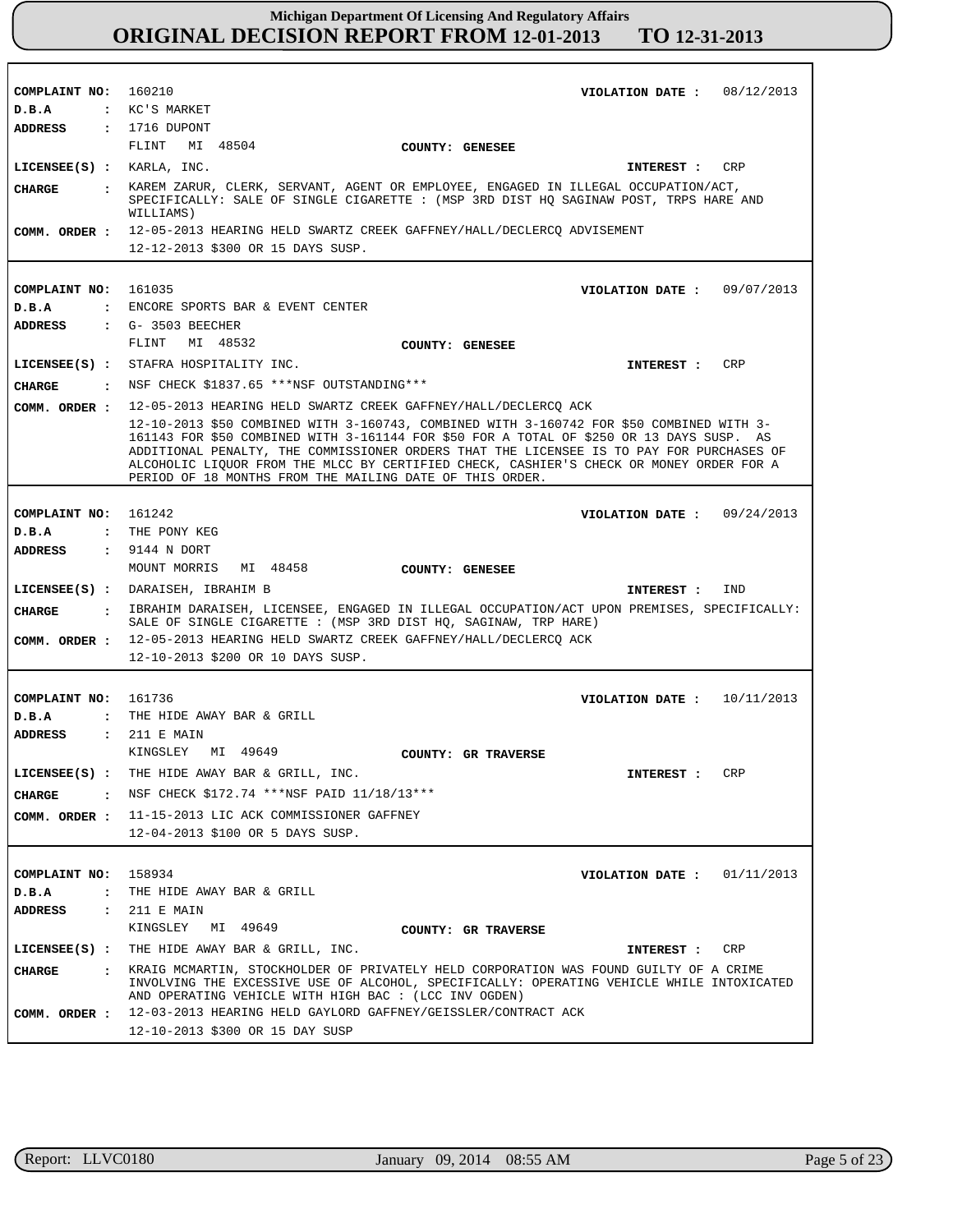| COMPLAINT NO: 161530   | VIOLATION DATE: $09/04/2013$                                                                                                                                                            |
|------------------------|-----------------------------------------------------------------------------------------------------------------------------------------------------------------------------------------|
| D.B.A                  | : BIG PAPA'S PUB & EATERY                                                                                                                                                               |
| <b>ADDRESS</b>         | : 273 S US 31                                                                                                                                                                           |
|                        | TRAVERSE CITY MI 49684<br>COUNTY: GR TRAVERSE                                                                                                                                           |
|                        | LICENSEE(S) : MAHIZZY ENTERPRISES, LLC<br>INTEREST : LLC                                                                                                                                |
|                        |                                                                                                                                                                                         |
| <b>CHARGE</b>          | : FAILED, REFUSED OR NEGLECTED TO OBEY A WRITTEN ORDER OF THE COMMISSION DATED 10-03-2012<br>BY FAILING TO PROVIDE PROOF OF SUCCESSFUL COMPLETION OF AN ALCOHOL SERVER TRAINING PROGRAM |
|                        | APPROVED BY THE COMMISSION WITHIN 180 DAYS OF THE ISSUANCE OF THE LICENSE: 03-01-2013 :                                                                                                 |
|                        | (MLCC SERVER TRAINING COORDINATOR)                                                                                                                                                      |
|                        | COMM. ORDER : 11-13-2013 LIC ACK COMMISSIONER CLEMENTE                                                                                                                                  |
|                        | 12-05-2013 \$50 OR 3 DAYS SUSP.                                                                                                                                                         |
|                        |                                                                                                                                                                                         |
| COMPLAINT NO: 160267   | VIOLATION DATE: $07/19/2013$                                                                                                                                                            |
|                        |                                                                                                                                                                                         |
| D.B.A                  | : DILLINGER'S PUB                                                                                                                                                                       |
| ADDRESS                | : 119-121 S UNION                                                                                                                                                                       |
|                        | TRAVERSE CITY MI 49684<br>COUNTY: GR TRAVERSE                                                                                                                                           |
|                        | LICENSEE(S) : AJW NORTH LLC<br>INTEREST : LLC                                                                                                                                           |
| <b>CHARGE</b>          | : SALE TO MINOR DECOY GR-318 (19) : (LCC INVS OGDEN AND KLINGBEIL/CLERK KRISTIN MICHELLE                                                                                                |
|                        | KECK/ID NOT CHECKED)                                                                                                                                                                    |
|                        | COMM. ORDER : 12-03-2013 HEARING HELD GAYLORD GAFFNEY/GEISSLER/CONTRACT ACK                                                                                                             |
|                        | 12-10-2013 \$500 OR 25 DAY SUSP 801(2)                                                                                                                                                  |
|                        |                                                                                                                                                                                         |
| COMPLAINT NO: 160493   | VIOLATION DATE : $08/13/2013$                                                                                                                                                           |
| D.B.A                  | : FALLEN EIGHT ENTERTAINMENT                                                                                                                                                            |
| ADDRESS                | $: 229$ GARLAND                                                                                                                                                                         |
|                        | TRAVERSE CITY MI 49684<br><b>COUNTY: GR TRAVERSE</b>                                                                                                                                    |
|                        |                                                                                                                                                                                         |
|                        | LICENSEE(S) : FALLEN EIGHT ENTERTAINMENT, LLC<br>INTEREST : LLC                                                                                                                         |
| CHARGE                 | . NSF CHECK \$215.42 ** NSF PAID 11/18/13**                                                                                                                                             |
| COMM. ORDER :          | 11-20-2013 LIC ACK COMMISSIONER GAFFNEY                                                                                                                                                 |
|                        | 12-12-2013 \$150 OR 8 DAY SUSP                                                                                                                                                          |
|                        |                                                                                                                                                                                         |
| COMPLAINT NO:          | 159324<br>VIOLATION DATE: $05/30/2013$                                                                                                                                                  |
| D.B.A<br>$\cdot$       |                                                                                                                                                                                         |
| ADDRESS                | : 800 COTTAGEVIEW SUITE 35                                                                                                                                                              |
|                        | TRAVERSE CITY MI 49684                                                                                                                                                                  |
|                        | COUNTY: GR TRAVERSE                                                                                                                                                                     |
|                        | LICENSEE(S) : GRAND TRAVERSE DISTILLERY, L.L.C.<br>INTEREST :<br>CLLC                                                                                                                   |
|                        | WINERY AT BLACK STAR FARMS, L.L.C.<br>INTEREST :<br><b>CLLC</b>                                                                                                                         |
| $\mathbf{r}$<br>CHARGE | SOLD OR FURNISHED ALCOHOL WITHOUT FULLY COMPLYING WITH THE PROVISIONS OF MLCC CODE BY                                                                                                   |
|                        | FAILING TO RENEW THEIR LIQUOR LICENSE : (LCC INV OGDEN)                                                                                                                                 |
|                        | COMM. ORDER : 12-03-2013 HEARING HELD GAYLORD GAFFNEY/GEISSLER/CONTRACT ACK                                                                                                             |
|                        | 12-10-2013 \$100 OR 5 DAY SUSP                                                                                                                                                          |
|                        |                                                                                                                                                                                         |
| COMPLAINT NO: 161581   | VIOLATION DATE: $09/12/2013$                                                                                                                                                            |
| D.B.A                  | : ZAK'S MARKET                                                                                                                                                                          |
|                        | ADDRESS : 1237 MICHIGAN                                                                                                                                                                 |
|                        | ALMA MI 48801<br>COUNTY: GRATIOT                                                                                                                                                        |
|                        | LICENSEE(S) : PRABJOT PARTY STORE LLC<br>INTEREST : LLC                                                                                                                                 |
| <b>CHARGE</b>          | . NSF CHECK \$645.32 ** NSF PAID 10/25/13**                                                                                                                                             |
|                        |                                                                                                                                                                                         |
|                        | COMM. ORDER : 11-13-2013 LIC ACK COMMISSIONER GAFFNEY                                                                                                                                   |
|                        | 12-04-2013 \$50 OR 3 DAYS SUSP.                                                                                                                                                         |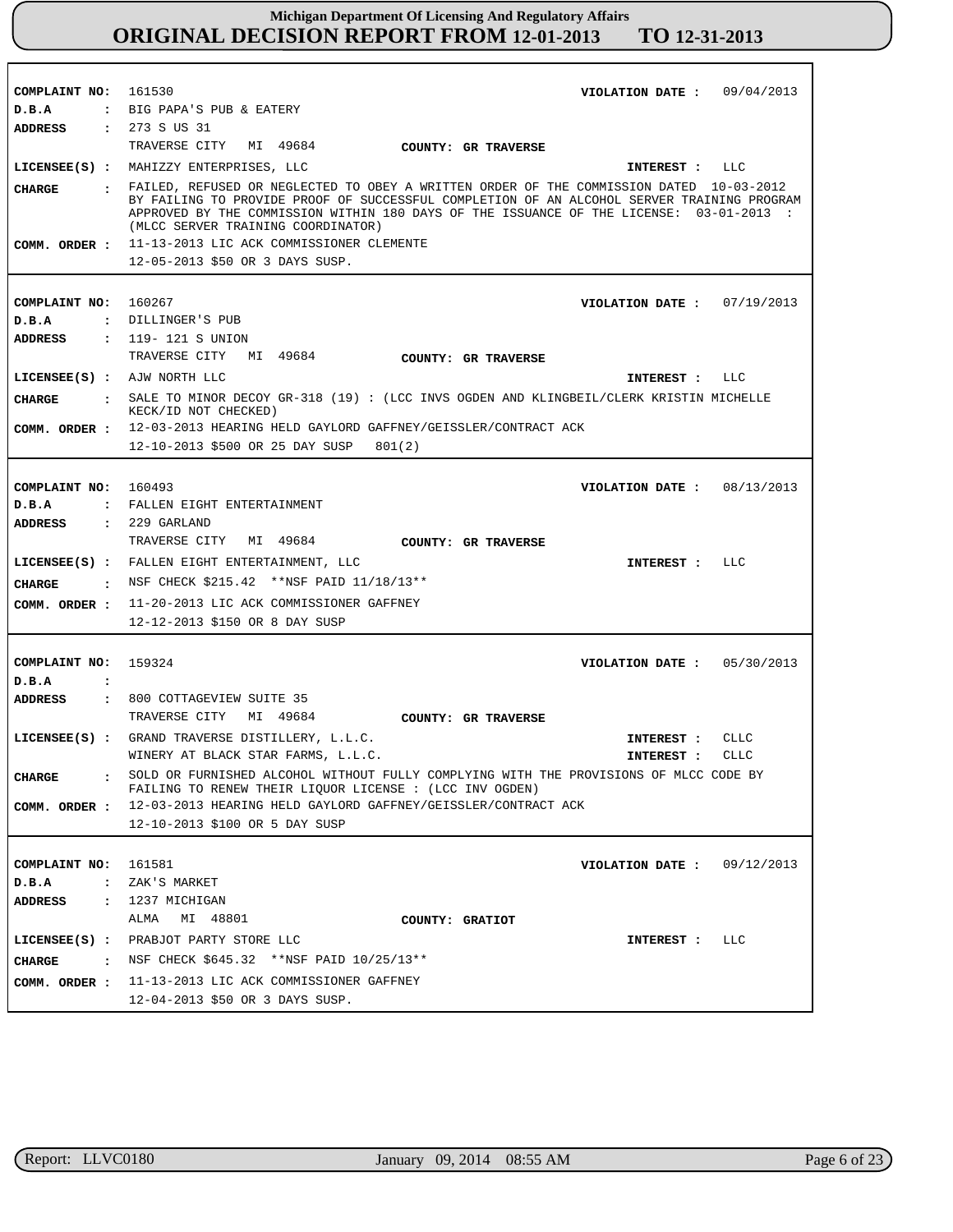| COMPLAINT NO: 161868           | VIOLATION DATE: $10/26/2013$                                                                                                                                                                                                                                                   |
|--------------------------------|--------------------------------------------------------------------------------------------------------------------------------------------------------------------------------------------------------------------------------------------------------------------------------|
| D.B.A                          | : CAMPIONI CONVENIENCE                                                                                                                                                                                                                                                         |
| <b>ADDRESS</b>                 | $: 20$ BALTIC                                                                                                                                                                                                                                                                  |
|                                | SOUTH RANGE MI 49963<br>COUNTY: HOUGHTON                                                                                                                                                                                                                                       |
|                                | LICENSEE(S) : COPPER LINING, L.L.C.<br>INTEREST : LLC                                                                                                                                                                                                                          |
|                                | CHARGE : SALE TO MINOR DECOY ESC-264 (20) : (LCC INV RAYMOND/CLERK THOMAS A EDWARDS/ID NOT CHECKED)                                                                                                                                                                            |
|                                | COMM. ORDER : 11-19-2013 LIC ACK COMMISSIONER GAFFNEY                                                                                                                                                                                                                          |
|                                | 12-12-2013 \$500 OR 25 DAY SUSP 801(2)                                                                                                                                                                                                                                         |
|                                |                                                                                                                                                                                                                                                                                |
| COMPLAINT NO:                  | 161222<br>VIOLATION DATE: $07/30/2013$                                                                                                                                                                                                                                         |
| D.B.A                          | : BAY PARTY STORE                                                                                                                                                                                                                                                              |
| ADDRESS                        | : 718 E BAY                                                                                                                                                                                                                                                                    |
|                                | EAST TAWAS MI 48730<br>COUNTY: IOSCO                                                                                                                                                                                                                                           |
|                                | LICENSEE(S) : SS & SS INVESTMENTS, INCORPORATED<br>INTEREST : CRP                                                                                                                                                                                                              |
|                                | . 1) ALLOWED OPEN CONTAINERS OF ALCOHOL ON PREMISES; 2) ALLOWED THE CONSUMPTION OF ALCOHOL                                                                                                                                                                                     |
| CHARGE                         | ON PREMISES : (LCC INV RANSHAW)                                                                                                                                                                                                                                                |
| COMM. ORDER :                  | 11-25-2013 LIC ACK COMMISSIONERCLEMENTE                                                                                                                                                                                                                                        |
|                                | 12-12-2013 \$150 EACH TOTAL \$300 OR 15 DAY SUSP                                                                                                                                                                                                                               |
|                                |                                                                                                                                                                                                                                                                                |
| COMPLAINT NO:                  | 161500<br>VIOLATION DATE : $10/09/2013$                                                                                                                                                                                                                                        |
| D.B.A                          | : LIQUOR 1                                                                                                                                                                                                                                                                     |
| ADDRESS                        | $: 1707 S$ MISSION                                                                                                                                                                                                                                                             |
|                                | MOUNT PLEASANT MI 48858<br>COUNTY: ISABELLA                                                                                                                                                                                                                                    |
| LICENSEE(S) : LIQUOR 1 INC     | CRP<br>INTEREST :                                                                                                                                                                                                                                                              |
| CHARGE<br>$\mathbf{r}$         | SALE TO MINOR DECOY SAVAGE (18) : (LCC INVS BLANCHARD AND SMITH/CLERK NICHOLAS ERICK<br>KOSKI/ID CHECKED)                                                                                                                                                                      |
| COMM. ORDER :                  | 11-13-2013 LIC ACK COMMISSIONER GAFFNEY                                                                                                                                                                                                                                        |
|                                | 12-04-2013 \$500 OR 25 DAYS SUSP - SEC 801(2)                                                                                                                                                                                                                                  |
|                                |                                                                                                                                                                                                                                                                                |
| COMPLAINT NO: 158142           | VIOLATION DATE : $04/20/2013$                                                                                                                                                                                                                                                  |
| D.B.A                          | : ROBINSON'S PARTY STORE                                                                                                                                                                                                                                                       |
| ADDRESS                        | : 1233-1235 S WEST                                                                                                                                                                                                                                                             |
|                                | JACKSON MI 49203<br>COUNTY: JACKSON                                                                                                                                                                                                                                            |
|                                | LICENSEE(S) : GHOTRA & GHOTRA, LLC<br>INTEREST : LLC                                                                                                                                                                                                                           |
|                                | 1) SALE TO MINOR N. OLIVER W/DOB 7/21/93 (19); 2) FAILED TO KEEP A LICENSE, ISSUED BY THE                                                                                                                                                                                      |
| CHARGE<br>$\ddot{\phantom{a}}$ | MICHIGAN LIQUOR CONTROL COMMISSION, SIGNED, FRAMED UNDER TRANSPARENT MATERIAL, AND/OR<br>FAILED TO PROMINENTLY DISPLAY THE LICENSE IN THE LICENSED PREMISES : (JACKSON PD-SCOTT<br>GOINGS/NON-DECOY MINOR/CK JASBIR SINGH/ID?)                                                 |
| COMM. ORDER :                  | 07-08-2013 HEARING LANSING MOURNING/HALL/DECLERCQ HEARING ADJORNED NO TESTIMONY TAKEN<br>ADJORNMENT GRANTED ON RECORD 1) LICENSEE WANTS ATTY AND 2) AG'S WITNESSES NOT PRESENT COSTS<br>\$56.85                                                                                |
|                                | 09-23-2013 HEARING ADJORNED ON RECORD GAFFNEY/HALL/DELCERCQ AG FELEPE HALL REQUESTED NEXT<br>HEARING BE SCHEDULED IN JACKSON FOR CONVENIENCE OF POLICE OFFICES AND WITNESS LICENSEE<br>WANTS TO GET ATTY. LSS<br>12-18-2013 1)\$500 SEC 801(2), 2)DISMISSED WITHOUT PREJUDICE. |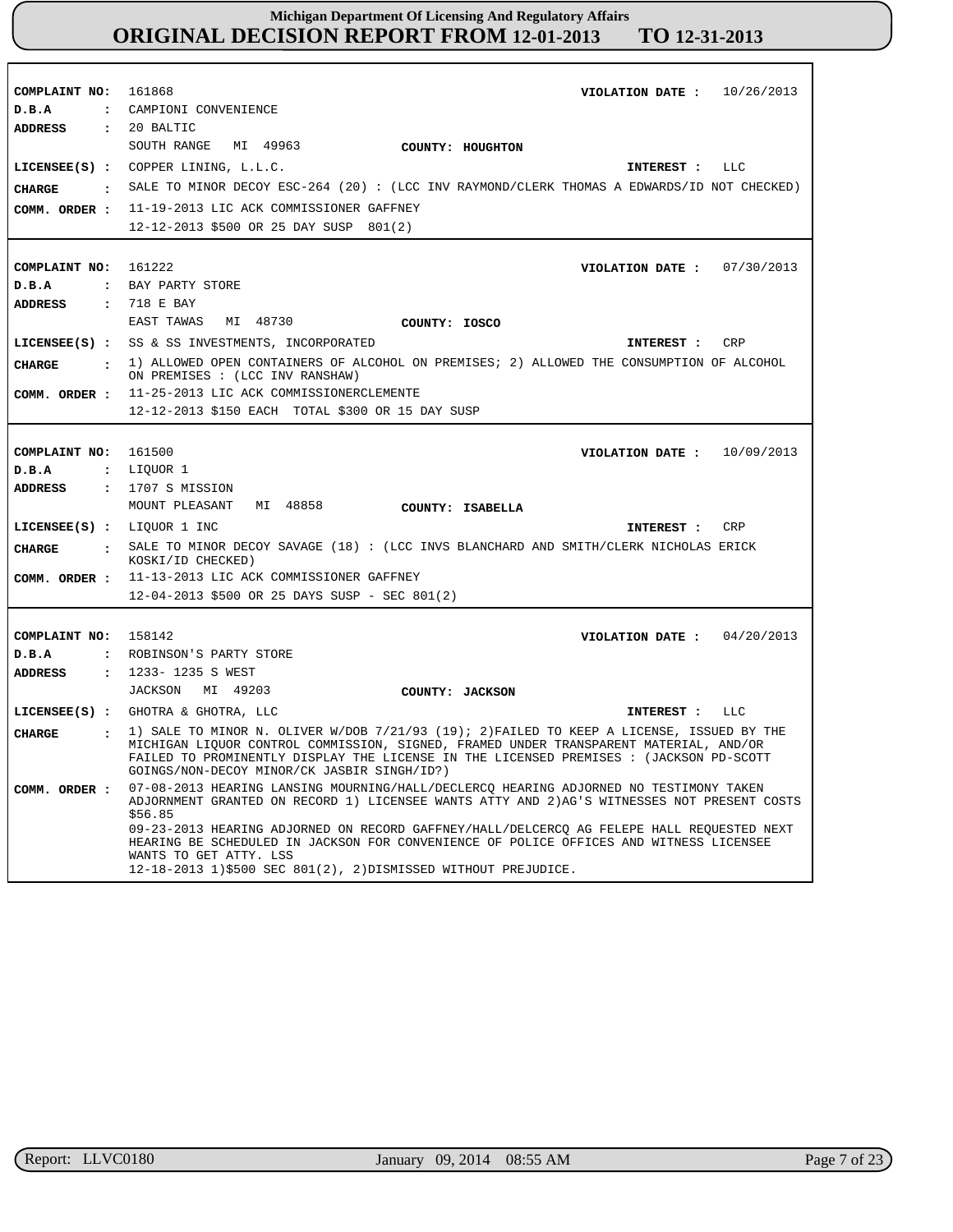| COMPLAINT NO: 158401                | VIOLATION DATE: $04/18/2013$                                                                                                                                                                                                                                                                                                                                                                                                                                                                                                                                                                                                                                                                                                          |
|-------------------------------------|---------------------------------------------------------------------------------------------------------------------------------------------------------------------------------------------------------------------------------------------------------------------------------------------------------------------------------------------------------------------------------------------------------------------------------------------------------------------------------------------------------------------------------------------------------------------------------------------------------------------------------------------------------------------------------------------------------------------------------------|
| D.B.A                               | : ROBINSON'S PARTY STORE                                                                                                                                                                                                                                                                                                                                                                                                                                                                                                                                                                                                                                                                                                              |
| ADDRESS                             | : 1233-1235 S WEST                                                                                                                                                                                                                                                                                                                                                                                                                                                                                                                                                                                                                                                                                                                    |
|                                     | JACKSON MI 49203<br>COUNTY: JACKSON                                                                                                                                                                                                                                                                                                                                                                                                                                                                                                                                                                                                                                                                                                   |
|                                     | LICENSEE(S) : GHOTRA & GHOTRA, LLC<br>INTEREST :<br>LLC                                                                                                                                                                                                                                                                                                                                                                                                                                                                                                                                                                                                                                                                               |
| <b>CHARGE</b>                       | . 1) JABIR SINGH, CLERK, SERVANT, AGENT OR EMPLOYEE ENGAGED IN ILLEGAL OCCUPATION/ACT,<br>SPECIFICALLY: RECEIVING AND CONCEALING STOLEN PROPERTY; 2) POSSESSED ALCOHOL ON PREMISES<br>NOT PURCHASED FROM AUTHORIZED SOURCE : (JACKSON CITY PD DETS S. GARCIA, B. STILES, OFC<br>SMITH)                                                                                                                                                                                                                                                                                                                                                                                                                                                |
| COMM. ORDER :                       | 07-08-2013 HEARING LANSING MOURNING/HALL/DECLERCQ HEARING ADJORNED ON RECORD 1) LICENSEE<br>WANTS ATTY AND 2) AG ASKING FOR PP AS WELL. LSS<br>09-23-2013 HEARING ADJORNED ON RECORD GAFFNEY/HALL/DECLERCQ HEARING POSTPONED AG FELEPE<br>HALL REQUESTED NEXT HEARING BE SCHEDULED IN JACKSON FOR FOR OFFICERS AND WITNESS ADJORNED<br>FOR LICENSEE TO GET ATTY. LSS<br>12-18-2013 45 DAY IMMEDIATE SUSP, 1-2)\$300 EACH FOR A TOTAL OF \$600 OR 30 DAYS SUSP. AS<br>ADDITIONAL PENALTY, THE COMMISSIONER ORDERS ALL LICENSES AND PERMITS ISSUED TO THIS<br>LICENSEE BE IMMEDIATELY SUSPENDED, WITH THIS SUSP REMAINING IN EFFECT FOR A PERIOD OF 45<br>CONTINUOUS DAYS AND UNTIL ALL FINES AND FEES OWED TO THE MLCC HAVE BBEN PAID. |
|                                     | 161003<br>VIOLATION DATE: $09/18/2013$                                                                                                                                                                                                                                                                                                                                                                                                                                                                                                                                                                                                                                                                                                |
| COMPLAINT NO:<br>D.B.A              | $:$ SPEEDWAY #6615                                                                                                                                                                                                                                                                                                                                                                                                                                                                                                                                                                                                                                                                                                                    |
| ADDRESS                             | $: 223$ W PRAIRIE                                                                                                                                                                                                                                                                                                                                                                                                                                                                                                                                                                                                                                                                                                                     |
|                                     | VICKSBURG MI 49097<br>COUNTY: KALAMAZOO                                                                                                                                                                                                                                                                                                                                                                                                                                                                                                                                                                                                                                                                                               |
|                                     | LICENSEE(S) : SPEEDWAY LLC (A DELAWARE LIMITED LIABILITY COMPANY)<br><b>INTEREST :</b><br>LLC                                                                                                                                                                                                                                                                                                                                                                                                                                                                                                                                                                                                                                         |
|                                     | : SALE TO MINOR DECOY 5 (17): (KALAMAZOO SD, DET SGT BAKER/CLERK DEBRA WETZLER/ID CHECKED)                                                                                                                                                                                                                                                                                                                                                                                                                                                                                                                                                                                                                                            |
| CHARGE                              |                                                                                                                                                                                                                                                                                                                                                                                                                                                                                                                                                                                                                                                                                                                                       |
| COMM. ORDER :                       | 12-02-2013 HEARING HELD KALAMAZOO GAFFNEY/HALL/DELCERCQ NEG SETTLEMENT COST \$34.25<br>12-12-2013 3 DAYS SUSP, SUSP WAIVED. \$900 OR 45 DAYS SUSP & \$34.25 COSTS FOR A TOTAL OF<br>\$934.25 SEC 801(2) NEGOTIATED SETTLEMENT                                                                                                                                                                                                                                                                                                                                                                                                                                                                                                         |
|                                     |                                                                                                                                                                                                                                                                                                                                                                                                                                                                                                                                                                                                                                                                                                                                       |
| COMPLAINT NO:                       | 159122<br>VIOLATION DATE: $10/27/2012$                                                                                                                                                                                                                                                                                                                                                                                                                                                                                                                                                                                                                                                                                                |
| D.B.A                               | : CROSSROADS BAR                                                                                                                                                                                                                                                                                                                                                                                                                                                                                                                                                                                                                                                                                                                      |
| ADDRESS                             | $\,$ : 4621 NW RAPID CITY<br>RAPID CITY MI 49676                                                                                                                                                                                                                                                                                                                                                                                                                                                                                                                                                                                                                                                                                      |
|                                     | COUNTY: KALKASKA                                                                                                                                                                                                                                                                                                                                                                                                                                                                                                                                                                                                                                                                                                                      |
| <b>CHARGE</b>                       | LICENSEE(S) : CROSSROADS SALOON, INC.<br>CRP<br><b>INTEREST :</b><br>: ALLOWED THE ANNOYING AND/OR MOLESTING OF A CUSTOMER, BRAD BREWER, BY EMPLOYEE, DARYL<br>BRANDT : (LCC INV KLINGBEIL AND KALKASKA COUNTY SD DEP HAWKINS)                                                                                                                                                                                                                                                                                                                                                                                                                                                                                                        |
| COMM. ORDER :                       | 12-03-2013 HEARING HELD GAYLORD GAFFNEY/GEISSLER/CONTRACT NEG SETTLEMENT COST \$212.79                                                                                                                                                                                                                                                                                                                                                                                                                                                                                                                                                                                                                                                |
|                                     | 12-10-2013 \$100 OR 5 DAY SUSP & \$212.79 W/FEES<br>TOTAL \$312.79<br>NEG SET                                                                                                                                                                                                                                                                                                                                                                                                                                                                                                                                                                                                                                                         |
|                                     |                                                                                                                                                                                                                                                                                                                                                                                                                                                                                                                                                                                                                                                                                                                                       |
| COMPLAINT NO: 161503                | 10/10/2013<br>VIOLATION DATE :                                                                                                                                                                                                                                                                                                                                                                                                                                                                                                                                                                                                                                                                                                        |
| D.B.A                               | OLIVER'S MARKET                                                                                                                                                                                                                                                                                                                                                                                                                                                                                                                                                                                                                                                                                                                       |
| <b>ADDRESS</b><br>$\sim$ 100 $\sim$ | 1548 SE KALAMAZOO                                                                                                                                                                                                                                                                                                                                                                                                                                                                                                                                                                                                                                                                                                                     |
|                                     | GRAND RAPIDS MI 49507<br>COUNTY: KENT                                                                                                                                                                                                                                                                                                                                                                                                                                                                                                                                                                                                                                                                                                 |
|                                     | LICENSEE(S) : OLIVER MARKET, LLC<br>INTEREST : LLC                                                                                                                                                                                                                                                                                                                                                                                                                                                                                                                                                                                                                                                                                    |
| CHARGE                              | : SALE TO MINOR DECOY PURLEE (19): (GRAND RAPIDS PD, DET WATSON, OFC PRESLAR/CLERK YAHIA<br>MOTAN/ID NOT CHECKED)                                                                                                                                                                                                                                                                                                                                                                                                                                                                                                                                                                                                                     |
|                                     | COMM. ORDER : 11-13-2013 LIC ACK COMMISSIONER GAFFNEY                                                                                                                                                                                                                                                                                                                                                                                                                                                                                                                                                                                                                                                                                 |
|                                     | 12-04-2013 \$700 OR 35 DAYS SUSP.                                                                                                                                                                                                                                                                                                                                                                                                                                                                                                                                                                                                                                                                                                     |
|                                     |                                                                                                                                                                                                                                                                                                                                                                                                                                                                                                                                                                                                                                                                                                                                       |
| COMPLAINT NO: 161508                | 10/10/2013<br>VIOLATION DATE :                                                                                                                                                                                                                                                                                                                                                                                                                                                                                                                                                                                                                                                                                                        |
| D.B.A                               | : B & B PARTY SHOPPE                                                                                                                                                                                                                                                                                                                                                                                                                                                                                                                                                                                                                                                                                                                  |
| ADDRESS                             | : 2440 SE TWENTY EIGHTH<br>GRAND RAPIDS MI 49512<br>COUNTY: KENT                                                                                                                                                                                                                                                                                                                                                                                                                                                                                                                                                                                                                                                                      |
|                                     | LICENSEE(S) : LAWRENCE, BARBARA J<br>GPI<br>INTEREST :                                                                                                                                                                                                                                                                                                                                                                                                                                                                                                                                                                                                                                                                                |
|                                     | LAWRENCE, DAVID C<br>INTEREST :<br>GPI                                                                                                                                                                                                                                                                                                                                                                                                                                                                                                                                                                                                                                                                                                |
|                                     | LAWRENCE, LARRY G<br>GPI<br>INTEREST :                                                                                                                                                                                                                                                                                                                                                                                                                                                                                                                                                                                                                                                                                                |
| <b>CHARGE</b>                       | SALE TO MINOR DECOY SAVAGE (18) : (GRAND RAPIDS PD, DET WATSON/CLERK WENDY LYNNE<br>LAWRENCE/ID CHECKED)                                                                                                                                                                                                                                                                                                                                                                                                                                                                                                                                                                                                                              |
| COMM. ORDER :                       | 11-07-2013 LIC ACK COMMISSIONERCLEMENTE                                                                                                                                                                                                                                                                                                                                                                                                                                                                                                                                                                                                                                                                                               |
|                                     | 12-03-2013 \$700 OR 35 DAYS SUSP - SEC 801(2)                                                                                                                                                                                                                                                                                                                                                                                                                                                                                                                                                                                                                                                                                         |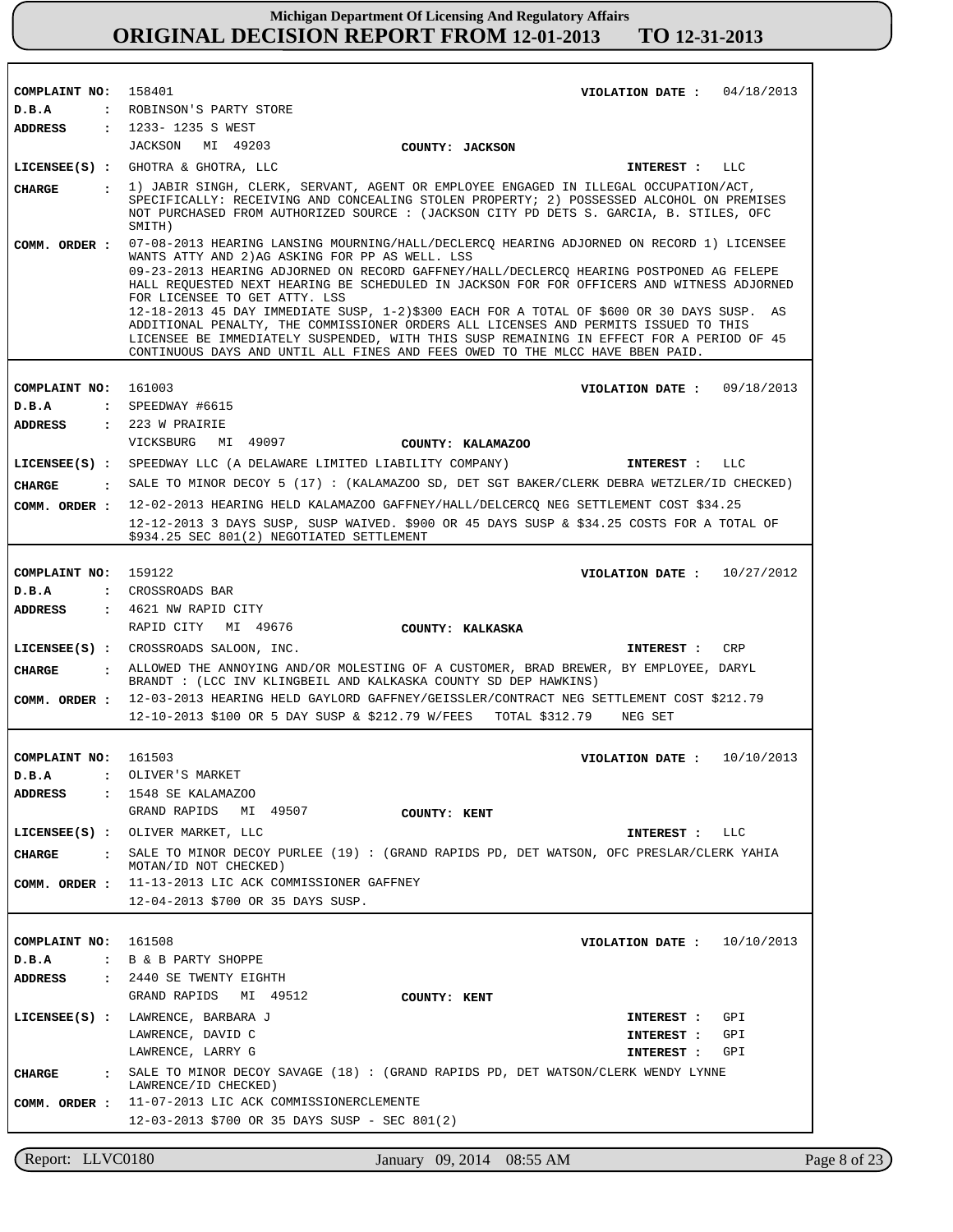| COMPLAINT NO: 161509<br>D.B.A | VIOLATION DATE: $10/10/2013$<br>: THE BERE STORE                                                                                              |
|-------------------------------|-----------------------------------------------------------------------------------------------------------------------------------------------|
| <b>ADDRESS</b>                | : 259 SE FRANKLIN<br>GRAND RAPIDS<br>MI 49507<br>COUNTY: KENT<br>LICENSEE(S) : MEGHA & NAMAN INC<br>CRP<br>INTEREST :                         |
| CHARGE<br>$\cdot$             | SALE TO MINOR DECOY SAVAGE (18) : (GRAND RAPIDS PD DET WATSON/CLERK GURPARTAP SINGH/ID NOT                                                    |
|                               | CHECKED)                                                                                                                                      |
| COMM. ORDER :                 | 11-15-2013 LIC ACK COMMISSIONER GAFFNEY<br>12-12-2013 \$500 OR 25 DAY SUSP 801(2)                                                             |
|                               |                                                                                                                                               |
| COMPLAINT NO:                 | 159413<br>VIOLATION DATE: $05/29/2013$                                                                                                        |
| D.B.A<br>$\mathbf{r}$         | INDIAN TRAILS GOLF COURSE                                                                                                                     |
| <b>ADDRESS</b>                | : 2776 SE KALAMAZOO                                                                                                                           |
|                               | GRAND RAPIDS MI 49507<br>COUNTY: KENT                                                                                                         |
|                               | LICENSEE(S) : CITY OF GRAND RAPIDS<br>OTC<br>INTEREST :                                                                                       |
| CHARGE<br>$\mathbf{r}$        | SOLD OR FURNISHED ALCOHOL WITHOUT COMPLYING FULLY WITH THE PROVISIONS OF MLCC CODE BY<br>FAILING TO RENEW THIER LIQUOR LICENSE: (LCC INV LEE) |
| COMM. ORDER :                 | 10-09-2013 LIC ACK COMMISSIONER GAFFNEY                                                                                                       |
|                               | 12-04-2013 \$100 OR 5 DAYS SUSP.                                                                                                              |
|                               |                                                                                                                                               |
| COMPLAINT NO: 161506          | VIOLATION DATE : $10/10/2013$                                                                                                                 |
| D.B.A<br>$\mathbf{r}$         | SUPERMERCADO MEXICO<br>: 1546 SW CLYDE PARK                                                                                                   |
| <b>ADDRESS</b>                | GRAND RAPIDS MI 49509<br>COUNTY: KENT                                                                                                         |
|                               | LICENSEE(S) : LA TAPATIA, LLC<br>INTEREST : LLC                                                                                               |
| CHARGE<br>$\sim$ $\sim$       | SALE TO MINOR DECOY NEWTON (19) : (GRAND RAPIDS PD, DET WATSON, OFC STERENBERG/CLERK                                                          |
|                               | YOLANDA BARRAZA MARTINEZ/ID CHECKED)                                                                                                          |
| COMM. ORDER :                 | 11-15-2013 LIC ACK COMMISSIONER GAFFNEY                                                                                                       |
|                               | 12-12-2013 \$1000 OR 50 DAY SUSP<br>801(2)                                                                                                    |
|                               |                                                                                                                                               |
| COMPLAINT NO: 160004<br>D.B.A | 07/18/2013<br>VIOLATION DATE :<br>: GRAND VALLEY PARTY STORE                                                                                  |
| <b>ADDRESS</b>                | : 3129 SW TWENTY EIGHTH                                                                                                                       |
|                               | MI 49418<br>GRANDVILLE<br>COUNTY: KENT                                                                                                        |
|                               | LICENSEE(S) : P. S. PARTY STORE, INC.<br>CRP<br>INTEREST :                                                                                    |
| CHARGE                        | : NSF CHECK \$2129.74 ** PAID 8/20/13***                                                                                                      |
|                               | COMM. ORDER : 10-18-2013 LIC ACK COMMISSIONER GAFFNEY                                                                                         |
|                               | 12-04-2013 \$100 OR 5 DAYS SUSP.                                                                                                              |
|                               |                                                                                                                                               |
| COMPLAINT NO: 160871          | VIOLATION DATE: $09/04/2013$                                                                                                                  |
| D.B.A                         | : GRAND VALLEY PARTY STORE                                                                                                                    |
| ADDRESS                       | : 3129 SW TWENTY EIGHTH                                                                                                                       |
|                               | GRANDVILLE<br>MI 49418<br>COUNTY: KENT                                                                                                        |
|                               | LICENSEE(S) : P. S. PARTY STORE, INC.<br>CRP<br>INTEREST :                                                                                    |
| CHARGE                        | $\,$ NSF CHECK \$1,352.07 **PAID 8/20/13**                                                                                                    |
| COMM. ORDER :                 | 10-18-2013 LIC ACK COMMISSIONER GAFFNEY<br>12-04-2013 \$100 OR 5 DAYS SUSP.                                                                   |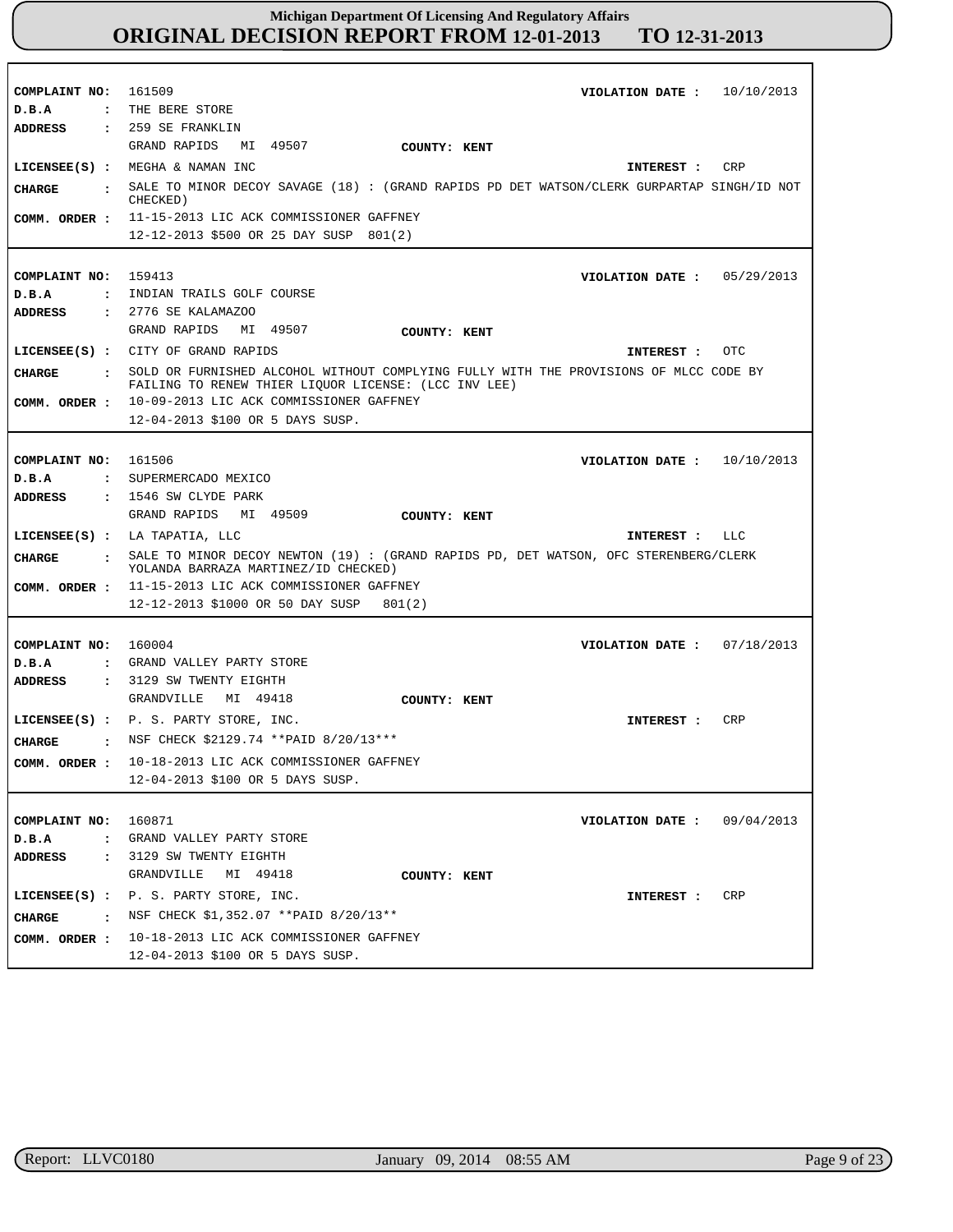| COMPLAINT NO: 161721           | VIOLATION DATE: $10/16/2013$                                                                                                                                                                                                                                                                                             |
|--------------------------------|--------------------------------------------------------------------------------------------------------------------------------------------------------------------------------------------------------------------------------------------------------------------------------------------------------------------------|
| D.B.A                          | : CHATEAU OUICK STOP PARTY STORE                                                                                                                                                                                                                                                                                         |
| ADDRESS                        | : 1760 SW FORTY FOURTH SUITE #1                                                                                                                                                                                                                                                                                          |
|                                | WYOMING<br>MI 49509                                                                                                                                                                                                                                                                                                      |
|                                | COUNTY: KENT                                                                                                                                                                                                                                                                                                             |
| LICENSEE $(S)$ : S AND SP, LLC | INTEREST : LLC                                                                                                                                                                                                                                                                                                           |
| <b>CHARGE</b>                  | : SALE TO MINOR DECOY HEIDBREDER (19): (WYOMING PD, DET RITTENGER/CLERK JESSICA NEEDHAM/ID<br>NOT CHECKED)                                                                                                                                                                                                               |
|                                | COMM. ORDER : 11-13-2013 LIC ACK COMMISSIONER GAFFNEY                                                                                                                                                                                                                                                                    |
|                                | 12-04-2013 \$500 OR 25 DAYS SUSP - SEC 801(2)                                                                                                                                                                                                                                                                            |
|                                |                                                                                                                                                                                                                                                                                                                          |
|                                |                                                                                                                                                                                                                                                                                                                          |
| COMPLAINT NO: 161533           | VIOLATION DATE : $09/10/2013$                                                                                                                                                                                                                                                                                            |
| D.B.A<br>$\ddot{\cdot}$        |                                                                                                                                                                                                                                                                                                                          |
| ADDRESS                        | : 9400 & 9580 SHADY LANE                                                                                                                                                                                                                                                                                                 |
|                                | SUTTONS BAY<br>MI 49682<br>COUNTY: LEELANAU                                                                                                                                                                                                                                                                              |
|                                | LICENSEE(S) : SHADY LANE PARTNERS, LLC<br>INTEREST : LLC                                                                                                                                                                                                                                                                 |
| CHARGE                         | : FAILED, REFUSED OR NEGLECTED TO OBEY A WRITTEN ORDER OF THE COMMISSION DATED 01-16-2013<br>BY FAILING TO PROVIDE PROOF OF SUCCESSFUL COMPLETION OF AN ALCOHOL SERVER TRAINING PROGRAM<br>APPROVED BY THE COMMISSION WITHIN 180 DAYS OF THE ISSUANCE OF THE LICENSE: 03-07-2013 :<br>(MLCC SERVER TRAINING COORDINATOR) |
|                                | COMM. ORDER : 11-14-2013 LIC ACK COMMISSIONER CLEMENTE                                                                                                                                                                                                                                                                   |
|                                | 12-05-2013 \$50 OR 3 DAYS SUSP.                                                                                                                                                                                                                                                                                          |
|                                |                                                                                                                                                                                                                                                                                                                          |
| COMPLAINT NO: 161344           | VIOLATION DATE: $10/05/2013$                                                                                                                                                                                                                                                                                             |
| D.B.A                          | : THE BRICK WALL PUB & GRILL, INC                                                                                                                                                                                                                                                                                        |
| ADDRESS                        | : 114 W MAUMEE                                                                                                                                                                                                                                                                                                           |
|                                | ADRIAN MI 49221<br><b>COUNTY: LENAWEE</b>                                                                                                                                                                                                                                                                                |
|                                | LICENSEE(S) : THE BRICK WALL PUB & GRILL, INC<br><b>CRP</b>                                                                                                                                                                                                                                                              |
|                                | INTEREST :                                                                                                                                                                                                                                                                                                               |
| CHARGE                         | $\pm$ 1-2) SALE TO MINOR DECOYS X-310 (19) AND X-303 (19) : (LCC INVS FLYNN-SLOAT AND<br>GODLEW/CLERK CANDACE JAY EHINGER/ID NOT CHECKED)                                                                                                                                                                                |
|                                | COMM. ORDER : 11-21-2013 LIC ACK COMMISSIONERCLEMENTE                                                                                                                                                                                                                                                                    |
|                                | 12-12-2013 \$400 EACH TOTAL \$800 OR 40 DAY SUSP<br>801(2)                                                                                                                                                                                                                                                               |
|                                |                                                                                                                                                                                                                                                                                                                          |
| COMPLAINT NO: 161598           | VIOLATION DATE: $10/03/2013$                                                                                                                                                                                                                                                                                             |
| D.B.A                          | : MT BRIGHTON RESORT                                                                                                                                                                                                                                                                                                     |
| ADDRESS                        | : 4141 BAUER                                                                                                                                                                                                                                                                                                             |
|                                | BRIGHTON<br>MI 48116<br>COUNTY: LIVINGSTON                                                                                                                                                                                                                                                                               |
|                                | LICENSEE(S) : VR US HOLDINGS, INC. (A DELAWARE CORPORATION)<br>CRP<br>INTEREST :                                                                                                                                                                                                                                         |
| CHARGE                         | FAILED, REFUSED OR NEGLECTED TO OBEY A WRITTEN ORDER OF THE COMMISSION DATED 03-22-2013<br>BY FAILING TO PROVIDE PROOF OF SUCCESSFUL COMPLETION OF AN ALCOHOL SERVER TRAINING PROGRAM<br>APPROVED BY THE COMMISSION WITHIN 180 DAYS OF THE ISSUANCE OF THE LICENSE: 04-02-2013 :<br>(MLCC SERVER TRAINING COORDINATOR)   |
|                                | COMM. ORDER : 11-08-2013 LIC ACK COMMISSIONER CLEMENTE                                                                                                                                                                                                                                                                   |
|                                | 12-05-2013 \$100 OR 5 DAYS SUSP.                                                                                                                                                                                                                                                                                         |
|                                |                                                                                                                                                                                                                                                                                                                          |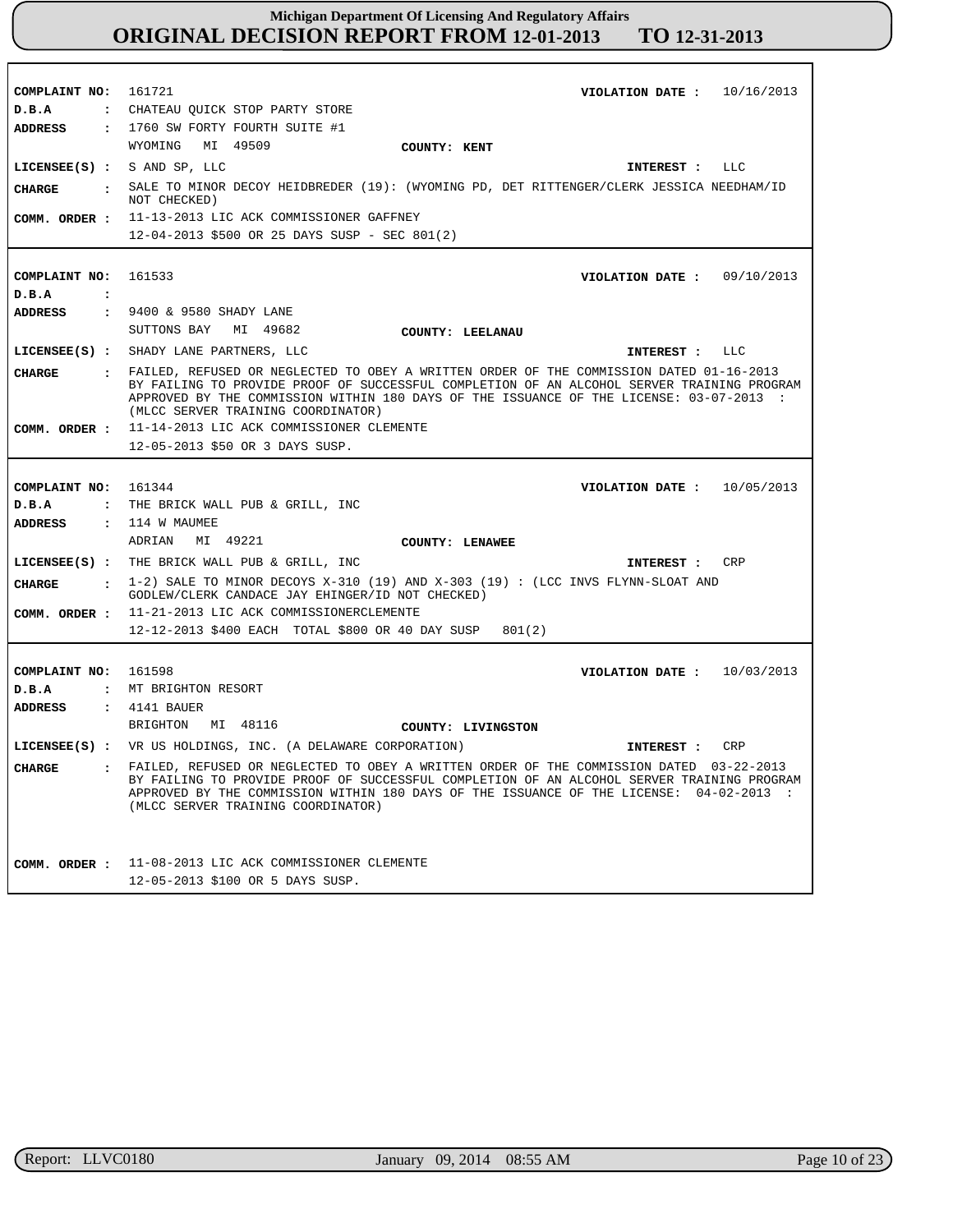| COMPLAINT NO:                      | 161517<br>VIOLATION DATE: $09/10/2013$                                                                                                                                                                                                                                                                                                                                                                                                                                                                                                                                                                                                                                                                                      |
|------------------------------------|-----------------------------------------------------------------------------------------------------------------------------------------------------------------------------------------------------------------------------------------------------------------------------------------------------------------------------------------------------------------------------------------------------------------------------------------------------------------------------------------------------------------------------------------------------------------------------------------------------------------------------------------------------------------------------------------------------------------------------|
| D.B.A                              | : VAULT NIGHTCLUB                                                                                                                                                                                                                                                                                                                                                                                                                                                                                                                                                                                                                                                                                                           |
| <b>ADDRESS</b>                     | : 77 S MAIN                                                                                                                                                                                                                                                                                                                                                                                                                                                                                                                                                                                                                                                                                                                 |
|                                    | MOUNT CLEMENS<br>MI 48043<br><b>COUNTY: MACOMB</b>                                                                                                                                                                                                                                                                                                                                                                                                                                                                                                                                                                                                                                                                          |
|                                    | LICENSEE(S) : MANSION NIGHTCLUB, LLC<br>INTEREST : LLC                                                                                                                                                                                                                                                                                                                                                                                                                                                                                                                                                                                                                                                                      |
| CHARGE                             | . FAILED, REFUSED OR NEGLECTED TO OBEY A WRITTEN ORDER OF THE COMMISSION DATED 02-20-2013<br>BY FAILING TO PROVIDE PROOF OF SUCCESSFUL COMPLETION OF AN ALCOHOL SERVER TRAINING PROGRAM<br>APPROVED BY THE COMMISSION WITHIN 180 DAYS OF THE ISSUANCE OF THE LICENSE: 03-08-2013 :<br>(MLCC SERVER TRAINING COORDINATOR)                                                                                                                                                                                                                                                                                                                                                                                                    |
| COMM. ORDER :                      | 12-03-2013 HEARING HELD STERLING HEIGHTS CLEMENTE/MCDOWELL/GIBSON RULE 15(D)                                                                                                                                                                                                                                                                                                                                                                                                                                                                                                                                                                                                                                                |
|                                    | 12-05-2013 300.00 OR 15 DAY SUSP FINE SHOULD BE PAID WITHIN 45 DAYS FROM THE MAILING DATE<br>OF THIS ORDER. ADDTL PENALTY THE COMMISSIONER ORDERS ALL LICENSES AND PERMITS ISSUED BY<br>THE COMMISSION TO THIS LICENSEE AT THE ABOVE ADDRESS, BE SUSPENDED FORTY FIVE DAYS FROM<br>THE MAILING DATE OF THIS ORDER IF DOCUMENTARY PROOF OF SERVER TRAINING HAS NOT BEEN<br>PROVIDED IN ACCORDANCE WITH THE PROVISIONS OF THE ADMINISTRATIVE COMMISSIONERS' FEBRUARY<br>20, 2013 ORDER. THIS SUSPENSION SHALL REMAIN IN EFFECT UNTIL SATISFACTORY DOCUMENTARY<br>PROOF OF SERVER TRAINING IS RECEIVED BY THE COMMISSION OR THE LICENSES AND PERMITS ARE<br>TERMINATED UNDER THE PROVISIONS OF ADMINISTRATIVE RULE R 436.1107. |
|                                    |                                                                                                                                                                                                                                                                                                                                                                                                                                                                                                                                                                                                                                                                                                                             |
| COMPLAINT NO:                      | 160773<br>VIOLATION DATE: $08/22/2013$                                                                                                                                                                                                                                                                                                                                                                                                                                                                                                                                                                                                                                                                                      |
| D.B.A                              | : NORTH VILLAGE MARKET                                                                                                                                                                                                                                                                                                                                                                                                                                                                                                                                                                                                                                                                                                      |
| <b>ADDRESS</b>                     | : 59069 GRATIOT                                                                                                                                                                                                                                                                                                                                                                                                                                                                                                                                                                                                                                                                                                             |
|                                    | NEW HAVEN<br>MI 48048<br>COUNTY: MACOMB                                                                                                                                                                                                                                                                                                                                                                                                                                                                                                                                                                                                                                                                                     |
|                                    | <b>CRP</b><br>LICENSEE(S) : JAYBEJAY, LTD.<br>INTEREST :                                                                                                                                                                                                                                                                                                                                                                                                                                                                                                                                                                                                                                                                    |
| CIIARGE                            | $:$ NSF CHECK \$2,934.12 ** PAID 9/18/13**                                                                                                                                                                                                                                                                                                                                                                                                                                                                                                                                                                                                                                                                                  |
| COMM. ORDER :                      | 11-25-2013 LIC ACK COMMISSIONERCLEMENTE                                                                                                                                                                                                                                                                                                                                                                                                                                                                                                                                                                                                                                                                                     |
|                                    | 12-12-2013 50.00 OR 3 DAY SUSP FINE TO BE PAID WITHIN 45 DAYS FROM THE MAILING DATE OF<br>THIS ORDER.                                                                                                                                                                                                                                                                                                                                                                                                                                                                                                                                                                                                                       |
|                                    |                                                                                                                                                                                                                                                                                                                                                                                                                                                                                                                                                                                                                                                                                                                             |
| COMPLAINT NO:                      | 161790<br>VIOLATION DATE: $10/26/2013$                                                                                                                                                                                                                                                                                                                                                                                                                                                                                                                                                                                                                                                                                      |
| D.B.A<br>$\ddot{\cdot}$            | SHEENA'S MARKETPLACE                                                                                                                                                                                                                                                                                                                                                                                                                                                                                                                                                                                                                                                                                                        |
| <b>ADDRESS</b>                     | : 70920 VAN DYKE                                                                                                                                                                                                                                                                                                                                                                                                                                                                                                                                                                                                                                                                                                            |
|                                    | ROMEO<br>MI 48065<br>COUNTY: MACOMB                                                                                                                                                                                                                                                                                                                                                                                                                                                                                                                                                                                                                                                                                         |
|                                    | LICENSEE(S) : J AND S SUPERMARKET, INC.<br><b>CRP</b><br>INTEREST :                                                                                                                                                                                                                                                                                                                                                                                                                                                                                                                                                                                                                                                         |
| <b>CHARGE</b>                      | . SALE TO MINOR DECOY X-300 (18): (LCC INV JONES/CLERKS JEAN ANN BACHHUBER AND BARBARA ANN<br>DANKS/ID CHECKED)                                                                                                                                                                                                                                                                                                                                                                                                                                                                                                                                                                                                             |
|                                    | COMM. ORDER : 11-13-2013 LIC ACK COMMISSIONER GAFFNEY                                                                                                                                                                                                                                                                                                                                                                                                                                                                                                                                                                                                                                                                       |
|                                    | 12-04-2013 \$500, \$100 WAIVED FOR A TOTAL OF \$400 OR 20 DAYS SUSP - SEC 801(2)                                                                                                                                                                                                                                                                                                                                                                                                                                                                                                                                                                                                                                            |
|                                    |                                                                                                                                                                                                                                                                                                                                                                                                                                                                                                                                                                                                                                                                                                                             |
| COMPLAINT NO:                      | 161243<br>08/14/2013<br>VIOLATION DATE :                                                                                                                                                                                                                                                                                                                                                                                                                                                                                                                                                                                                                                                                                    |
| $D$ . B. A<br>$\ddot{\phantom{a}}$ | LITTLE BROWN JUG                                                                                                                                                                                                                                                                                                                                                                                                                                                                                                                                                                                                                                                                                                            |
| ADDRESS<br>$\mathbf{r}$            | 26631 GRATIOT                                                                                                                                                                                                                                                                                                                                                                                                                                                                                                                                                                                                                                                                                                               |
|                                    | ROSEVILLE MI 48066<br>COUNTY: MACOMB                                                                                                                                                                                                                                                                                                                                                                                                                                                                                                                                                                                                                                                                                        |
|                                    | LICENSEE(S) : FARANSO, INC.<br>INTEREST : CRP                                                                                                                                                                                                                                                                                                                                                                                                                                                                                                                                                                                                                                                                               |
| CHARGE                             | : THE LICENSEE FAILED TO MAKE REQUIRED RECORDS AVAILABLE FOR INSPECTION AND FAILED TO<br>PROVIDE A CERTIFICATE OF GOOD STANDING BY THE CORPORATION DIVISION OF COMMERCIAL SERVICES<br>WITHIN 21 DAYS : (LCC INV BLAU)                                                                                                                                                                                                                                                                                                                                                                                                                                                                                                       |
| COMM. ORDER :                      | 12-03-2013 HEARING HELD STERLING HEIGHTS CLEMENTE/MCDOWELL/GIBSON RULE 15(D)                                                                                                                                                                                                                                                                                                                                                                                                                                                                                                                                                                                                                                                |
|                                    | 12-05-2013 \$150 OR 7 DAYS SUSP. RULE 15(D)                                                                                                                                                                                                                                                                                                                                                                                                                                                                                                                                                                                                                                                                                 |
|                                    |                                                                                                                                                                                                                                                                                                                                                                                                                                                                                                                                                                                                                                                                                                                             |
| COMPLAINT NO:                      | 160264<br>VIOLATION DATE : $08/15/2013$                                                                                                                                                                                                                                                                                                                                                                                                                                                                                                                                                                                                                                                                                     |
| $D$ . B. A<br>$\ddot{\phantom{a}}$ | THE WINE GARDEN                                                                                                                                                                                                                                                                                                                                                                                                                                                                                                                                                                                                                                                                                                             |
| ADDRESS                            | : 22425 HARPER                                                                                                                                                                                                                                                                                                                                                                                                                                                                                                                                                                                                                                                                                                              |
|                                    | SAINT CLAIR SHORES MI 48080<br>COUNTY: MACOMB                                                                                                                                                                                                                                                                                                                                                                                                                                                                                                                                                                                                                                                                               |
|                                    | LICENSEE(S) : BATOU AND SONS, INC.<br>CRP<br>INTEREST :                                                                                                                                                                                                                                                                                                                                                                                                                                                                                                                                                                                                                                                                     |
| CHARGE<br>$\ddot{\mathbf{r}}$      | SALE TO A MINOR DECOY $X-308$ (18): (LCC INV BRANER/CLERK TOMMY MUSA KHORKA/ID NOT CHECKED)                                                                                                                                                                                                                                                                                                                                                                                                                                                                                                                                                                                                                                 |
| COMM. ORDER :                      | 12-03-2013 HEARING HELD STERLING HEIGHTS CLEMENTE/MCDOWELL/GIBSON NEG SETTLEMENT                                                                                                                                                                                                                                                                                                                                                                                                                                                                                                                                                                                                                                            |
|                                    | 12-09-2013 \$500 OR 25 DAYS SUSP - SEC 801(2) NEGOTIATED SETTLEMENT                                                                                                                                                                                                                                                                                                                                                                                                                                                                                                                                                                                                                                                         |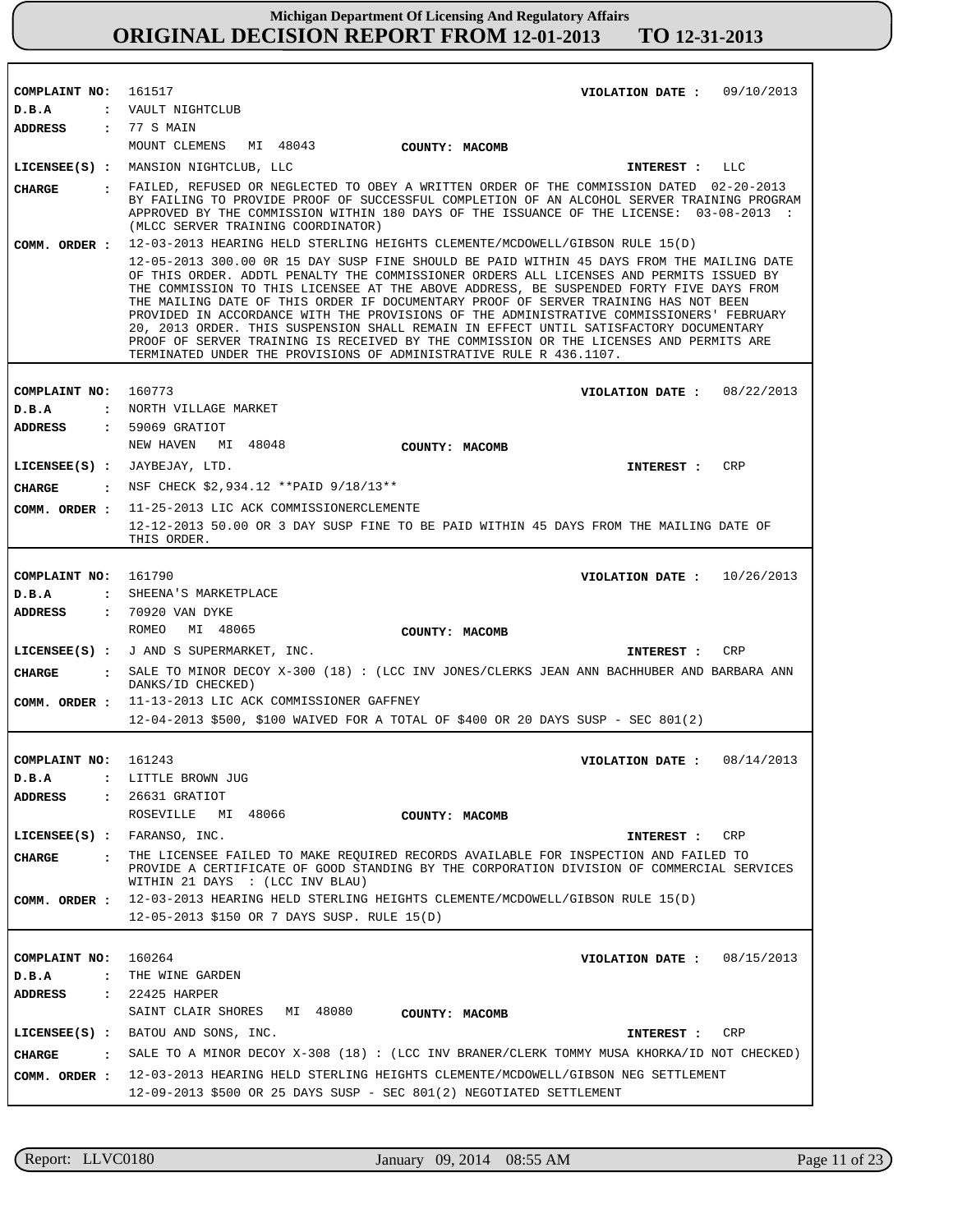| COMPLAINT NO: 159553<br>D.B.A<br>$\cdot$ :      | VIOLATION DATE: $06/21/2013$                                                                                                                                                                                                                                                                                             |
|-------------------------------------------------|--------------------------------------------------------------------------------------------------------------------------------------------------------------------------------------------------------------------------------------------------------------------------------------------------------------------------|
| ADDRESS : 45645 HAYES                           |                                                                                                                                                                                                                                                                                                                          |
|                                                 | SHELBY TOWNSHIP MI 48315 COUNTY: MACOMB                                                                                                                                                                                                                                                                                  |
|                                                 | LICENSEE(S) : SANDHILL CRANE VINEYARDS, LLC<br>INTEREST : LLC                                                                                                                                                                                                                                                            |
| CHARGE                                          | . FAILED, REFUSED OR NEGLECTED TO OBEY A WRITTEN ORDER OF THE COMMISSION DATED 10-17-2012<br>BY FAILING TO PROVIDE PROOF OF SUCCESSFUL COMPLETION OF AN ALCOHOL SERVER TRAINING PROGRAM<br>APPROVED BY THE COMMISSION WITHIN 180 DAYS OF THE ISSUANCE OF THE LICENSE: 12-20-2012 :<br>(MLCC SERVER TRAINING COORDINATOR) |
|                                                 | COMM. ORDER : 12-03-2013 HEARING HELD STERLING HEIGHTS CLEMENTE/MCDOWELL/GIBSON ADVISEMENT                                                                                                                                                                                                                               |
|                                                 | 12-05-2013 \$50, \$25 WAIVED FOR A TOTAL OF \$25 OR 2 DAYS SUSP.                                                                                                                                                                                                                                                         |
|                                                 |                                                                                                                                                                                                                                                                                                                          |
| COMPLAINT NO: 157241                            | VIOLATION DATE : $02/21/2013$                                                                                                                                                                                                                                                                                            |
| D.B.A                                           | : D BROTHERS PARTY STORE INC., NO. 12                                                                                                                                                                                                                                                                                    |
| ADDRESS                                         | : 7358 TRIANGLE SUITE A                                                                                                                                                                                                                                                                                                  |
|                                                 | STERLING HEIGHTS MI 48314 COUNTY: MACOMB                                                                                                                                                                                                                                                                                 |
|                                                 | LICENSEE(S) : D BROTHERS PARTY STORE INC., NO. 12<br>INTEREST : CRP                                                                                                                                                                                                                                                      |
| CHARGE                                          | : SALE TO MINOR DECOY CI 01-13 (19): (STERLING HEIGHTS PD - BELMONTE/CLERK WASSIM YOUSIF                                                                                                                                                                                                                                 |
|                                                 | FARHAT/ID NOT CHECKED)                                                                                                                                                                                                                                                                                                   |
|                                                 | COMM. ORDER : 05-08-2013 STERLING HEIGHTS GAFFNEY/MOODY-FREEZA/GIBSON HEARING ADJORNED ATTY PALAZZOLO<br>DID NOT RECEIVE NOTICE OF HEARING NO TRANSCRIPT NEEDED. LSS<br>12-03-2013 HEARING HELD STERLING HEIGHTS CLEMENTE/MCDOWELL/GIBSON NEG SETTLEMENT                                                                 |
|                                                 | 12-26-2013 \$500, \$100 WAIVED FOR A TOTAL OF \$400 OR 20 DAYS SUSP. NEGOTIATED SETTLEMENT                                                                                                                                                                                                                               |
|                                                 |                                                                                                                                                                                                                                                                                                                          |
| COMPLAINT NO: 161726                            | VIOLATION DATE: $10/10/2013$                                                                                                                                                                                                                                                                                             |
| D.B.A : CITGO                                   |                                                                                                                                                                                                                                                                                                                          |
|                                                 | ADDRESS : 13135 FOURTEEN MILE                                                                                                                                                                                                                                                                                            |
|                                                 | STERLING HEIGHTS MI 48314 COUNTY: MACOMB                                                                                                                                                                                                                                                                                 |
|                                                 | LICENSEE(S) : JENO'S ENTERPRISES, INC.<br>CRP<br>INTEREST :                                                                                                                                                                                                                                                              |
|                                                 | CHARGE : SALE TO MINOR DECOY CI-1-13 (19) : (STERLING HEIGHTS PD, SGT BELMONTE/CLERK DEBORAH<br>CHARMAINE WEATHERSPOON/ID NOT CHECKED)                                                                                                                                                                                   |
|                                                 | COMM. ORDER : 12-04-2013 LIC ACK COMMISSIONER GAFFNEY                                                                                                                                                                                                                                                                    |
|                                                 | 12-04-2013 \$800 OR 40 DAYS SUSP - SEC 801(2)                                                                                                                                                                                                                                                                            |
|                                                 |                                                                                                                                                                                                                                                                                                                          |
| COMPLAINT NO: 161025                            | VIOLATION DATE: 09/09/2013                                                                                                                                                                                                                                                                                               |
| D.B.A                                           | : PARTY TOWN #1<br>: 54150 VAN DYKE                                                                                                                                                                                                                                                                                      |
| ADDRESS                                         | UTICA<br>MI 48316                                                                                                                                                                                                                                                                                                        |
|                                                 | COUNTY: MACOMB                                                                                                                                                                                                                                                                                                           |
|                                                 | LICENSEE(S) : MCCE INVESTMENTS, INC.<br>CRP<br>INTEREST :                                                                                                                                                                                                                                                                |
| <b>CHARGE</b>                                   | : NSF CHECK \$2228.18 ** PAID $10/3/13**$                                                                                                                                                                                                                                                                                |
| COMM. ORDER :                                   | 12-03-2013 HEARING HELD STERLING HEIGHTS CLEMENTE/MCDOWELL/GIBSON NEG SETTLEMENT                                                                                                                                                                                                                                         |
|                                                 | 12-05-2013 \$200 OR 10 DAYS SUSP. NEGOTIATED SETTLEMENT                                                                                                                                                                                                                                                                  |
|                                                 |                                                                                                                                                                                                                                                                                                                          |
| COMPLAINT NO:<br>$\ddot{\phantom{a}}$           | 161345<br>10/02/2013<br>VIOLATION DATE :<br>MEIJER #65                                                                                                                                                                                                                                                                   |
| D.B.A<br><b>ADDRESS</b><br>$\ddot{\phantom{a}}$ | 15055 HALL                                                                                                                                                                                                                                                                                                               |
|                                                 | UTICA<br>MI 48315<br>COUNTY: MACOMB                                                                                                                                                                                                                                                                                      |
| $LICENSEE(S)$ :                                 | MEIJER, INC.<br>INTEREST :<br>CRP                                                                                                                                                                                                                                                                                        |
|                                                 | SALE TO MINOR DECOY X-302 (19): (LCC INV COLEMAN/CLERK RITA BERNADETTE RYALL/ID CHECKED)                                                                                                                                                                                                                                 |
| <b>CHARGE</b><br>$\ddot{\cdot}$                 |                                                                                                                                                                                                                                                                                                                          |
| COMM. ORDER :                                   | 12-03-2013 HEARING HELD STERLING HEIGHTS CLEMENTE/MCDOWELL/GIBSON STIP AGREEMENT<br>$12-09-2013$ \$500 OR 25 DAYS SUSP - SEC 801(2) NEGOTIATED SETTLMENT                                                                                                                                                                 |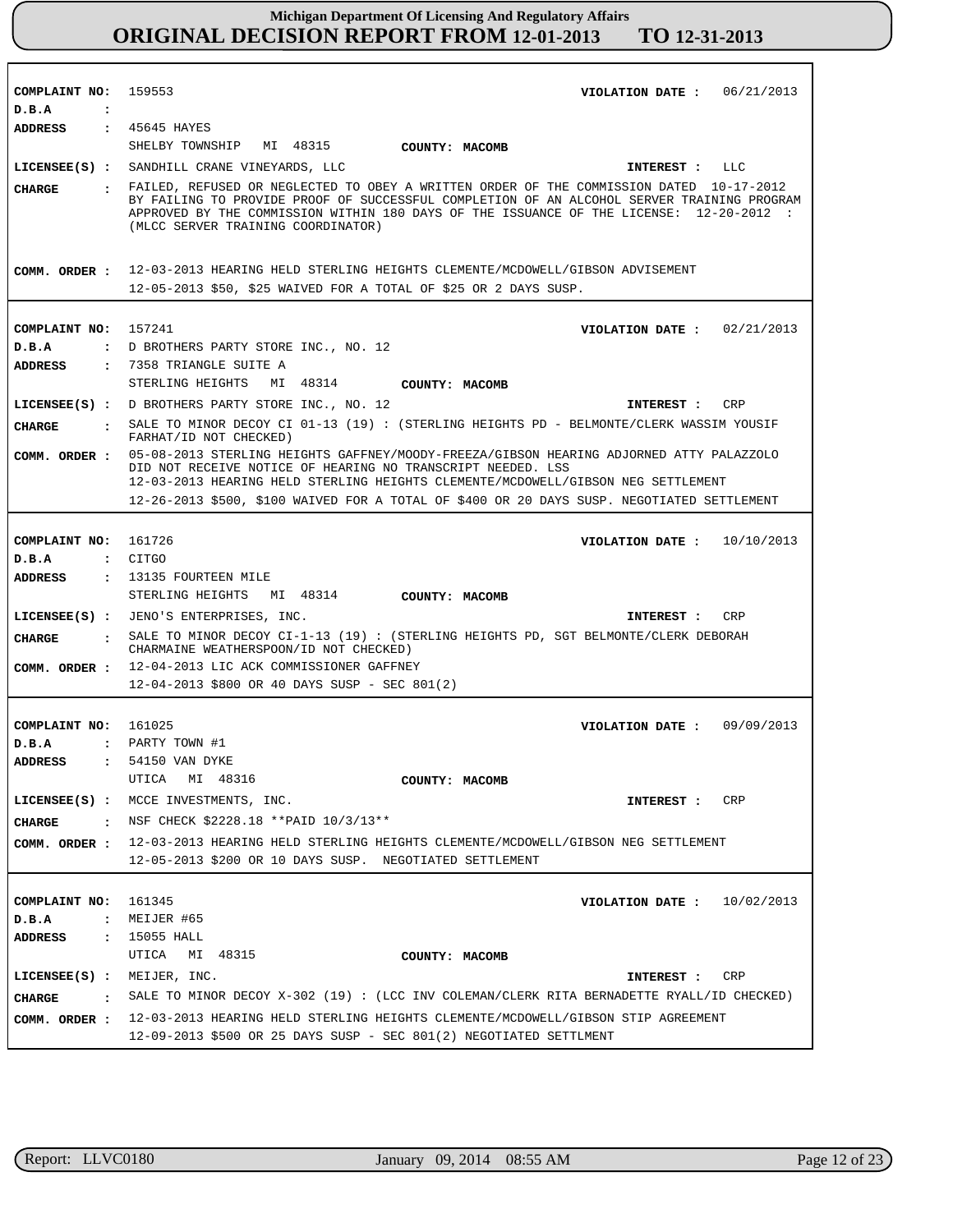| COMPLAINT NO: 159443                     | VIOLATION DATE: $05/30/2013$                                                                                                                                                                                                                                                                                                                                                                                                                                                                                                                                                                                                                                                                |
|------------------------------------------|---------------------------------------------------------------------------------------------------------------------------------------------------------------------------------------------------------------------------------------------------------------------------------------------------------------------------------------------------------------------------------------------------------------------------------------------------------------------------------------------------------------------------------------------------------------------------------------------------------------------------------------------------------------------------------------------|
| D.B.A<br>$\sim$ $\sim$<br><b>ADDRESS</b> | : 400 RIVER PARK CIR                                                                                                                                                                                                                                                                                                                                                                                                                                                                                                                                                                                                                                                                        |
|                                          | MARQUETTE MI 49855<br><b>COUNTY: MARQUETTE</b>                                                                                                                                                                                                                                                                                                                                                                                                                                                                                                                                                                                                                                              |
|                                          | LICENSEE(S) : GRIFFIN BEVERAGE CO.<br>INTEREST : CRP                                                                                                                                                                                                                                                                                                                                                                                                                                                                                                                                                                                                                                        |
|                                          | CHARGE : SOLD OR FURNISHED ALCOHOL TO MARTIN J. LASSILA POST #4573 VFW, WHO HAD FAILED TO OBTAIN A                                                                                                                                                                                                                                                                                                                                                                                                                                                                                                                                                                                          |
|                                          | CURRENT LICENSE A THE TIME OF TRANSACTION : (LCC INV RADEMACHER)                                                                                                                                                                                                                                                                                                                                                                                                                                                                                                                                                                                                                            |
|                                          | COMM. ORDER : 11-20-2013 LIC ACK COMMISSIONERCLEMENTE                                                                                                                                                                                                                                                                                                                                                                                                                                                                                                                                                                                                                                       |
|                                          | 12-12-2013 \$100 OR 5 DAY SUSP                                                                                                                                                                                                                                                                                                                                                                                                                                                                                                                                                                                                                                                              |
|                                          |                                                                                                                                                                                                                                                                                                                                                                                                                                                                                                                                                                                                                                                                                             |
| COMPLAINT NO: 161284                     | VIOLATION DATE: $10/01/2013$                                                                                                                                                                                                                                                                                                                                                                                                                                                                                                                                                                                                                                                                |
| D.B.A                                    | : CARNEY GENERAL STORE                                                                                                                                                                                                                                                                                                                                                                                                                                                                                                                                                                                                                                                                      |
| ADDRESS : 55 S US 41                     | CARNEY MI 49812                                                                                                                                                                                                                                                                                                                                                                                                                                                                                                                                                                                                                                                                             |
|                                          | <b>COUNTY: MENOMINEE</b>                                                                                                                                                                                                                                                                                                                                                                                                                                                                                                                                                                                                                                                                    |
|                                          | LICENSEE(S) : STRAHL, DONALD E<br>INTEREST : GPI<br>STRAHL, JANET<br>INTEREST : GPI                                                                                                                                                                                                                                                                                                                                                                                                                                                                                                                                                                                                         |
|                                          | 1) SOLD OR TRANSFERRED LICENSE OR INTEREST IN LICENSE TO CARNEY-NADEAU COMMERCIAL, LLC                                                                                                                                                                                                                                                                                                                                                                                                                                                                                                                                                                                                      |
| CHARGE                                   | AND/OR CARNEY-NADEAU CONVENIENCE STORE, LLC AND/OR GERARD PERRON, JR AND/OR WAYNE ERICKSON<br>WITHOUT PRIOR MLCC APPROVAL : (LCC INV RADEMACHER)                                                                                                                                                                                                                                                                                                                                                                                                                                                                                                                                            |
| COMM. ORDER :                            | 11-12-2013 LIC ACK COMMISSIONER GAFFNEY                                                                                                                                                                                                                                                                                                                                                                                                                                                                                                                                                                                                                                                     |
|                                          | 12-11-2013 200.00 FOR CHARGE 1 AND 100.00 FOR CHARGE 2 TOTAL 300.00 OR 15 DAY SUSP FINE TO<br>BE PAID WITHIN 45 DAYS FROM THE MAILING DATE OF THIS ORDER. SINCE THIS COMMISSIONER FINDS<br>AMPLE EVIDENCE TO CONCLUDE THAT AN UNLICENSED ENTITY HAS ASSUMED CONTROL OF THE SUBJECT<br>LICENSED ESTABLISHMENT, THE COMMISSIONER FURTHER ORDERS ALL LICENSES AND PERMITS ISSUED<br>TOT HIS LICENSEE AT THE ABOVE-NAMED ADDRESS IMMEDIATELY SUSPENDED, WITH THE SUSPENSION<br>REMAINING IN EFFECT UNTIL ALL FINES IN THIS MATTER HAVE BEEN PAID AND PERMITS TO A PERSON<br>APPVOED BY THE MLCC OR THE LICENSES AND PERMITS TERNIATE UNDER THE PROVISIONS OF<br>ADMINISTRATIVE RULE R 436.1107. |
|                                          |                                                                                                                                                                                                                                                                                                                                                                                                                                                                                                                                                                                                                                                                                             |
| COMPLAINT NO: 160969                     | VIOLATION DATE: 09/05/2013                                                                                                                                                                                                                                                                                                                                                                                                                                                                                                                                                                                                                                                                  |
| D.B.A                                    | : GREAT LAKES EATERY & PUB                                                                                                                                                                                                                                                                                                                                                                                                                                                                                                                                                                                                                                                                  |
| <b>ADDRESS</b>                           | : 103 E CABELA<br>DUNDEE MI 48131<br>COUNTY: MONROE                                                                                                                                                                                                                                                                                                                                                                                                                                                                                                                                                                                                                                         |
|                                          | LICENSEE(S) : GREAT LAKES EATERY & PUB, LLC<br>INTEREST : LLC                                                                                                                                                                                                                                                                                                                                                                                                                                                                                                                                                                                                                               |
| CHARGE                                   | : SALE TO MINOR DECOY X-302 (18) : (LCC INVS FLYNN-SLOAT AND WEBSTER/CLERK HEAVEN ALEXIS                                                                                                                                                                                                                                                                                                                                                                                                                                                                                                                                                                                                    |
|                                          | LAPLANTE/ID NOT CHECKED)                                                                                                                                                                                                                                                                                                                                                                                                                                                                                                                                                                                                                                                                    |
|                                          | COMM. ORDER : 11-05-2013 LIC ACK COMMISSIONER GAFFNEY<br>12-04-2013 \$500 OR 25 DAYS SUSP - SEC 801(2)                                                                                                                                                                                                                                                                                                                                                                                                                                                                                                                                                                                      |
|                                          |                                                                                                                                                                                                                                                                                                                                                                                                                                                                                                                                                                                                                                                                                             |
| COMPLAINT NO: 161351                     | VIOLATION DATE: $09/21/2013$                                                                                                                                                                                                                                                                                                                                                                                                                                                                                                                                                                                                                                                                |
| $D$ . B. A                               | : HEADLITES                                                                                                                                                                                                                                                                                                                                                                                                                                                                                                                                                                                                                                                                                 |
| <b>ADDRESS</b>                           | : R 2 6818 S DIXIE                                                                                                                                                                                                                                                                                                                                                                                                                                                                                                                                                                                                                                                                          |
|                                          | ERIE MI 48133<br>COUNTY: MONROE                                                                                                                                                                                                                                                                                                                                                                                                                                                                                                                                                                                                                                                             |
|                                          | LICENSEE(S) : HEADLITES, INC.<br>CRP<br>INTEREST :                                                                                                                                                                                                                                                                                                                                                                                                                                                                                                                                                                                                                                          |
| <b>CHARGE</b><br>$\sim$ 1.000 $\sim$     | 1) SOLD OR FURNISHED ALCOHOL TO INTOX PERSON, HEATHER LYNN KEITH; 2) ALLOWED INTOX TO<br>CONSUME; 3) ALLOWED INTOX TO FREQUENT OR LOITER: (ERIE PD, OFC LASOTTA AND MONROE COUNTY<br>SD, DEP MILLER)                                                                                                                                                                                                                                                                                                                                                                                                                                                                                        |
| COMM. ORDER :                            | 12-09-2013 HEARING HELD PITTSFIELD CLEMENTE/ASEVEDO/DECLERCQ RULE 15(E) COST \$73.80                                                                                                                                                                                                                                                                                                                                                                                                                                                                                                                                                                                                        |
|                                          | 12-13-2013 1)\$700 SEC 801(2), 2-3)\$200 EACH FOR A TOTAL OF \$1100.00 & \$73.80 COSTS FOR A<br>TOTAL OF \$1173.80 RULE 15(E)                                                                                                                                                                                                                                                                                                                                                                                                                                                                                                                                                               |
|                                          |                                                                                                                                                                                                                                                                                                                                                                                                                                                                                                                                                                                                                                                                                             |
| COMPLAINT NO: 161288                     | VIOLATION DATE: $08/19/2013$                                                                                                                                                                                                                                                                                                                                                                                                                                                                                                                                                                                                                                                                |
| D.B.A<br>ADDRESS                         | : HESS LAKE PARTY STORE<br>$\mathbf{R}$ 5 1596 E EIGHTY EIGHTH                                                                                                                                                                                                                                                                                                                                                                                                                                                                                                                                                                                                                              |
|                                          | NEWAYGO<br>MI 49337<br>COUNTY: NEWAYGO                                                                                                                                                                                                                                                                                                                                                                                                                                                                                                                                                                                                                                                      |
|                                          | LICENSEE $(S)$ : J. E. BUTLER ENTER. INC.<br>CRP                                                                                                                                                                                                                                                                                                                                                                                                                                                                                                                                                                                                                                            |
|                                          | INTEREST :                                                                                                                                                                                                                                                                                                                                                                                                                                                                                                                                                                                                                                                                                  |
| <b>CHARGE</b><br>$\sim$ 100 $\sim$       | SALE TO MINOR DECOY CI#111 (17) : (NEWAYGO SD, LT PALMITER /CLERK FAYLENE MARY NAUSADIS/ID<br>CHECKED)                                                                                                                                                                                                                                                                                                                                                                                                                                                                                                                                                                                      |
| COMM. ORDER :                            | 11-19-2013 LIC ACK COMMISSIONER GAFFNEY                                                                                                                                                                                                                                                                                                                                                                                                                                                                                                                                                                                                                                                     |
|                                          | 12-12-2013 \$700 OR 35 DAY SUSP<br>801(2)                                                                                                                                                                                                                                                                                                                                                                                                                                                                                                                                                                                                                                                   |
|                                          |                                                                                                                                                                                                                                                                                                                                                                                                                                                                                                                                                                                                                                                                                             |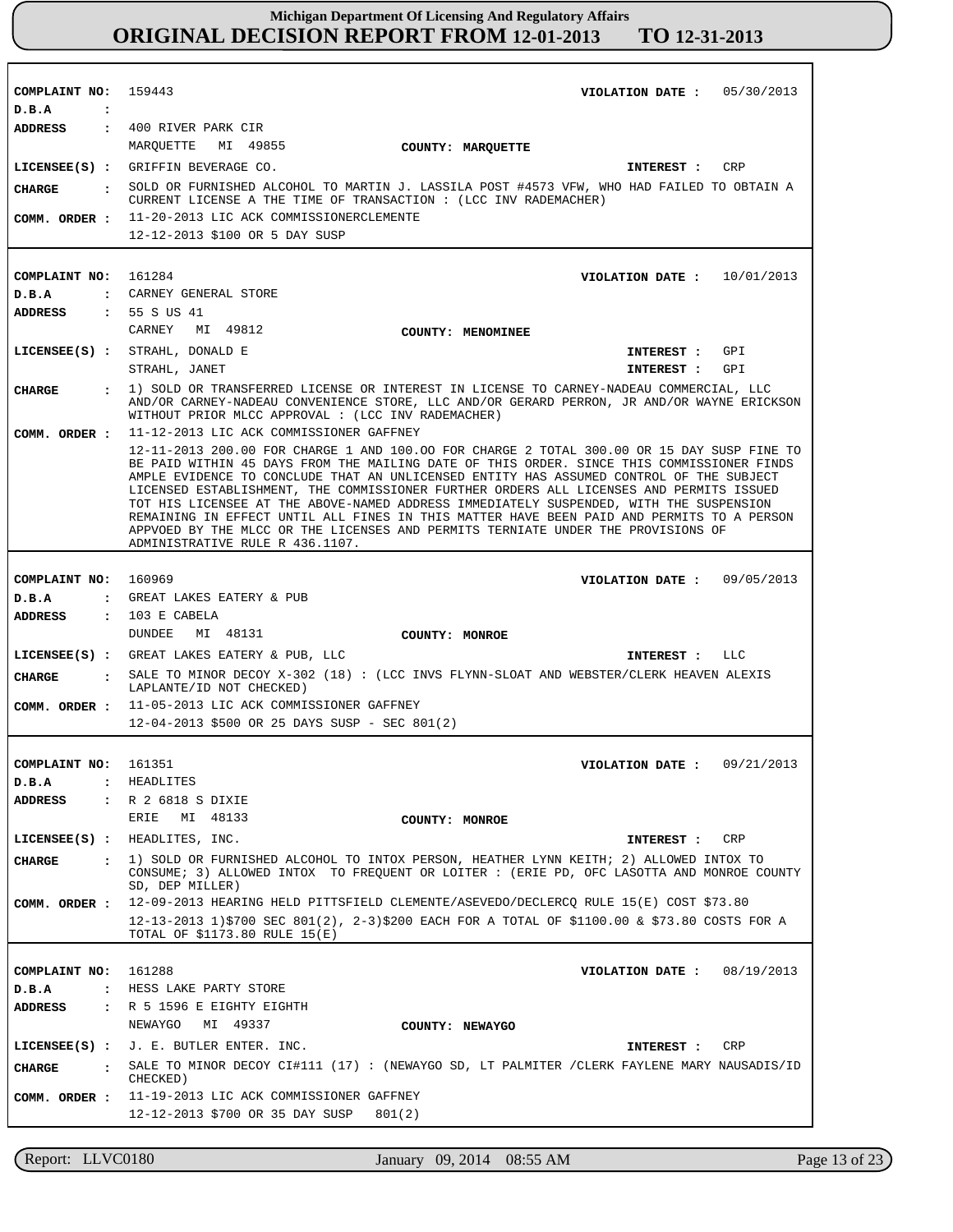| COMPLAINT NO:                    | 161287<br>VIOLATION DATE: $08/15/2013$                                                                                                                                                                                                                                                                                               |
|----------------------------------|--------------------------------------------------------------------------------------------------------------------------------------------------------------------------------------------------------------------------------------------------------------------------------------------------------------------------------------|
| D.B.A                            | : MIDWAY PARTY STORE                                                                                                                                                                                                                                                                                                                 |
| <b>ADDRESS</b>                   | $: 3821 S$ EVERGREEN                                                                                                                                                                                                                                                                                                                 |
|                                  | WHITE CLOUD<br>MI 49349<br>COUNTY: NEWAYGO                                                                                                                                                                                                                                                                                           |
|                                  | $LICENSEE(S)$ : R&B PETRO, INC.<br>CRP<br>INTEREST :                                                                                                                                                                                                                                                                                 |
| CHARGE                           | SALE TO CI#111 (17) : (NEWAYGO SD, LT PALMITER/CLERK HOLLY GERALDINE JONES/ID CHECKED)                                                                                                                                                                                                                                               |
| COMM. ORDER :                    | 11-12-2013 LIC ACK COMMISSIONER GAFFNEY                                                                                                                                                                                                                                                                                              |
|                                  | 12-04-2013 \$800 OR 40 DAYS SUSP - SEC 801(2)                                                                                                                                                                                                                                                                                        |
|                                  |                                                                                                                                                                                                                                                                                                                                      |
|                                  |                                                                                                                                                                                                                                                                                                                                      |
| COMPLAINT NO: 159840             | VIOLATION DATE: $07/22/2013$                                                                                                                                                                                                                                                                                                         |
| D.B.A                            | : CLARKSTON TAP                                                                                                                                                                                                                                                                                                                      |
| <b>ADDRESS</b>                   | : 5801 S MAIN                                                                                                                                                                                                                                                                                                                        |
|                                  | CLARKSTON MI 48346<br>COUNTY: OAKLAND                                                                                                                                                                                                                                                                                                |
|                                  | LICENSEE(S) : CLARKSTON OPA!, INC.<br>CRP<br>INTEREST :                                                                                                                                                                                                                                                                              |
| <b>CHARGE</b>                    | : 1) FAILED TO MAKE REQUIRED RECORDS AVAILABLE FOR INSPECTION; 2) FAILED TO PROVIDE A<br>CERTIFICATE OF GOOD STANDING BY THE COPRPORAITON DIVISION OF COMMERCIAL SERVICES WITHIN 21<br>DAYS : (LCC INV TOMA)                                                                                                                         |
| COMM. ORDER :                    | 12-02-2013 HEARING HELD SOUTHFIELD CLEMENTE/ASEVEDO/GIBSON RULE 15(E)                                                                                                                                                                                                                                                                |
|                                  | $12-11-2013$ $1-2$ )\$100 EACH FOR A TOTAL OF \$200 OR 10 DAYS SUSP. RULE $15(E)$                                                                                                                                                                                                                                                    |
|                                  |                                                                                                                                                                                                                                                                                                                                      |
| COMPLAINT NO: 161677             | VIOLATION DATE: $10/19/2013$                                                                                                                                                                                                                                                                                                         |
| D.B.A                            | : BP/RIO WRAPS                                                                                                                                                                                                                                                                                                                       |
| <b>ADDRESS</b>                   | : 1365 W MAPLE                                                                                                                                                                                                                                                                                                                       |
|                                  | CLAWSON MI 48017<br>COUNTY: OAKLAND                                                                                                                                                                                                                                                                                                  |
|                                  | LICENSEE(S) : BP CLAWSON, INC.<br>CRP<br>INTEREST :                                                                                                                                                                                                                                                                                  |
|                                  | : SALE TO MINOR DECOY MCADAMS (20): (CLAWSON PD OFCS SCOTT AND NEMER-KAISER/CLERK JWAN                                                                                                                                                                                                                                               |
| <b>CHARGE</b>                    | GEORGE FALFAL/ID NOT CHECKED)                                                                                                                                                                                                                                                                                                        |
| COMM. ORDER :                    | 11-22-2013 LIC ACK COMMISSIONERCLEMENTE                                                                                                                                                                                                                                                                                              |
|                                  | 12-12-2013 \$500 OR 25 DAY SUSP 801(2)                                                                                                                                                                                                                                                                                               |
|                                  |                                                                                                                                                                                                                                                                                                                                      |
| COMPLAINT NO:                    | 159449<br>VIOLATION DATE: $06/25/2013$                                                                                                                                                                                                                                                                                               |
| D.B.A                            | : ORION KEG & WINE PARTY STORE                                                                                                                                                                                                                                                                                                       |
| <b>ADDRESS</b>                   | $: 2250$ BALDWIN                                                                                                                                                                                                                                                                                                                     |
|                                  | LAKE ORION MI 48360<br>COUNTY: OAKLAND                                                                                                                                                                                                                                                                                               |
|                                  | LICENSEE(S) : ORION KEG & WINE PARTY STORE, INC.<br>CRP<br>INTEREST :                                                                                                                                                                                                                                                                |
| <b>CIIARGE</b><br>$\ddot{\cdot}$ | SALE TO MINOR DECOY CI #151301 (18) : (OAKLAND COUNTY SD DEP HUSTON/CLERK MONIQUE SETTO/ID<br>NOT CHECKED)                                                                                                                                                                                                                           |
| COMM. ORDER :                    | 10-28-2013 HEARING SOUTHFIELD GAFFNEY/MCDOWELL/GIBSON HEARING ADJORNED ON RECORD NEITHER<br>THE OAKLAND COUNTY SD OR THE DECOY APPEARED. THE HEARING SHOULD E RESCHEDULEDON THE SAME<br>DAY WITH 3-159448 STAR ENTERPRISES, INC LSS<br>12-02-2013 HEARING HELD SOUTHFIELD CLEMENTE/ASEVEDO/GIBSON DISMISSED.<br>12-03-2013 DISMISSED |
|                                  |                                                                                                                                                                                                                                                                                                                                      |
| COMPLAINT NO:                    | 161537<br>VIOLATION DATE: $09/20/2013$                                                                                                                                                                                                                                                                                               |
| D.B.A                            | : PAINT CREEK GOLF CLUB                                                                                                                                                                                                                                                                                                              |
| ADDRESS                          | : 2375 STANTON                                                                                                                                                                                                                                                                                                                       |
|                                  | LAKE ORION MI 48362<br>COUNTY: OAKLAND                                                                                                                                                                                                                                                                                               |
|                                  | LICENSEE(S) : PAINT CREEK COUNTRY CLUB, INC.<br>CRP<br>INTEREST :                                                                                                                                                                                                                                                                    |
| CHARGE                           | : FAILED, REFUSED OR NEGLECTED TO OBEY A WRITTEN ORDER OF THE COMMISSION DATED 02-06-2013<br>BY FAILING TO PROVIDE PROOF OF SUCCESSFUL COMPLETION OF AN ALCOHOL SERVER TRAINING PROGRAM<br>APPROVED BY THE COMMISSION WITHIN 180 DAYS OF THE ISSUANCE OF THE LICENSE: 03-19-2013 :<br>(MLCC SERVER TRAINING COORDINATOR)             |
| COMM. ORDER :                    | 11-07-2013 LIC ACK COMMISSIONER CLEMENTE                                                                                                                                                                                                                                                                                             |
|                                  | 12-05-2013 \$100 OR 5 DAYS SUSP.                                                                                                                                                                                                                                                                                                     |

r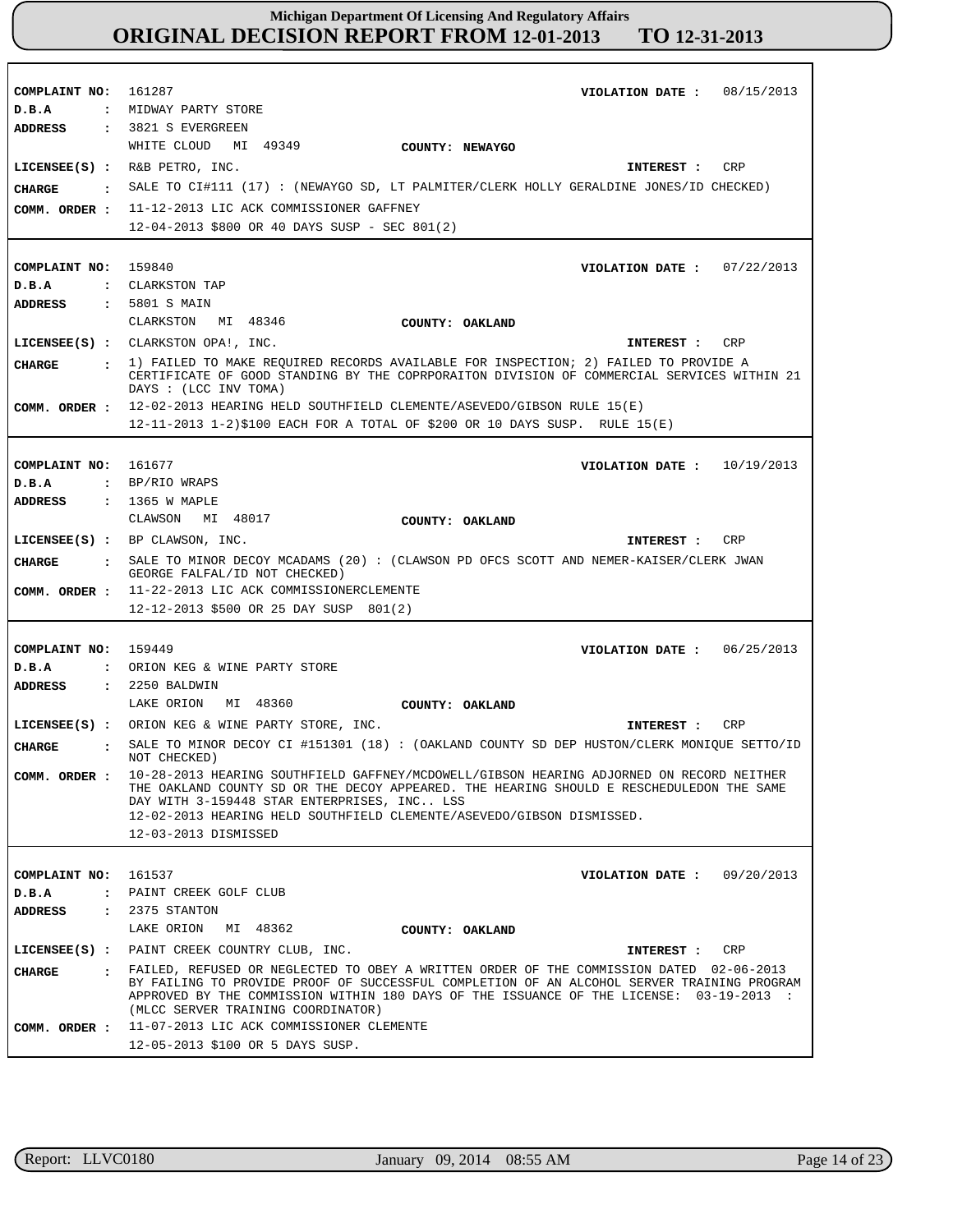| COMPLAINT NO:                 | 160902<br>09/07/2013<br>VIOLATION DATE :                                                                                                                                                                                                                                                                                                                                                         |
|-------------------------------|--------------------------------------------------------------------------------------------------------------------------------------------------------------------------------------------------------------------------------------------------------------------------------------------------------------------------------------------------------------------------------------------------|
| D.B.A<br>$\ddot{\cdot}$       | TOM'S MARKET                                                                                                                                                                                                                                                                                                                                                                                     |
| ADDRESS                       | $: 465$ SOUTH                                                                                                                                                                                                                                                                                                                                                                                    |
|                               | MI 48462<br>ORTONVILLE<br>COUNTY: OAKLAND                                                                                                                                                                                                                                                                                                                                                        |
|                               | CRP<br>LICENSEE(S) : KATTULA ENTERPRISES, INC.<br>INTEREST :                                                                                                                                                                                                                                                                                                                                     |
| <b>CHARGE</b>                 | NSF CHECK \$2,774.23 ** PAID 10/28/13 **                                                                                                                                                                                                                                                                                                                                                         |
| COMM. ORDER :                 | 12-02-2013 HEARING HELD SOUTHFIELD CLEMENTE/ASEVEDO/GIBSON RULE 15(D)                                                                                                                                                                                                                                                                                                                            |
|                               | 12-03-2013 \$250 COMBINED WITH 3-161246 FOR \$250 FOR A TOTAL OF \$500 OR 25 DAYS SUSP.<br>THE<br>COMMISSIONER ALSO ORDERS THAT THE LICENSEE PAY FOR PURCHASES OF ALOCHOLIC LIOUOR FROM THE<br>MLCC WITH A CASHIER'S CHECK, CERTIFIED CHECK OR MONEY ORDER FOR ONE YEAR FROM THE MAILING<br>DATE OF THIS ORDER. RULE 15(D)                                                                       |
|                               |                                                                                                                                                                                                                                                                                                                                                                                                  |
| COMPLAINT NO: 161246          | VIOLATION DATE: $09/19/2013$                                                                                                                                                                                                                                                                                                                                                                     |
| D.B.A                         | : TOM'S MARKET                                                                                                                                                                                                                                                                                                                                                                                   |
| <b>ADDRESS</b>                | : 465 SOUTH                                                                                                                                                                                                                                                                                                                                                                                      |
|                               | ORTONVILLE<br>MI 48462<br>COUNTY: OAKLAND                                                                                                                                                                                                                                                                                                                                                        |
|                               | LICENSEE(S) : KATTULA ENTERPRISES, INC.<br>INTEREST : CRP                                                                                                                                                                                                                                                                                                                                        |
| <b>CHARGE</b>                 | $:$ NSF CHECK \$2618.93 ** PAID 10/28/13**                                                                                                                                                                                                                                                                                                                                                       |
| COMM. ORDER :                 | 12-02-2013 HEARING HELD SOUTHFIELD CLEMENTE/ASEVEDO/GIBSON RULE 15(D)                                                                                                                                                                                                                                                                                                                            |
|                               | 12-03-2013 \$250 COMBINED WITH 3-160902 FOR \$250 FOR A TOTAL OF \$500 OR 25 DAYS SUSP.<br>THE<br>COMMISSIONER ALSO ORDERS THAT THE LICENSEE PAY FOR PURCHASES OF ALOCHOLIC LIQUOR FROM THE<br>MLCC WITH A CASHIER'S CHECK, CERTIFIED CHECK OR MONEY ORDER FOR ONE YEAR FROM THE MAILING<br>DATE OF THIS ORDER. RULE 15(D)                                                                       |
|                               |                                                                                                                                                                                                                                                                                                                                                                                                  |
| COMPLAINT NO: 161433          | VIOLATION DATE : $10/05/2013$                                                                                                                                                                                                                                                                                                                                                                    |
| D.B.A                         | : M & K FOOD MARKET<br>$: 505 E$ SOUTH                                                                                                                                                                                                                                                                                                                                                           |
| <b>ADDRESS</b>                | PONTIAC<br>MI 48341<br>COUNTY: OAKLAND                                                                                                                                                                                                                                                                                                                                                           |
|                               | CRP<br>$LICENSEE(S)$ : MAYNARD, INC.<br>INTEREST :                                                                                                                                                                                                                                                                                                                                               |
| <b>CHARGE</b><br>$\mathbf{r}$ | SALE TO MINOR DECOY X-309 (20): (LCC INV WEBSTER/CLERK BASMAN TAWFEEQ-ABBOOSH ALSHABI/ID                                                                                                                                                                                                                                                                                                         |
|                               | CHECKED)                                                                                                                                                                                                                                                                                                                                                                                         |
|                               | COMM. ORDER : 11-15-2013 LIC ACK COMMISSIONER GAFFNEY<br>12-12-2013 \$500 OR 25 DAY SUSP 801(2)                                                                                                                                                                                                                                                                                                  |
|                               |                                                                                                                                                                                                                                                                                                                                                                                                  |
| COMPLAINT NO: 159824          | VIOLATION DATE: 07/09/2013                                                                                                                                                                                                                                                                                                                                                                       |
| D.B.A                         | : CITY SIDE MARKET                                                                                                                                                                                                                                                                                                                                                                               |
| <b>ADDRESS</b>                | : 1716 JOSLYN                                                                                                                                                                                                                                                                                                                                                                                    |
|                               | PONTIAC<br>MI 48340<br>COUNTY: OAKLAND                                                                                                                                                                                                                                                                                                                                                           |
| $LICENSEE(S)$ :               | A.T.F. ENTERPRISES, INC.<br>INTEREST :<br>CRP                                                                                                                                                                                                                                                                                                                                                    |
| CHARGE<br>$\cdot$             | NSF CHECK \$1099.55 **PAID 8/1/13**                                                                                                                                                                                                                                                                                                                                                              |
|                               | COMM. ORDER : 12-02-2013 HEARING HELD SOUTHFIELD CLEMENTE/ASEVEDO/GIBSON ADVISEMENT                                                                                                                                                                                                                                                                                                              |
|                               | 12-05-2013 CLOSED.                                                                                                                                                                                                                                                                                                                                                                               |
|                               |                                                                                                                                                                                                                                                                                                                                                                                                  |
| COMPLAINT NO: 160768          | VIOLATION DATE: $08/27/2013$<br>: MR. PIZZA BOOTLEG PARTY STORE                                                                                                                                                                                                                                                                                                                                  |
| D.B.A<br>ADDRESS              | : 4973 LIVERNOIS                                                                                                                                                                                                                                                                                                                                                                                 |
|                               | TROY<br>MI 48098<br>COUNTY: OAKLAND                                                                                                                                                                                                                                                                                                                                                              |
|                               | INTEREST : CRP<br>LICENSE (S) : MR. PIZZA, INC.                                                                                                                                                                                                                                                                                                                                                  |
| $\mathbf{r}$<br>CHARGE        | NSF CHECK \$659.61 ** PAID 9/13/13**                                                                                                                                                                                                                                                                                                                                                             |
|                               |                                                                                                                                                                                                                                                                                                                                                                                                  |
| COMM. ORDER :                 | 12-02-2013 HEARING HELD SOUTHFIELD CLEMENTE/ASEVEDO/GIBSON RULE 15(D)<br>12-03-2013 \$300 COMBINED WITH 3-160848 FOR \$300 FOR A TOTAL OF \$600 OR 30 DAYS SUSP. THE<br>COMMISSIONER ALSO ORDERS THAT THE LICENSEE PAY FOR PURCHASES OF ALCOHOLIC LIQUOR FROM THE<br>MLCC WITH A CASHIER'S CHECK, CERTIFIED CHECK OR MONEY ORDER FOR ONE YEAR FROM THE MAILING<br>DATE OF THIS ORDER. RULE 15(D) |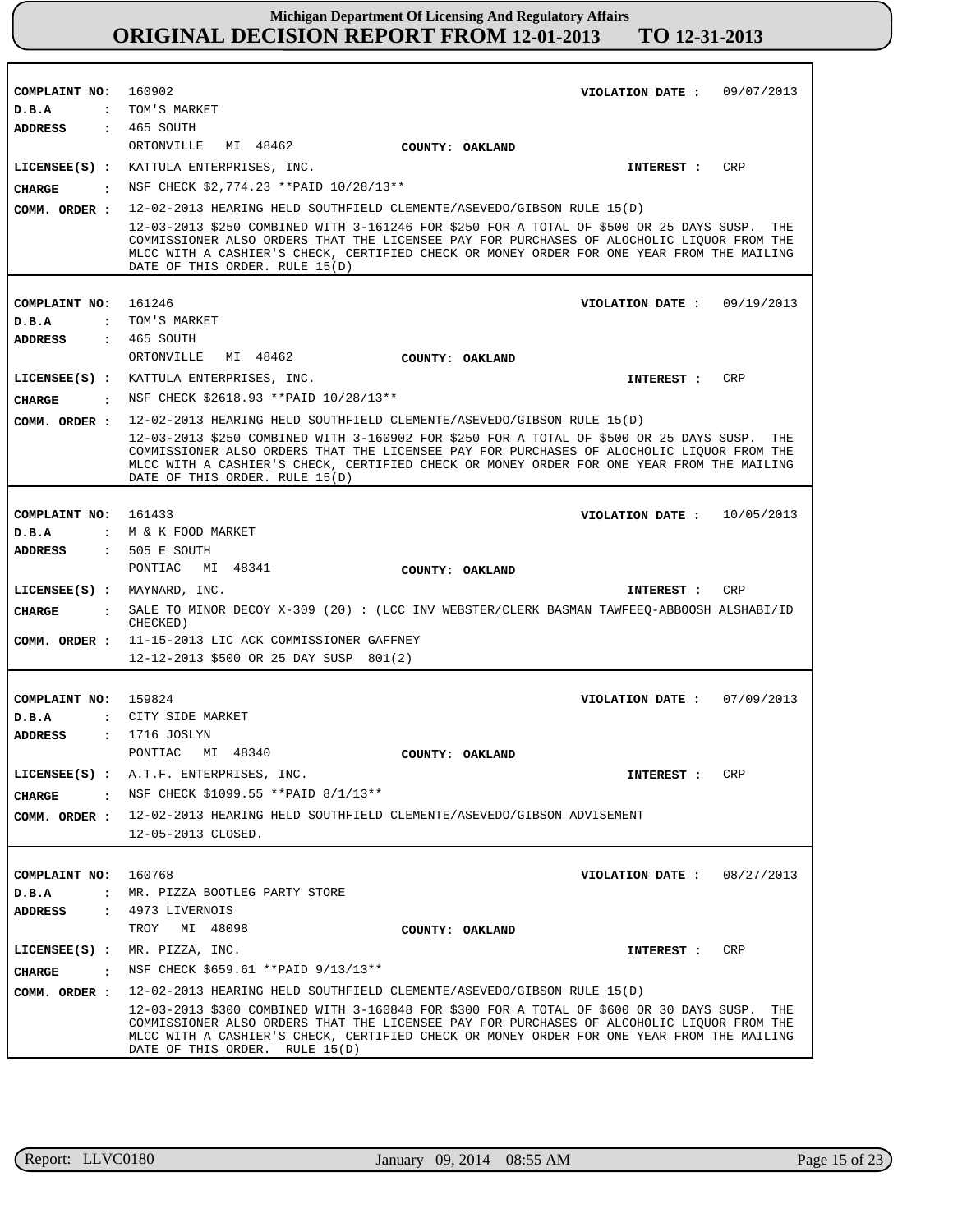| COMPLAINT NO: 160848   | VIOLATION DATE: 08/30/2013                                                                                                                                                                                                                                                                     |
|------------------------|------------------------------------------------------------------------------------------------------------------------------------------------------------------------------------------------------------------------------------------------------------------------------------------------|
| D.B.A                  | : MR. PIZZA BOOTLEG PARTY STORE                                                                                                                                                                                                                                                                |
| <b>ADDRESS</b>         | : 4973 LIVERNOIS                                                                                                                                                                                                                                                                               |
|                        | TROY MI 48098<br>COUNTY: OAKLAND                                                                                                                                                                                                                                                               |
|                        | LICENSEE(S) : MR. PIZZA, INC.<br>CRP<br>INTEREST :                                                                                                                                                                                                                                             |
| CHARGE<br>$\mathbf{r}$ | NSF CHECK \$2,651.47 **PAID 10/3/13**                                                                                                                                                                                                                                                          |
|                        | 12-02-2013 HEARING HELD SOUTHFIELD CLEMENTE/ASEVEDO/GIBSON RULE 15(D)                                                                                                                                                                                                                          |
| COMM. ORDER :          | 12-03-2013 \$300 COMBINED WITH 3-160768 FOR \$300 FOR A TOTAL OF \$600 OR 30 DAYS SUSP.<br>THE                                                                                                                                                                                                 |
|                        | COMMISSIONER ALSO ORDERS THAT THE LICENSEE PAY FOR PURCHASES OF ALCOHOLIC LIOUOR FROM THE<br>MLCC WITH A CASHIER'S CHECK, CERTIFIED CHECK OR MONEY ORDER FOR ONE YEAR FROM THE MAILING<br>DATE OF THIS ORDER. RULE 15(D)                                                                       |
| COMPLAINT NO: 161695   | VIOLATION DATE: $10/04/2013$                                                                                                                                                                                                                                                                   |
| D.B.A                  | : GRACELAND PARTY SHOPPE                                                                                                                                                                                                                                                                       |
| <b>ADDRESS</b>         | : 7505 HIGHLAND                                                                                                                                                                                                                                                                                |
|                        | WHITE LAKE<br>MI 48383<br>COUNTY: OAKLAND                                                                                                                                                                                                                                                      |
|                        | LICENSEE(S) : HILLTOP WINE SHOP, INC.<br>CRP<br>INTEREST :                                                                                                                                                                                                                                     |
| <b>CHARGE</b>          | : NSF CHECK \$981.18 ** NSF PAID 11/4/13**                                                                                                                                                                                                                                                     |
|                        | 11-20-2013 LIC ACK COMMISSIONER GAFFNEY                                                                                                                                                                                                                                                        |
| COMM. ORDER :          | 12-12-2013 \$150 EACH COMB W/696. COMMISSIONER ALSO ORDERS THAT THE LIC'E PAY FOR PURCHASES<br>OF ALCOHOL FROM THE MLCC WITH CASHIERS CHECK, CERTIFIED CHECK OR MONEY ORDER FOR 12 MONTHS<br>FROM DATE OF THIS ORDER.<br>TOTAL \$300 OR 15 DAY SUSP                                            |
|                        |                                                                                                                                                                                                                                                                                                |
| COMPLAINT NO:          | 161696<br>VIOLATION DATE: $10/07/2013$                                                                                                                                                                                                                                                         |
| D.B.A                  | : GRACELAND PARTY SHOPPE                                                                                                                                                                                                                                                                       |
| <b>ADDRESS</b>         | : 7505 HIGHLAND                                                                                                                                                                                                                                                                                |
|                        | WHITE LAKE<br>MI 48383<br>COUNTY: OAKLAND                                                                                                                                                                                                                                                      |
|                        | LICENSEE(S) : HILLTOP WINE SHOP, INC.<br>CRP<br>INTEREST :                                                                                                                                                                                                                                     |
| CHARGE                 | . NSF CHECK \$1057.23 **NSF PAID 11/4/13**                                                                                                                                                                                                                                                     |
| COMM. ORDER :          | 11-20-2013 LIC ACK COMMISSIONER GAFFNEY<br>12-12-2013 \$150 EACH COMB W/695. COMMISSIONER ALSO ORDERS THAT THE LIC'E PAY FOR PURCHASES<br>OF ALCOHOL FROM THE MLCC WITH CASHIERS CHECK, CERTIFIED CHECK OR MONEY ORDER FOR 12 MONTHS<br>FROM DATE OF THIS ORDER.<br>TOTAL \$300 OR 15 DAY SUSP |
| COMPLAINT NO:          | 161711<br>VIOLATION DATE: $09/24/2013$                                                                                                                                                                                                                                                         |
| D.B.A                  | : KNOT HOLE BAR                                                                                                                                                                                                                                                                                |
| <b>ADDRESS</b>         | : 4262 ABBE                                                                                                                                                                                                                                                                                    |
|                        | COMINS<br>MI 48619<br>COUNTY: OSCODA                                                                                                                                                                                                                                                           |
| $LICENSEE(S)$ :        | CROWN ROYAL ENTERPRISES, INC.<br>INTEREST : CRP                                                                                                                                                                                                                                                |
| $\cdot$<br>CHARGE      | NSF CHECK \$402.24 ** NSF PAID 11/14/13 **                                                                                                                                                                                                                                                     |
|                        | COMM. ORDER : 11-19-2013 LIC ACK COMMISSIONER GAFFNEY                                                                                                                                                                                                                                          |
|                        | 12-12-2013 \$50 OR 3 DAY SUSP                                                                                                                                                                                                                                                                  |
|                        |                                                                                                                                                                                                                                                                                                |
| COMPLAINT NO: 161324   | VIOLATION DATE: $09/24/2013$                                                                                                                                                                                                                                                                   |
| D.B.A                  | : SERAFINA'S ITALIAN GRILLE                                                                                                                                                                                                                                                                    |
| ADDRESS                | : 13 W SEVENTH                                                                                                                                                                                                                                                                                 |
|                        | HOLLAND MI 49423<br>COUNTY: OTTAWA                                                                                                                                                                                                                                                             |
|                        | LICENSEE(S) : FWV HOLLAND, LLC<br>INTEREST : LLC                                                                                                                                                                                                                                               |
| CHARGE                 | : SALE TO MINOR DECOY ANDERSON (19) (HOLLAND DEPT OF PUBLIC SAFETY, OFC VANDERKOOY/CLERK<br>JULIE KATHRYN WILSON/ID CHECKED)                                                                                                                                                                   |
|                        | COMM. ORDER : 11-13-2013 LIC ACK COMMISSIONER GAFFNEY                                                                                                                                                                                                                                          |
|                        | $12-04-2013$ \$500 OR 25 DAYS SUSP - SEC 801(2)                                                                                                                                                                                                                                                |

r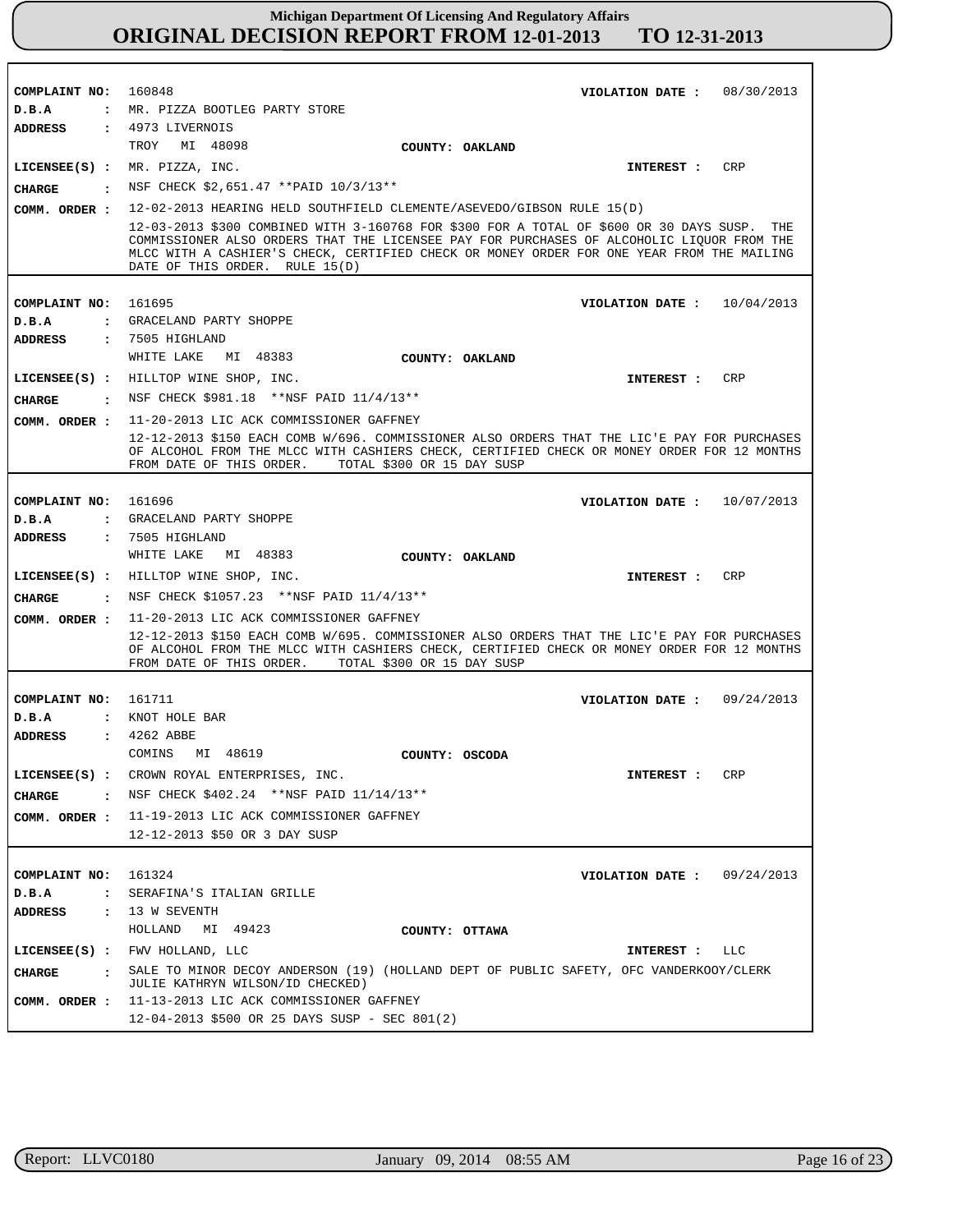| COMPLAINT NO:                 | 161712<br>VIOLATION DATE: $10/23/2013$                                                                                                                                                                                                                                                                                   |
|-------------------------------|--------------------------------------------------------------------------------------------------------------------------------------------------------------------------------------------------------------------------------------------------------------------------------------------------------------------------|
| D.B.A                         | : CARROLLTON BAR                                                                                                                                                                                                                                                                                                         |
| ADDRESS                       | : 3461 CARROLLTON                                                                                                                                                                                                                                                                                                        |
|                               | CARROLLTON MI 48724<br>COUNTY: SAGINAW                                                                                                                                                                                                                                                                                   |
|                               | LICENSEE(S) : CARROLLTON BAR, INC.<br>CRP<br>INTEREST :                                                                                                                                                                                                                                                                  |
| <b>CHARGE</b><br>$\mathbf{r}$ | SALE TO MINOR DECOY LAN-298 (19): (LCC INV O'FARRELL/CLERK JORDAN ELIZABETH ENGELHARDT/ID<br>CHECKED)                                                                                                                                                                                                                    |
| COMM. ORDER :                 | 11-19-2013 LIC ACK COMMISSIONER GAFFNEY                                                                                                                                                                                                                                                                                  |
|                               | 12-12-2013 \$600 OR 30 DAY SUSP 801(2)                                                                                                                                                                                                                                                                                   |
|                               |                                                                                                                                                                                                                                                                                                                          |
| COMPLAINT NO:                 | 159475<br>VIOLATION DATE: $06/19/2013$                                                                                                                                                                                                                                                                                   |
| D.B.A                         | : BLUE DIAMOND LIQUOR                                                                                                                                                                                                                                                                                                    |
| ADDRESS                       | : 1313 CUMBERLAND                                                                                                                                                                                                                                                                                                        |
|                               | SAGINAW MI 48601<br>COUNTY: SAGINAW                                                                                                                                                                                                                                                                                      |
|                               | LICENSEE(S) : CUMBERLAND LIQUOR, INC.<br>INTEREST :<br>CRP                                                                                                                                                                                                                                                               |
|                               |                                                                                                                                                                                                                                                                                                                          |
| <b>CHARGE</b>                 | : JOSEPH AL-BAZZI, LICENSEE, ENGAGED IN ILLEGAL OCCUPATION/ACT, SPECIFICALLY: SELLING SINGLE<br>CIGARETTES : (MSP 3RD DIST HO SAGINAW, TRP KAISER)                                                                                                                                                                       |
| COMM. ORDER :                 | 10-17-2013 HEARING SWARTZ CREEK CLEMENTE/HALL/DELCERCQ HEARING ADJORNED ON RECORD LICENSEE<br>AND LAW ENFORCEMENT FAILED TO APPEAR. NO TRANSCRIPT NEEDS TO BE PREPARED. LSS                                                                                                                                              |
|                               | 12-05-2013 HEARING HELD SWARTZ CREEK GAFFNEY/HALL/DECLERCQ ACK                                                                                                                                                                                                                                                           |
|                               | 12-10-2013 \$200 OR 10 DAYS SUSP.                                                                                                                                                                                                                                                                                        |
|                               |                                                                                                                                                                                                                                                                                                                          |
| COMPLAINT NO: 161580          | VIOLATION DATE: $10/12/2013$                                                                                                                                                                                                                                                                                             |
| D.B.A                         | : PEARL BEACH SUNOCO                                                                                                                                                                                                                                                                                                     |
| ADDRESS                       | : 5460 POINTE TREMBLE                                                                                                                                                                                                                                                                                                    |
|                               | ALGONAC<br>MI 48001<br>COUNTY: ST CLAIR                                                                                                                                                                                                                                                                                  |
|                               | LICENSEE(S) : BFF ENTERPRISES, LLC<br>INTEREST : LLC                                                                                                                                                                                                                                                                     |
|                               |                                                                                                                                                                                                                                                                                                                          |
| <b>CHARGE</b>                 | $\bullet$ SALE TO MINOR DECOY X-303 (19): (LCC INV DAUSEY/CLERK BRANDON KYLE DELONG/ID CHECKED)                                                                                                                                                                                                                          |
|                               |                                                                                                                                                                                                                                                                                                                          |
| COMM. ORDER :                 | 11-21-2013 LIC ACK COMMISSIONERCLEMENTE                                                                                                                                                                                                                                                                                  |
|                               | 12-12-2013 \$600 OR 30 DAY SUSP<br>801(2)                                                                                                                                                                                                                                                                                |
|                               |                                                                                                                                                                                                                                                                                                                          |
| COMPLAINT NO: 159554          | VIOLATION DATE: $06/19/2013$                                                                                                                                                                                                                                                                                             |
| D.B.A                         | : PURGATORIS ROADHOUSE                                                                                                                                                                                                                                                                                                   |
| ADDRESS                       | : 10980 DUNNIGAN                                                                                                                                                                                                                                                                                                         |
|                               | EMMETT<br>MI 48022<br>COUNTY: ST CLAIR                                                                                                                                                                                                                                                                                   |
| LICENSEE(S) : NIMIC, LLC      | LLC<br>INTEREST :                                                                                                                                                                                                                                                                                                        |
| <b>CHARGE</b>                 | . FAILED, REFUSED OR NEGLECTED TO OBEY A WRITTEN ORDER OF THE COMMISSION DATED 09-19-2012<br>BY FAILING TO PROVIDE PROOF OF SUCCESSFUL COMPLETION OF AN ALCOHOL SERVER TRAINING PROGRAM<br>APPROVED BY THE COMMISSION WITHIN 180 DAYS OF THE ISSUANCE OF THE LICENSE: 12-18-2012 :<br>(MLCC SERVER TRAINING COORDINATOR) |
|                               |                                                                                                                                                                                                                                                                                                                          |
| COMM. ORDER :                 | 10-23-2013 LIC ACK COMMISSIONER CLEMENTE                                                                                                                                                                                                                                                                                 |
|                               | 12-05-2013 \$100 OR 5 DAYS SUSP.                                                                                                                                                                                                                                                                                         |
|                               |                                                                                                                                                                                                                                                                                                                          |
| COMPLAINT NO:                 | 161515<br>VIOLATION DATE: $07/19/2013$                                                                                                                                                                                                                                                                                   |
| D.B.A                         | : ROLLING HILLS COURSE                                                                                                                                                                                                                                                                                                   |
| ADDRESS                       | : 6586 E MILLIGAN                                                                                                                                                                                                                                                                                                        |
|                               | CASS CITY MI 48726<br>COUNTY: TUSCOLA                                                                                                                                                                                                                                                                                    |
|                               | LICENSEE(S) : ALL SEASON INVESTMENTS, LLC<br>INTEREST : LLC                                                                                                                                                                                                                                                              |
| CHARGE                        | . FAILED, REFUSED OR NEGLECTED TO OBEY A WRITTEN ORDER OF THE COMMISSION DATED 11-28-2012                                                                                                                                                                                                                                |
|                               | BY FAILING TO PROVIDE PROOF OF SUCCESSFUL COMPLETION OF AN ALCOHOL SERVER TRAINING PROGRAM<br>APPROVED BY THE COMMISSION WITHIN 180 DAYS OF THE ISSUANCE OF THE LICENSE: 01-18-2013 :<br>(MLCC SERVER TRAINING COORDINATOR)                                                                                              |
| COMM. ORDER :                 | 11-08-2013 LIC ACK COMMISSIONER CLEMENTE                                                                                                                                                                                                                                                                                 |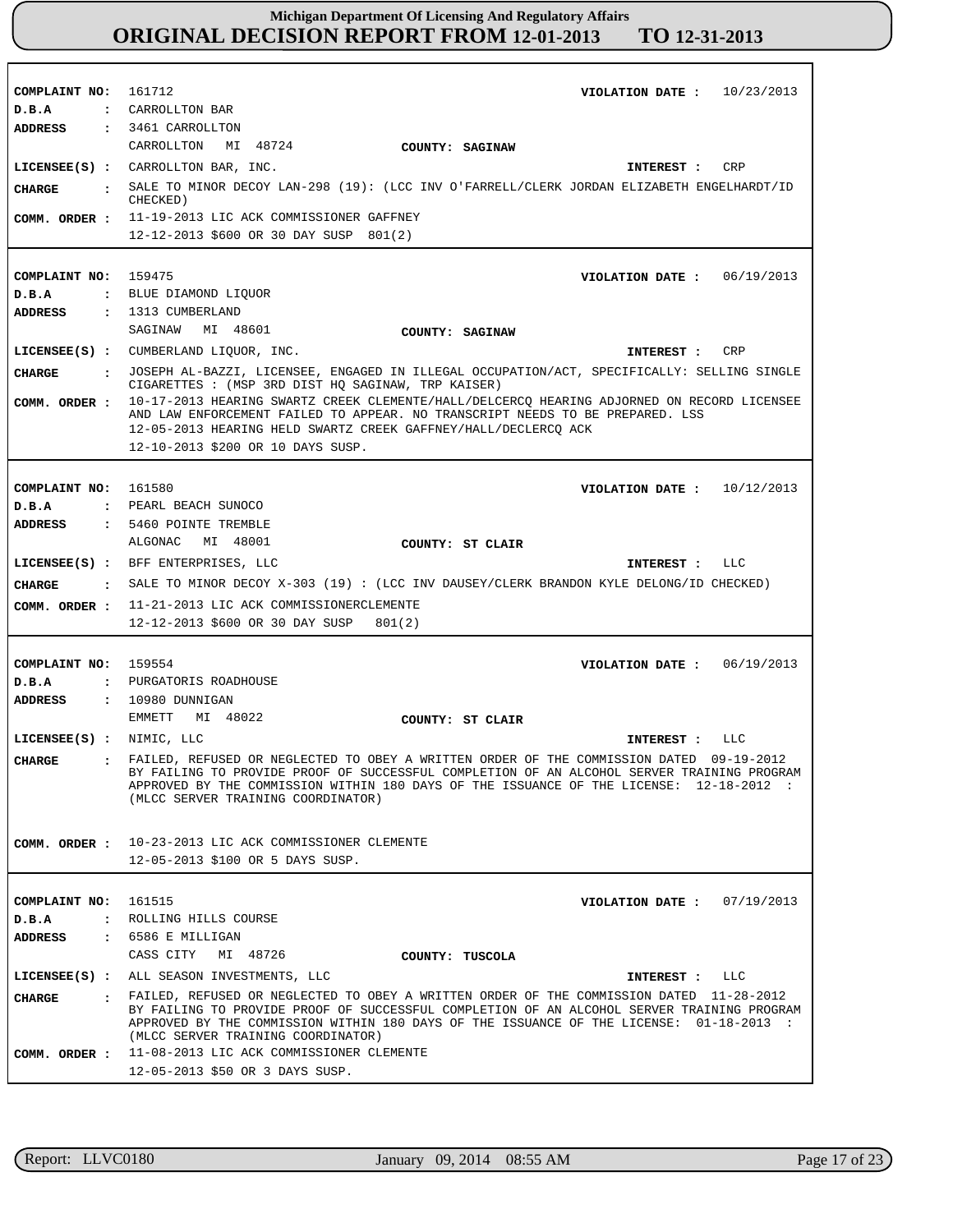| COMPLAINT NO: 159960   | VIOLATION DATE: $07/24/2013$                                                                                                                                                                                                                                                                                                                                                                                     |
|------------------------|------------------------------------------------------------------------------------------------------------------------------------------------------------------------------------------------------------------------------------------------------------------------------------------------------------------------------------------------------------------------------------------------------------------|
| D.B.A                  | : LAWRENCE PETROLEUM                                                                                                                                                                                                                                                                                                                                                                                             |
| <b>ADDRESS</b>         | : 57887 RED ARROW                                                                                                                                                                                                                                                                                                                                                                                                |
|                        | LAWRENCE<br>MI 49064<br>COUNTY: VAN BUREN                                                                                                                                                                                                                                                                                                                                                                        |
|                        | LICENSEE(S) : LAWRENCE PETROLEUM, L.L.C.<br><b>LLC</b><br>INTEREST :                                                                                                                                                                                                                                                                                                                                             |
|                        | : 1) SOLD OR FURNSIHED TO MINOR DECOY GR-319 (18); 2) FAILED TO COOPERATE AND/OR OBSTRUCTED                                                                                                                                                                                                                                                                                                                      |
| <b>CHARGE</b>          | COMMISSION INVESTIGATORS IN THE COURSE OF INSPECTING/INVESTIGATING LICENSED PREMISES :<br>(LCC INVS SCHMIDT AND MULDER/CLERK RAVNEET SINGH/ID CHECKED)                                                                                                                                                                                                                                                           |
|                        | COMM. ORDER : 12-02-2013 HEARING HELD KALAMAZOO GAFFNEY/HALL/DECLERCO NEG SETTLEMENT                                                                                                                                                                                                                                                                                                                             |
|                        | 12-12-2013 1)\$1000 SEC 801(2), 2)\$100 FOR A TOTAL OF \$1100 OR 55 DAYS SUSP. NEGOTIATED<br>SETTLEMENT                                                                                                                                                                                                                                                                                                          |
|                        |                                                                                                                                                                                                                                                                                                                                                                                                                  |
| COMPLAINT NO: 160983   | VIOLATION DATE : $09/14/2013$                                                                                                                                                                                                                                                                                                                                                                                    |
| D.B.A                  | : LEGENDS SPORTS BAR AND GRILL                                                                                                                                                                                                                                                                                                                                                                                   |
| <b>ADDRESS</b>         | $: 1027$ E MICHIGAN                                                                                                                                                                                                                                                                                                                                                                                              |
|                        | PAW PAW MI 49079<br><b>COUNTY: VAN BUREN</b>                                                                                                                                                                                                                                                                                                                                                                     |
|                        | LICENSEE(S) : BULLPEN OF PAW PAW, INC.<br><b>CRP</b><br>INTEREST :                                                                                                                                                                                                                                                                                                                                               |
| CHARGE                 | : 1) ALLOWED A MINOR, DYLAN DEWATER, TO CONSUME OR POSSESS ALCOHOL FOR PERSONAL CONSUMPTION;<br>2,5,8,11) SALE TO INTOX PERSONS DYLAN DEWATER, RYAN REEVES, DAKOTAH KEARNS AND SETH JONES;<br>3,6,9,12) ALLOW INTOX PERSONS TO CONSUME; 4,7,10,13) ALLOW INTOX PERSONS TO FREQUENT OR<br>LOITER : (PAW PAW POLICE DEPT SGT PARSELL AND OFC WEERS)                                                                |
| COMM. ORDER :          | 12-02-2013 HEARING HELD KALAMAZOO GAFFNEY/HALL/DELCERCQ RULE 15(D)                                                                                                                                                                                                                                                                                                                                               |
|                        | 12-12-2013 1-2)\$300 EACH, 3-4)\$200 EACH, 5)\$300, 6-7)\$200 EACH, 8)\$300, 9-10)\$200 EACH,<br>11)\$300, 12-13)\$200 EACH FOR A TOTAL OF \$3100 OR 155 DAYS SUSP. RULE 15(D)                                                                                                                                                                                                                                   |
|                        |                                                                                                                                                                                                                                                                                                                                                                                                                  |
| COMPLAINT NO: 161041   | VIOLATION DATE : $08/27/2013$                                                                                                                                                                                                                                                                                                                                                                                    |
| D.B.A                  | : WHAT CREPE                                                                                                                                                                                                                                                                                                                                                                                                     |
| <b>ADDRESS</b>         | : 241 E LIBERTY                                                                                                                                                                                                                                                                                                                                                                                                  |
|                        | ANN ARBOR<br>MI 48104<br><b>COUNTY: WASHTENAW</b>                                                                                                                                                                                                                                                                                                                                                                |
|                        | LICENSEE(S) : WHAT CREPE ANN ARBOR, LLC<br>INTEREST :<br>LLC                                                                                                                                                                                                                                                                                                                                                     |
| <b>CHARGE</b>          | : FAILED, REFUSED OR NEGLECTED TO OBEY A WRITTEN ORDER OF THE COMMISSION DATED 12-19-2012<br>AND EXTENSION UNTIL 8-26-2013 GRANTED BY THE COMMISSION AT A MEETING HELD 7-26-2013, BY<br>FAILING TO PROVIDE PROOF OF SUCCESSFUL COMPLETION OF AN ALCOHOL SERVER TRAINING PROGRAM<br>APPROVED BY THE COMMISSION WITHIN 180 DAYS OF THE ISSUANCE OF THE LICENSE: 01-24-2013 :<br>(MLCC SERVER TRAINING COORDINATOR) |
|                        | COMM. ORDER: 12-09-2013 HEARING HELD PITTSFIELD CLEMENTE/ASEVEDO/DECLERCQ RULE 15(E)                                                                                                                                                                                                                                                                                                                             |
|                        | 12-12-2013 \$150 OR 7 DAYS SUSP. RULE 15(E)                                                                                                                                                                                                                                                                                                                                                                      |
|                        |                                                                                                                                                                                                                                                                                                                                                                                                                  |
|                        |                                                                                                                                                                                                                                                                                                                                                                                                                  |
| COMPLAINT NO:<br>D.B.A | 161730<br>VIOLATION DATE: $10/11/2013$                                                                                                                                                                                                                                                                                                                                                                           |
|                        | : DEXTER PARTY STORE                                                                                                                                                                                                                                                                                                                                                                                             |
| ADDRESS                | : 7490 HURON RIVER                                                                                                                                                                                                                                                                                                                                                                                               |
|                        | DEXTER MI 48130<br>COUNTY: WASHTENAW                                                                                                                                                                                                                                                                                                                                                                             |
|                        | LICENSEE(S) : DEXTER PARTY STORE, INC.<br>CRP<br><b>INTEREST :</b>                                                                                                                                                                                                                                                                                                                                               |
| CHARGE                 | : NSF CHECK \$1118.94 ** NSF PAID 11/14/13**                                                                                                                                                                                                                                                                                                                                                                     |
|                        | COMM. ORDER : 11-19-2013 LIC ACK COMMISSIONER GAFFNEY                                                                                                                                                                                                                                                                                                                                                            |
|                        | 12-12-2013 \$50 OR 3 DAY SUSP                                                                                                                                                                                                                                                                                                                                                                                    |
|                        |                                                                                                                                                                                                                                                                                                                                                                                                                  |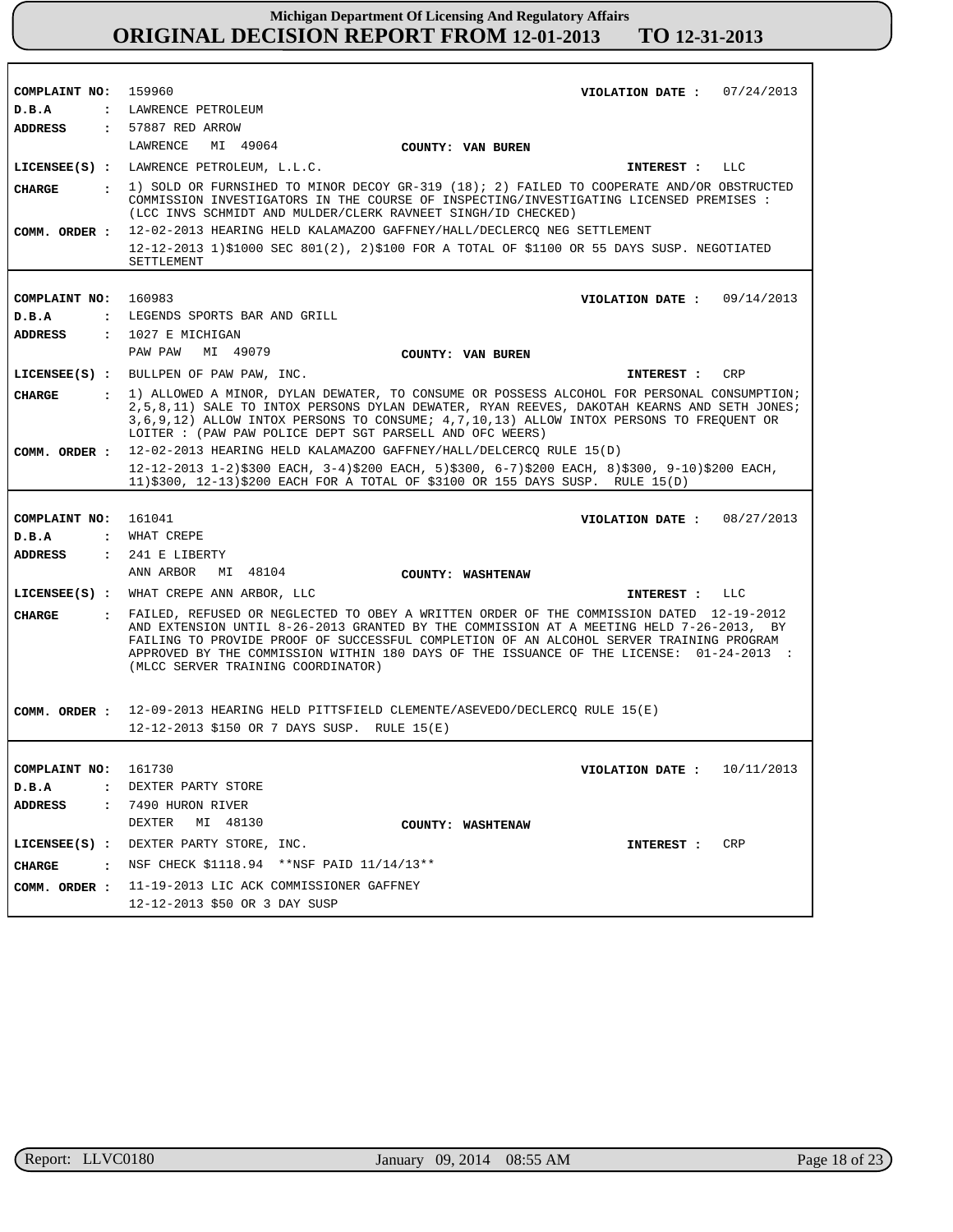| COMPLAINT NO: 158621 | 04/05/2013<br>VIOLATION DATE :                                                                                                                                                                                                                                                                                                                                                                                                                              |
|----------------------|-------------------------------------------------------------------------------------------------------------------------------------------------------------------------------------------------------------------------------------------------------------------------------------------------------------------------------------------------------------------------------------------------------------------------------------------------------------|
| D.B.A                | : DEXTER PUB                                                                                                                                                                                                                                                                                                                                                                                                                                                |
| ADDRESS : 8114 MAIN  |                                                                                                                                                                                                                                                                                                                                                                                                                                                             |
|                      | DEXTER MI 48130<br>COUNTY: WASHTENAW                                                                                                                                                                                                                                                                                                                                                                                                                        |
|                      | LICENSEE $(s)$ : NIKKI'S L.L.C.<br>LLC<br>INTEREST :                                                                                                                                                                                                                                                                                                                                                                                                        |
| CHARGE               | 1) FAILED TO KEEP A LICENSE, ISSUED BY MLCC, SIGNED, FRAMED UNDER TRANSPARENT MATERIAL                                                                                                                                                                                                                                                                                                                                                                      |
|                      | AND/OR PROMINENTLY DISPLAYED; 2) PERMITTED OR ALLOWED TWO UNNAMED MINORS, WHO WERE UNDER<br>18 YRS OLD ON THE PREMISES TO WORK, OR ENTERTAIN ON A PAID OR VOLUNTARY BASIS; 3) FAILED<br>TO COMPLY WITH STATE AND LOCAL BUILDING, PLUMBING, ZONING, SANITATION AND HEALTH LAWS,<br>RULES, AND ORDINANCES, SPECIFICALLY: FAILED TO THOROUGHLY CLEAN ALL DRAFT BEER EQUIPMENT<br>AND KEEP IT IN A CLEAN AND SANITARY CONDITION : (WASHTENAW COUNTY SD-G. LOWE) |
| COMM. ORDER :        | 10-10-2013 HEARING PITTSIFLED CLEMENTE/ASEVEDO/DECLERCO ADJORNED ON RECORD AG MOTION TO<br>ADJOURN AS THE POLICE DID NOT SHOW UP. LSS<br>12-09-2013 HEARING HELD PITTSFIELD CLEMENTE/ASEVEDO/DECLERCQ NEG SETTLEMENT                                                                                                                                                                                                                                        |
|                      |                                                                                                                                                                                                                                                                                                                                                                                                                                                             |
|                      | 12-12-2013 1)\$150, 2-3) DISMISSED WITH PREJUDICE. NEGOTIATED SETTLEMENT                                                                                                                                                                                                                                                                                                                                                                                    |
|                      |                                                                                                                                                                                                                                                                                                                                                                                                                                                             |
| COMPLAINT NO: 158844 | VIOLATION DATE: 05/09/2013                                                                                                                                                                                                                                                                                                                                                                                                                                  |
| D.B.A                | : CIRCLE K #6218                                                                                                                                                                                                                                                                                                                                                                                                                                            |
| ADDRESS              | : 528 CLARK                                                                                                                                                                                                                                                                                                                                                                                                                                                 |
|                      | YPSILANTI<br>MI 48197<br>COUNTY: WASHTENAW                                                                                                                                                                                                                                                                                                                                                                                                                  |
|                      | LICENSEE(S) : MAC'S CONVENIENCE STORES LLC (A DELAWARE LIMITED LIABILITY<br>INTEREST :<br>LLC                                                                                                                                                                                                                                                                                                                                                               |
| <b>CHARGE</b>        | COMPANY)<br>. SALE TO MINOR DECOY FLEMING (19) : (WASHTENAW COUNTY SD DETS NEUMANN & ROBBINS/CLERK                                                                                                                                                                                                                                                                                                                                                          |
| COMM. ORDER :        | KENYETTA MONIQUE BATES/ID NOT CHECKED)<br>10-10-2013 HEARING PITTSIFLED CLEMENTE/ASEVEDO/DECLERCO ADJORNED ON RECORD AG MOTION TO                                                                                                                                                                                                                                                                                                                           |
|                      | ADJOURN AS THE POLICE DID NOT SHOW UP. LSS<br>12-09-2013 HEARING HELD PITTSFIELD CLEMENTE/ASEVEDO/DECLERCQ ADVISEMENT COST \$51.20                                                                                                                                                                                                                                                                                                                          |
|                      | 12-17-2013 1 DAY SUSP, \$1000 OR 50 DAYS SUSP & \$51.20 COSTS FOR A TOTAL OF \$1051.20 SEC<br>801(2)                                                                                                                                                                                                                                                                                                                                                        |
|                      |                                                                                                                                                                                                                                                                                                                                                                                                                                                             |
| COMPLAINT NO: 159776 | 07/03/2013<br>VIOLATION DATE :                                                                                                                                                                                                                                                                                                                                                                                                                              |
| D.B.A                | : PAUL'S MARKET                                                                                                                                                                                                                                                                                                                                                                                                                                             |
| ADDRESS              | : 3700 MONROE                                                                                                                                                                                                                                                                                                                                                                                                                                               |
|                      | DEARBORN<br>MI 48124<br>COUNTY: WAYNE                                                                                                                                                                                                                                                                                                                                                                                                                       |
|                      | LICENSEE(S) : PAUL'S MARKET, INC.<br><b>CRP</b><br><b>INTEREST :</b>                                                                                                                                                                                                                                                                                                                                                                                        |
| CHARGE               | : NSF CHECK \$1542.03 ***NSF PAID 7/25/13***                                                                                                                                                                                                                                                                                                                                                                                                                |
|                      | 12-02-2013 HEARING HELD SOUTHFIELD CLEMENTE/ASEVEDO/GIBSON ACK                                                                                                                                                                                                                                                                                                                                                                                              |
| COMM. ORDER :        | 12-05-2013 \$100 OR 5 DAYS SUSP.                                                                                                                                                                                                                                                                                                                                                                                                                            |
|                      |                                                                                                                                                                                                                                                                                                                                                                                                                                                             |
|                      |                                                                                                                                                                                                                                                                                                                                                                                                                                                             |
| COMPLAINT NO: 161349 | 09/14/2013<br>VIOLATION DATE :                                                                                                                                                                                                                                                                                                                                                                                                                              |
| D.B.A                | MARKET STREET LIQUOR                                                                                                                                                                                                                                                                                                                                                                                                                                        |
| ADDRESS              | : 1050 CLAY                                                                                                                                                                                                                                                                                                                                                                                                                                                 |
|                      | DETROIT<br>MI 48211<br>COUNTY: WAYNE                                                                                                                                                                                                                                                                                                                                                                                                                        |
|                      | LICENSEE(S) : RAH HOLDINGS, INC.<br>CRP<br>INTEREST :                                                                                                                                                                                                                                                                                                                                                                                                       |
| <b>CHARGE</b>        | . RAID ADEL HERMEZ, LICENSEE, ENGAGED IN ILLEGAL OCCUPATION/ACT, SPECIFICALLY: NO CITY OF<br>DETROIT CIGARETTE RETAIL LICENSE : (DPD, LIQUOR LICENSE UNIT, 13-69, SGT LIGHTFOOT AND OFC<br>THOMAS)                                                                                                                                                                                                                                                          |
| COMM. ORDER :        | 11-08-2013 LIC ACK COMMISSIONERCLEMENTE                                                                                                                                                                                                                                                                                                                                                                                                                     |
|                      | 12-02-2013 \$50 OR 3 DAYS SUSP.                                                                                                                                                                                                                                                                                                                                                                                                                             |
|                      |                                                                                                                                                                                                                                                                                                                                                                                                                                                             |
| COMPLAINT NO:        | 161353<br>09/18/2013<br>VIOLATION DATE :                                                                                                                                                                                                                                                                                                                                                                                                                    |
| D.B.A                | : VINNIE'S PARTY STORE                                                                                                                                                                                                                                                                                                                                                                                                                                      |
|                      |                                                                                                                                                                                                                                                                                                                                                                                                                                                             |
| <b>ADDRESS</b>       | : 19400 PLYMOUTH<br>DETROIT<br>MI 48228<br>COUNTY: WAYNE                                                                                                                                                                                                                                                                                                                                                                                                    |
|                      | LICENSEE(S) : VINNIE'S PARTY STORE, INC.<br>CRP<br>INTEREST :                                                                                                                                                                                                                                                                                                                                                                                               |
| CHARGE<br>$\sim$ 1.  | FABEEN J TOBIA, LICENSEE, ENGAGED IN ILLEGAL OCCUPATION/ACT, SPECIFICALLY: NO CITY OF<br>DETROIT CIGARETTE RETAIL LICENSE : (DPD, LIQUOR LICENSE UNIT, 13-70, SGT LIGHTFOOT, OFC<br>THOMAS)                                                                                                                                                                                                                                                                 |
| COMM. ORDER :        | 11-15-2013 LIC ACK COMMISSIONER GAFFNEY                                                                                                                                                                                                                                                                                                                                                                                                                     |
|                      | 12-12-2013 \$50 OR 3 DAY SUSP                                                                                                                                                                                                                                                                                                                                                                                                                               |
|                      |                                                                                                                                                                                                                                                                                                                                                                                                                                                             |

Report: LLVC0180 January 09, 2014 08:55 AM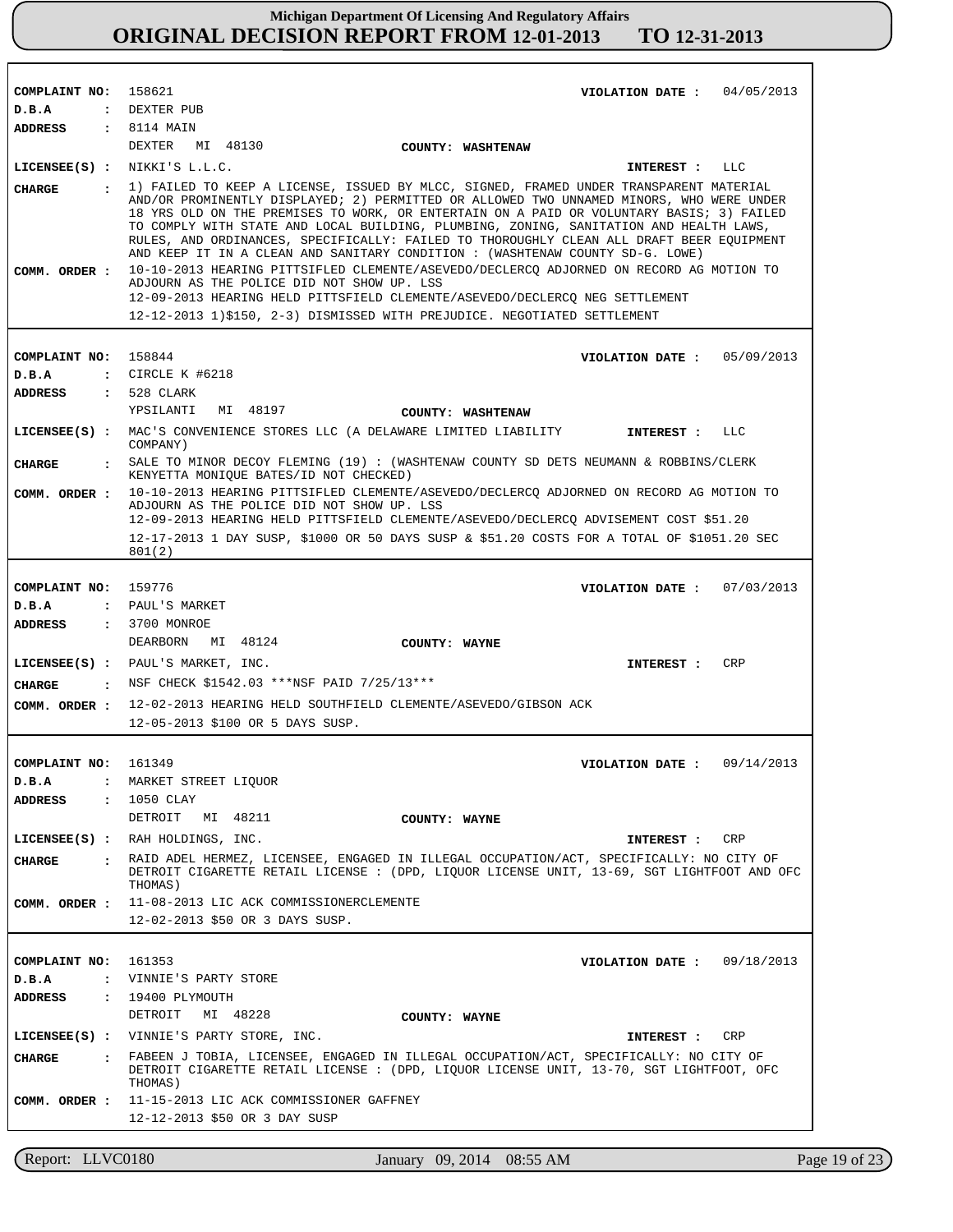| COMPLAINT NO: 161029             | VIOLATION DATE: $09/06/2013$                                                                                                                                                                                                                                                                                                                                                                                                                                                                                                                                                                                                                                                                                                                  |  |
|----------------------------------|-----------------------------------------------------------------------------------------------------------------------------------------------------------------------------------------------------------------------------------------------------------------------------------------------------------------------------------------------------------------------------------------------------------------------------------------------------------------------------------------------------------------------------------------------------------------------------------------------------------------------------------------------------------------------------------------------------------------------------------------------|--|
| D.B.A                            | : NEWPORT PARTY STORE                                                                                                                                                                                                                                                                                                                                                                                                                                                                                                                                                                                                                                                                                                                         |  |
|                                  | ADDRESS : 14201-14205 HARPER                                                                                                                                                                                                                                                                                                                                                                                                                                                                                                                                                                                                                                                                                                                  |  |
|                                  | DETROIT MI 48213<br>COUNTY: WAYNE                                                                                                                                                                                                                                                                                                                                                                                                                                                                                                                                                                                                                                                                                                             |  |
|                                  | LICENSEE(S) : NEWPORT PARTY STORE, INC.<br>CRP<br>INTEREST :                                                                                                                                                                                                                                                                                                                                                                                                                                                                                                                                                                                                                                                                                  |  |
| CHARGE                           | : NSF CHECK \$4613.52 ** PAID 10/14/13**                                                                                                                                                                                                                                                                                                                                                                                                                                                                                                                                                                                                                                                                                                      |  |
| COMM. ORDER :                    | 12-02-2013 HEARING HELD SOUTHFIELD CLEMENTE/ASEVEDO/GIBSON RULE 15(D)                                                                                                                                                                                                                                                                                                                                                                                                                                                                                                                                                                                                                                                                         |  |
|                                  | 12-05-2013 \$300 OR 15 DAYS SUSP. THE COMMISSIONER ALSO ORDERS THAT THE LICENSEE PAY FOR<br>PURCHASES OF ALCOHOLIC LIQUOR FROM THE COMMISSION WITH A CASHIER'S CHECK, CERTIFIED CHECK<br>OR MONEY ORDER FOR 6 MONTHS FROM THE MAILING DATE OF THIS ORDER. RULE 15(D)                                                                                                                                                                                                                                                                                                                                                                                                                                                                          |  |
|                                  |                                                                                                                                                                                                                                                                                                                                                                                                                                                                                                                                                                                                                                                                                                                                               |  |
| COMPLAINT NO: 160845<br>D.B.A    | VIOLATION DATE: 08/30/2013<br>: SIGNATURE GRILL                                                                                                                                                                                                                                                                                                                                                                                                                                                                                                                                                                                                                                                                                               |  |
| ADDRESS                          | : 250 RIVERFRONT PARK 3RD FLOOR                                                                                                                                                                                                                                                                                                                                                                                                                                                                                                                                                                                                                                                                                                               |  |
|                                  | MI 48226<br>DETROIT<br>COUNTY: WAYNE                                                                                                                                                                                                                                                                                                                                                                                                                                                                                                                                                                                                                                                                                                          |  |
|                                  | LICENSEE(S) : SIG BROTHERS TOO, LLC<br>LLC<br><b>INTEREST :</b>                                                                                                                                                                                                                                                                                                                                                                                                                                                                                                                                                                                                                                                                               |  |
|                                  | : NSF CHECK \$409.53 **NSF PAID 10/11/13**                                                                                                                                                                                                                                                                                                                                                                                                                                                                                                                                                                                                                                                                                                    |  |
| CHARGE                           |                                                                                                                                                                                                                                                                                                                                                                                                                                                                                                                                                                                                                                                                                                                                               |  |
| COMM. ORDER :                    | 10-23-2013 LIC ACK COMMISSIONERCLEMENTE<br>12-03-2013 \$300 COMBINED WITH 3-160641 FOR \$300 COMBINED WITH 3-160746 FOR \$300 COMBINED                                                                                                                                                                                                                                                                                                                                                                                                                                                                                                                                                                                                        |  |
|                                  | WITH 3-160747 FOR \$300 COMBINED WITH 3-160640 FOR \$300 COMBINED WITH 3-160846 FOR \$300,<br>COMBINED WITH 160900 FOR \$300 FOR A TOTAL OF \$2100 OR 105 DAYS SUSP.                                                                                                                                                                                                                                                                                                                                                                                                                                                                                                                                                                          |  |
|                                  |                                                                                                                                                                                                                                                                                                                                                                                                                                                                                                                                                                                                                                                                                                                                               |  |
| COMPLAINT NO: 160622             | VIOLATION DATE: $06/23/2013$                                                                                                                                                                                                                                                                                                                                                                                                                                                                                                                                                                                                                                                                                                                  |  |
| D.B.A<br>$\ddot{\cdot}$          |                                                                                                                                                                                                                                                                                                                                                                                                                                                                                                                                                                                                                                                                                                                                               |  |
| ADDRESS                          | : 5890 W VERNOR                                                                                                                                                                                                                                                                                                                                                                                                                                                                                                                                                                                                                                                                                                                               |  |
|                                  | DETROIT<br>MI 48209<br>COUNTY: WAYNE                                                                                                                                                                                                                                                                                                                                                                                                                                                                                                                                                                                                                                                                                                          |  |
|                                  | LICENSEE(S) : COOGAN'S BAR, INC.<br>CRP<br>INTEREST :                                                                                                                                                                                                                                                                                                                                                                                                                                                                                                                                                                                                                                                                                         |  |
| <b>CHARGE</b>                    | : 1) SOLD OR FURNISHED ALCOHOL TO UNKOWN PATRONS ON SUNDAY BETWEEN 2:00AM AND 12:00 NOON; 2)<br>PERMITTED THE CONSUMPTION OF ALCOHOL UPON PREMISES BY UNKOWN PATRONS, BETWEEN 2:30AM AND<br>12:00 NOON ON SUNDAY; 3) PERMITTED A QUANTITY OF ALCOHOL SOLD FOR CONSUMPTION ON PREMISES<br>TO BE REMOVED FROM PREMISES BY LEONARD TERRIQUEA-BERNAL; 4) COOGAN'S BAR, INC., LICENSEE,<br>ENGAGED IN ILLEGAL OCCUPATION/ACT UPON PREMISES, SPECIFICALLY: NO CERTIFICATE OF<br>COMPLIANCE; 5) MARIA ESPERANZA CASTILLO, CLERK, SERVANT, AGENT OR EMPLOYEE ENGAGED IN<br>ILLEGAL OCCUPATION/ACT UPON PREMISES, SPECIFICALLY: PROVIDED OR SOLD ALCOHOL DURING<br>PROHIBITED HOURS OF 2 A.M. TO 7 A.M. : (DPD, PREC 4, 13-38, SGT BUGLO, LT QUARELLO) |  |
| COMM. ORDER :                    | 11-18-2013 LIC ACK COMMISSIONERCLEMENTE<br>TELE CALL TO COMM GAFFNEY FOR APPROVAL OF ACK WITH LESS THAN 48 HRS NOTICE. PER COMM<br>GAFFNEY, YES ACK ACCEPTED. TELE CALL TO LICENSEE TO ADVISE, LEFT VM 586-795-9397 WITH MY<br>NAME/# TO RETURN MY CALL. NO ANSWER AT BUSINESS # 313-297-2300. EMAIL SENT TO: AAG<br>MCDOWELL, R. GIBSON, LT. QUARELLO/DPD, SGT BUGLO/DPD. CC:COMM GAFFNEY, L. SCHRADER, L.<br>DECLERO AND HEARING DOCKET NOTIFICAITON EMAIL GROUP.<br>12-12-2013 1-3)\$100 EACH 4-5)\$50 EACH<br>TOTAL \$400 OR 20 DAY SUSP                                                                                                                                                                                                  |  |
|                                  |                                                                                                                                                                                                                                                                                                                                                                                                                                                                                                                                                                                                                                                                                                                                               |  |
| COMPLAINT NO:                    |                                                                                                                                                                                                                                                                                                                                                                                                                                                                                                                                                                                                                                                                                                                                               |  |
|                                  | 160746<br>08/22/2013<br>VIOLATION DATE :                                                                                                                                                                                                                                                                                                                                                                                                                                                                                                                                                                                                                                                                                                      |  |
| D.B.A<br>$\ddot{\phantom{a}}$    | SIGNATURE GRILL                                                                                                                                                                                                                                                                                                                                                                                                                                                                                                                                                                                                                                                                                                                               |  |
| <b>ADDRESS</b><br>$\ddot{\cdot}$ | 250 RIVERFRONT PARK 3RD FLOOR                                                                                                                                                                                                                                                                                                                                                                                                                                                                                                                                                                                                                                                                                                                 |  |
|                                  | MI 48226<br>DETROIT<br>COUNTY: WAYNE                                                                                                                                                                                                                                                                                                                                                                                                                                                                                                                                                                                                                                                                                                          |  |
| $LICENSEE(S)$ :                  | SIG BROTHERS TOO, LLC<br>LLC<br>INTEREST :                                                                                                                                                                                                                                                                                                                                                                                                                                                                                                                                                                                                                                                                                                    |  |
| <b>CHARGE</b><br>$\mathbf{r}$    | NSF CHECK (231.85) **NSF PAID 9/25/13**                                                                                                                                                                                                                                                                                                                                                                                                                                                                                                                                                                                                                                                                                                       |  |
| COMM. ORDER :                    | 10-18-2013 LIC ACK COMMISSIONERCLEMENTE<br>12-03-2013 \$300 COMBINED WITH 3-160641 FOR \$300 COMBINED WITH 3-160640 FOR \$300 COMBINED                                                                                                                                                                                                                                                                                                                                                                                                                                                                                                                                                                                                        |  |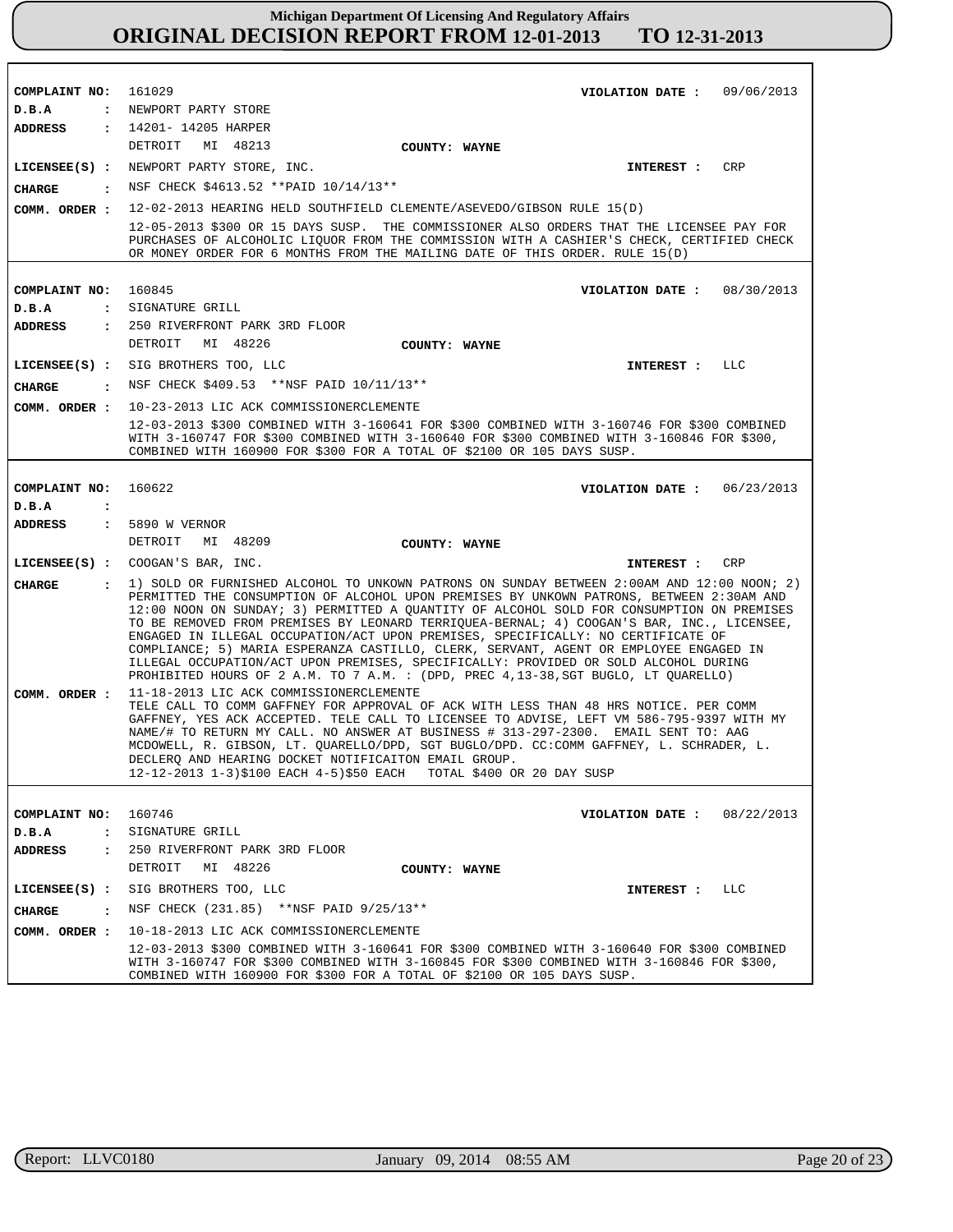| COMPLAINT NO: 160747                                       |                                                                                                                                                                                                                                                                     | VIOLATION DATE :             |                   | 08/23/2013 |
|------------------------------------------------------------|---------------------------------------------------------------------------------------------------------------------------------------------------------------------------------------------------------------------------------------------------------------------|------------------------------|-------------------|------------|
| D.B.A                                                      | : SIGNATURE GRILL                                                                                                                                                                                                                                                   |                              |                   |            |
| <b>ADDRESS</b>                                             | : 250 RIVERFRONT PARK 3RD FLOOR                                                                                                                                                                                                                                     |                              |                   |            |
|                                                            | DETROIT<br>MI 48226                                                                                                                                                                                                                                                 | COUNTY: WAYNE                |                   |            |
|                                                            | LICENSEE(S) : SIG BROTHERS TOO, LLC                                                                                                                                                                                                                                 |                              | INTEREST :        | LLC        |
| CHARGE<br>$\sim$ $\sim$                                    | NSF CHECK (500.76) **NSF PAID 9/25/13**                                                                                                                                                                                                                             |                              |                   |            |
| COMM. ORDER :                                              | 10-18-2013 LIC ACK COMMISSIONERCLEMENTE                                                                                                                                                                                                                             |                              |                   |            |
|                                                            | 12-03-2013 \$300 COMBINED WITH 3-160641 FOR \$300 COMBINED WITH 3-160746 FOR \$300 COMBINED<br>WITH 3-160640 FOR \$300 COMBINED WITH 3-160845 FOR \$300 COMBINED WITH 3-160846 FOR \$300,<br>COMBINED WITH 160900 FOR \$300 FOR A TOTAL OF \$2100 OR 105 DAYS SUSP. |                              |                   |            |
|                                                            |                                                                                                                                                                                                                                                                     |                              |                   |            |
| COMPLAINT NO: 160900                                       |                                                                                                                                                                                                                                                                     | VIOLATION DATE :             |                   | 09/07/2013 |
| D.B.A                                                      | : SIGNATURE GRILL                                                                                                                                                                                                                                                   |                              |                   |            |
| <b>ADDRESS</b>                                             | : 250 RIVERFRONT PARK 3RD FLOOR<br>DETROIT<br>MI 48226                                                                                                                                                                                                              |                              |                   |            |
|                                                            |                                                                                                                                                                                                                                                                     | COUNTY: WAYNE                |                   |            |
|                                                            | LICENSEE(S) : SIG BROTHERS TOO, LLC                                                                                                                                                                                                                                 |                              | <b>INTEREST :</b> | LLC        |
| <b>CHARGE</b><br>$\sim$ $\sim$ $\sim$ $\sim$ $\sim$ $\sim$ | NSF CHECK \$236.08 **NSF PAID 10/11/13**                                                                                                                                                                                                                            |                              |                   |            |
| COMM. ORDER :                                              | 10-23-2013 LIC ACK COMMISSIONERCLEMENTE                                                                                                                                                                                                                             |                              |                   |            |
|                                                            | 12-03-2013 \$300 COMBINED WITH 3-160641 FOR \$300 COMBINED WITH 3-160746 FOR \$300 COMBINED<br>WITH 3-160747 FOR \$300 COMBINED WITH 3-160845 FOR \$300 COMBINED WITH 3-160846 FOR \$300,<br>COMBINED WITH 160640 FOR \$300 FOR A TOTAL OF \$2100 OR 105 DAYS SUSP. |                              |                   |            |
|                                                            |                                                                                                                                                                                                                                                                     |                              |                   |            |
| COMPLAINT NO:                                              | 160640                                                                                                                                                                                                                                                              | VIOLATION DATE :             |                   | 08/16/2013 |
| D.B.A<br>$\mathbf{z}$                                      | SIGNATURE GRILL                                                                                                                                                                                                                                                     |                              |                   |            |
| <b>ADDRESS</b>                                             | : 250 RIVERFRONT PARK 3RD FLOOR<br>DETROIT<br>MI 48226                                                                                                                                                                                                              | COUNTY: WAYNE                |                   |            |
| LICENSE (S) :                                              | SIG BROTHERS TOO, LLC                                                                                                                                                                                                                                               |                              | INTEREST :        | LLC        |
| <b>CHARGE</b><br>$\sim$ $\sim$ $\sim$                      | NSF CHECK \$673.26 ** NSF PAID 9/11/13**                                                                                                                                                                                                                            |                              |                   |            |
| COMM. ORDER :                                              | 10-23-2013 LIC ACK COMMISSIONERCLEMENTE                                                                                                                                                                                                                             |                              |                   |            |
|                                                            | 12-03-2013 \$300 COMBINED WITH 3-160641 FOR \$300 COMBINED WITH 3-160746 FOR \$300 COMBINED<br>WITH 3-160747 FOR \$300 COMBINED WITH 3-160845 FOR \$300 COMBINED WITH 3-160846 FOR \$300,<br>COMBINED WITH 160900 FOR \$300 FOR A TOTAL OF \$2100 OR 105 DAYS SUSP. |                              |                   |            |
|                                                            |                                                                                                                                                                                                                                                                     |                              |                   |            |
| COMPLAINT NO:                                              | 160641                                                                                                                                                                                                                                                              | VIOLATION DATE: $08/16/2013$ |                   |            |
| D.B.A                                                      | : SIGNATURE GRILL                                                                                                                                                                                                                                                   |                              |                   |            |
| <b>ADDRESS</b>                                             | : 250 RIVERFRONT PARK 3RD FLOOR                                                                                                                                                                                                                                     |                              |                   |            |
|                                                            | DETROIT<br>MI 48226                                                                                                                                                                                                                                                 | COUNTY: WAYNE                |                   |            |
|                                                            | LICENSEE(S) : SIG BROTHERS TOO, LLC                                                                                                                                                                                                                                 |                              | INTEREST :        | LLC        |
| <b>CHARGE</b>                                              | NSF CHECK \$391.89 **NSF PAID 9/11/13**                                                                                                                                                                                                                             |                              |                   |            |
| COMM. ORDER :                                              | 10-23-2013 LIC ACK COMMISSIONERCLEMENTE                                                                                                                                                                                                                             |                              |                   |            |
|                                                            | 12-03-2013 \$300 COMBINED WITH 3-160640 FOR \$300 COMBINED WITH 3-160746 FOR \$300 COMBINED<br>WITH 3-160747 FOR \$300 COMBINED WITH 3-160845 FOR \$300 COMBINED WITH 3-160846 FOR \$300,<br>COMBINED WITH 160900 FOR \$300 FOR A TOTAL OF \$2100 OR 105 DAYS SUSP. |                              |                   |            |
|                                                            |                                                                                                                                                                                                                                                                     |                              |                   |            |
| COMPLAINT NO:                                              | 161614                                                                                                                                                                                                                                                              | VIOLATION DATE :             |                   | 10/03/2013 |
| D.B.A<br>$\ddot{\phantom{a}}$                              | CLUB CARTIER                                                                                                                                                                                                                                                        |                              |                   |            |
| <b>ADDRESS</b><br>$\ddot{\phantom{a}}$                     | 8122- 8124 FULLERTON<br>DETROIT<br>MI 48238                                                                                                                                                                                                                         |                              |                   |            |
|                                                            |                                                                                                                                                                                                                                                                     | COUNTY: WAYNE                |                   |            |
|                                                            |                                                                                                                                                                                                                                                                     |                              |                   |            |
| $LICENSEE(S)$ :                                            | CLUB CARTIER, INC.                                                                                                                                                                                                                                                  |                              | INTEREST :        | <b>CRP</b> |
| CHARGE<br>$\ddot{\cdot}$                                   | NSF CHECK \$464.71 **NSF PAID 11/18/13**                                                                                                                                                                                                                            |                              |                   |            |
| COMM. ORDER :                                              | 11-20-2013 LIC ACK COMMISSIONER GAFFNEY<br>12-12-2013 \$150 OR 8 DAY SUSP                                                                                                                                                                                           |                              |                   |            |

r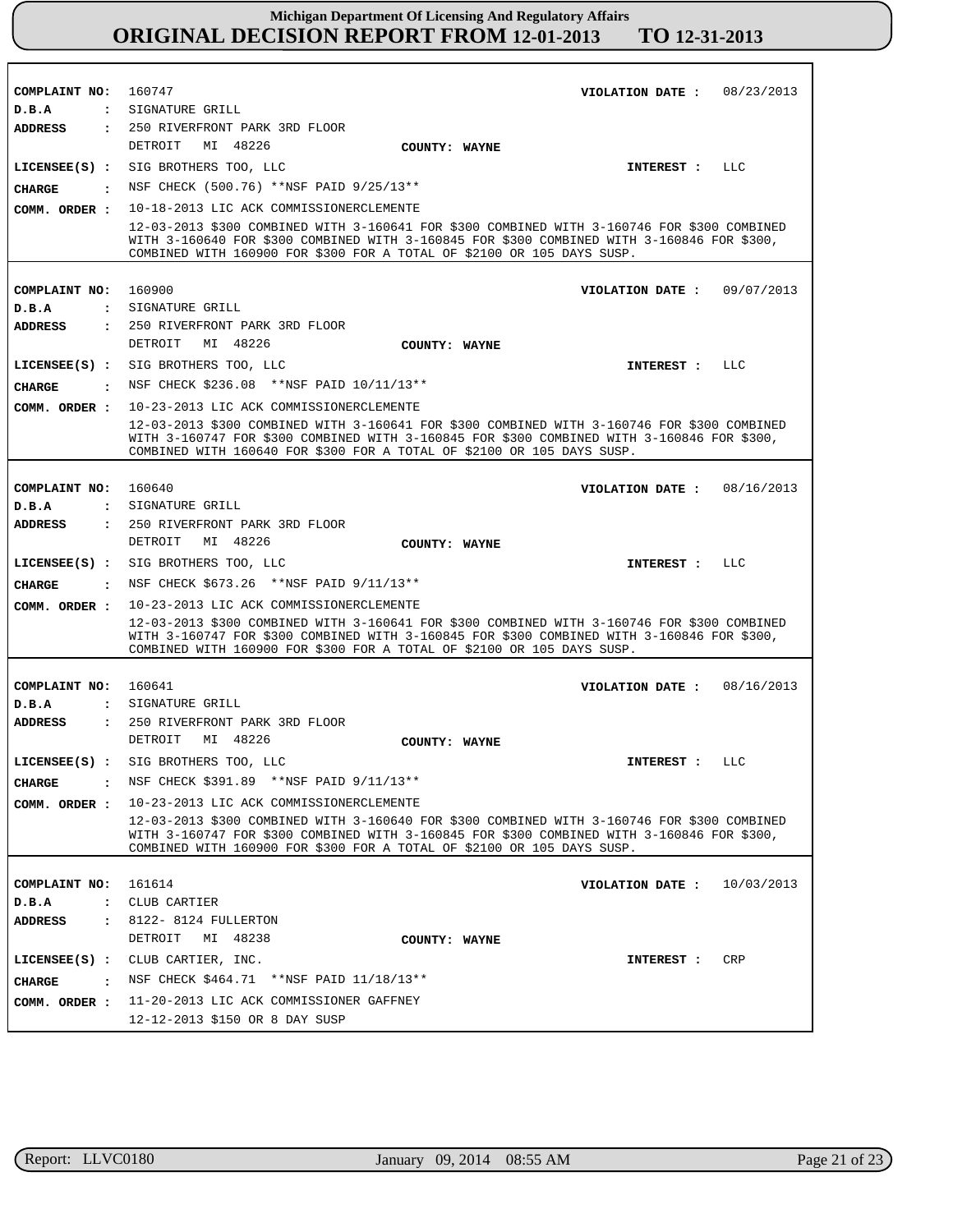| COMPLAINT NO: 160846<br>D.B.A                           | : SIGNATURE GRILL                                                                                                                                                                                                                                                   | VIOLATION DATE: 08/29/2013   |            |
|---------------------------------------------------------|---------------------------------------------------------------------------------------------------------------------------------------------------------------------------------------------------------------------------------------------------------------------|------------------------------|------------|
| <b>ADDRESS</b><br>CHARGE<br>$\sim$ $\sim$ $\sim$ $\sim$ | : 250 RIVERFRONT PARK 3RD FLOOR<br>MI 48226<br>DETROIT<br>COUNTY: WAYNE<br>LICENSEE(S) : SIG BROTHERS TOO, LLC<br>NSF CHECK \$677.59 **NSF PAID 10/11/13**<br>10-23-2013 LIC ACK COMMISSIONERCLEMENTE                                                               | INTEREST :                   | LLC        |
| COMM. ORDER :                                           | 12-03-2013 \$300 COMBINED WITH 3-160641 FOR \$300 COMBINED WITH 3-160746 FOR \$300 COMBINED<br>WITH 3-160747 FOR \$300 COMBINED WITH 3-160845 FOR \$300 COMBINED WITH 3-160640 FOR \$300,<br>COMBINED WITH 160900 FOR \$300 FOR A TOTAL OF \$2100 OR 105 DAYS SUSP. |                              |            |
| COMPLAINT NO: 161708<br>D.B.A<br>ADDRESS                | : RIVERSIDE LIQUOR<br>: 348 SOUTHFIELD                                                                                                                                                                                                                              | VIOLATION DATE :             | 09/26/2013 |
| <b>CHARGE</b><br>COMM. ORDER :                          | ECORSE<br>MI 48229<br>COUNTY: WAYNE<br>LICENSEE(S) : DONOVAN'S, INC.<br>: NSF CHECK \$1956.61 **NSF PAID 11/4/13**<br>11-20-2013 LIC ACK COMMISSIONER GAFFNEY<br>12-12-2013 \$150 OR 8 DAY SUSP                                                                     | INTEREST :                   | CRP        |
| COMPLAINT NO:<br>D.B.A<br>ADDRESS                       | 160905<br>: HARRISON LIQUOR<br>: 3710 HARRISON                                                                                                                                                                                                                      | VIOLATION DATE: 09/05/2013   |            |
| CIIARGE<br>$\sim$ $\sim$ $\sim$<br>COMM. ORDER :        | INKSTER MI 48141<br>COUNTY: WAYNE<br>LICENSEE(S) : F.L.O.W. HARRISON INC.<br>NSF CHECK \$1,089.32 **NSF PAID 10/2/13**<br>11-26-2013 LIC ACK COMMISSIONERCLEMENTE<br>12-12-2013 \$250 OR 13 DAY SUSP                                                                | INTEREST :                   | CRP        |
| COMPLAINT NO: 161707<br>D.B.A<br><b>ADDRESS</b>         | : ROMULUS MARKET PLACE<br>$: 36521$ GODDARD                                                                                                                                                                                                                         | VIOLATION DATE: $09/26/2013$ |            |
| <b>CHARGE</b>                                           | ROMULUS<br>MI 48174<br>COUNTY: WAYNE<br>LICENSEE(S) : CAESAR'S MARKET PLACE, INC.<br>: NSF CHECK \$1244.97 **NSF PAID 10/31/13**<br>COMM. ORDER : 11-21-2013 LIC ACK COMMISSIONERCLEMENTE<br>12-12-2013 \$100 OR 5 DAY SUSP                                         | INTEREST :                   | CRP        |
| COMPLAINT NO:<br>D.B.A<br>ADDRESS                       | 160847<br>: ROMULUS MARKET PLACE<br>: 36521 GODDARD                                                                                                                                                                                                                 | VIOLATION DATE: $09/07/2013$ |            |
| <b>CHARGE</b>                                           | MI 48174<br>ROMULUS<br>COUNTY: WAYNE<br>LICENSEE(S) : CAESAR'S MARKET PLACE, INC.<br>: NSF CHECK \$852.27 ** PAID 9/24/13**                                                                                                                                         | INTEREST :                   | CRP        |
| COMM. ORDER :                                           | 12-09-2013 HEARING HELD PITTSFIELD CLEMENTE/ASEVEDO/DECLERCO RULE 15(D)<br>12-12-2013 \$100 COMBINED WITH 3-160771 FOR \$100 FOR A TOTAL OF \$200 OR 10 DAYS SUSP. RULE<br>15(D)                                                                                    |                              |            |

r